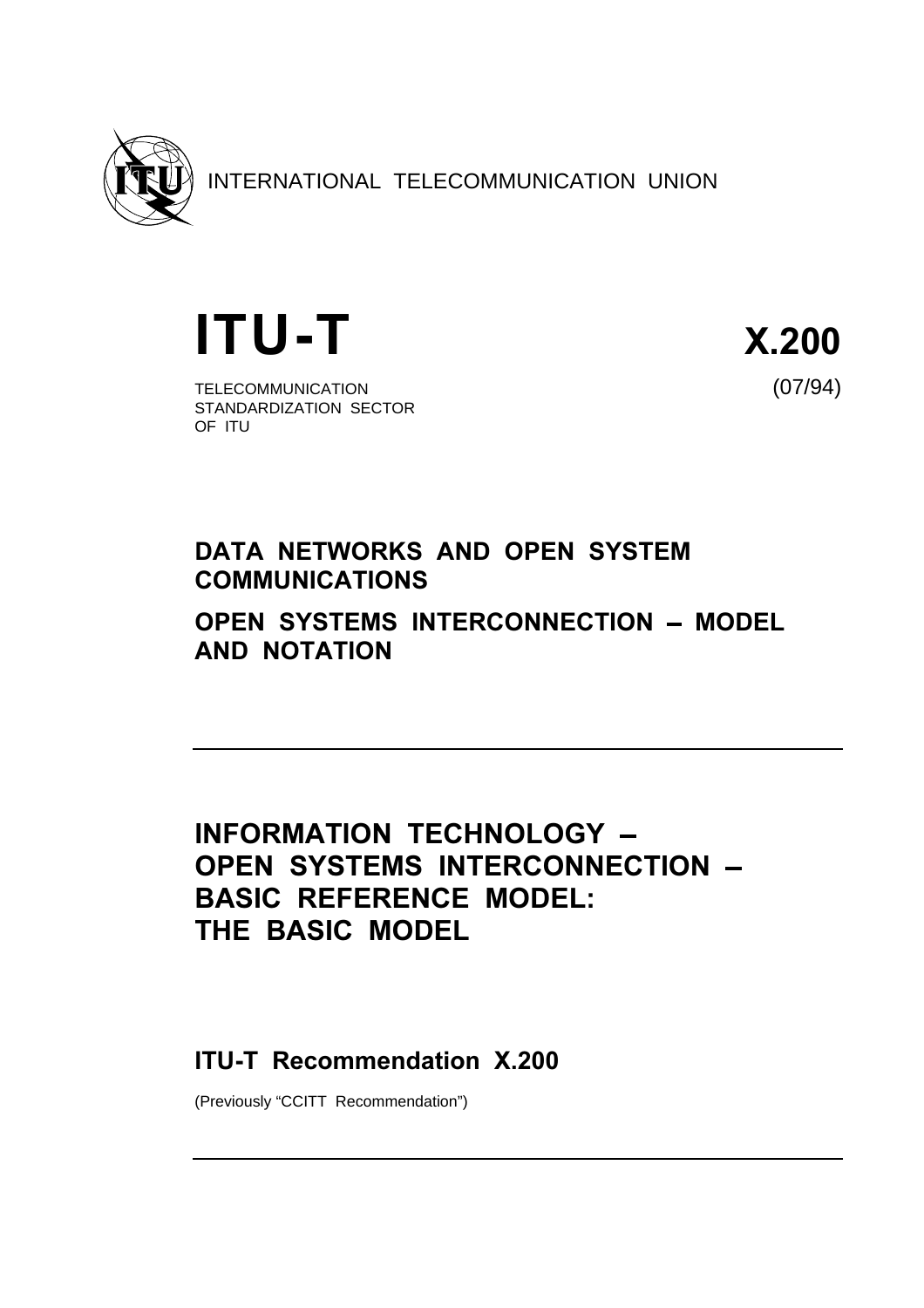#### **Foreword**

ITU (International Telecommunication Union) is the United Nations Specialized Agency in the field of telecommunications. The ITU Telecommunication Standardization Sector (ITU-T) is a permanent organ of the ITU. Some 179 member countries, 84 telecom operating entities, 145 scientific and industrial organizations and 38 international organizations participate in ITU-T which is the body which sets world telecommunications standards (Recommendations).

The approval of Recommendations by the Members of ITU-T is covered by the procedure laid down in WTSC Resolution No. 1 (Helsinki, 1993). In addition, the World Telecommunication Standardization Conference (WTSC), which meets every four years, approves Recommendations submitted to it and establishes the study programme for the following period.

In some areas of information technology which fall within ITU-T's purview, the necessary standards are prepared on a collaborative basis with ISO and IEC. The text of ITU-T Recommendation X.200 was approved on 1st of July 1994. The identical text is also published as ISO/IEC International Standard 7498-1.

\_\_\_\_\_\_\_\_\_\_\_\_\_\_\_\_\_\_\_

# **NOTE**

In this Recommendation, the expression "Administration" is used for conciseness to indicate both a telecommunication administration and a recognized operating agency.

# © ITU 1994

All rights reserved. No part of this publication may be reproduced or utilized in any form or by any means, electronic or mechanical, including photocopying and microfilm, without permission in writing from the ITU.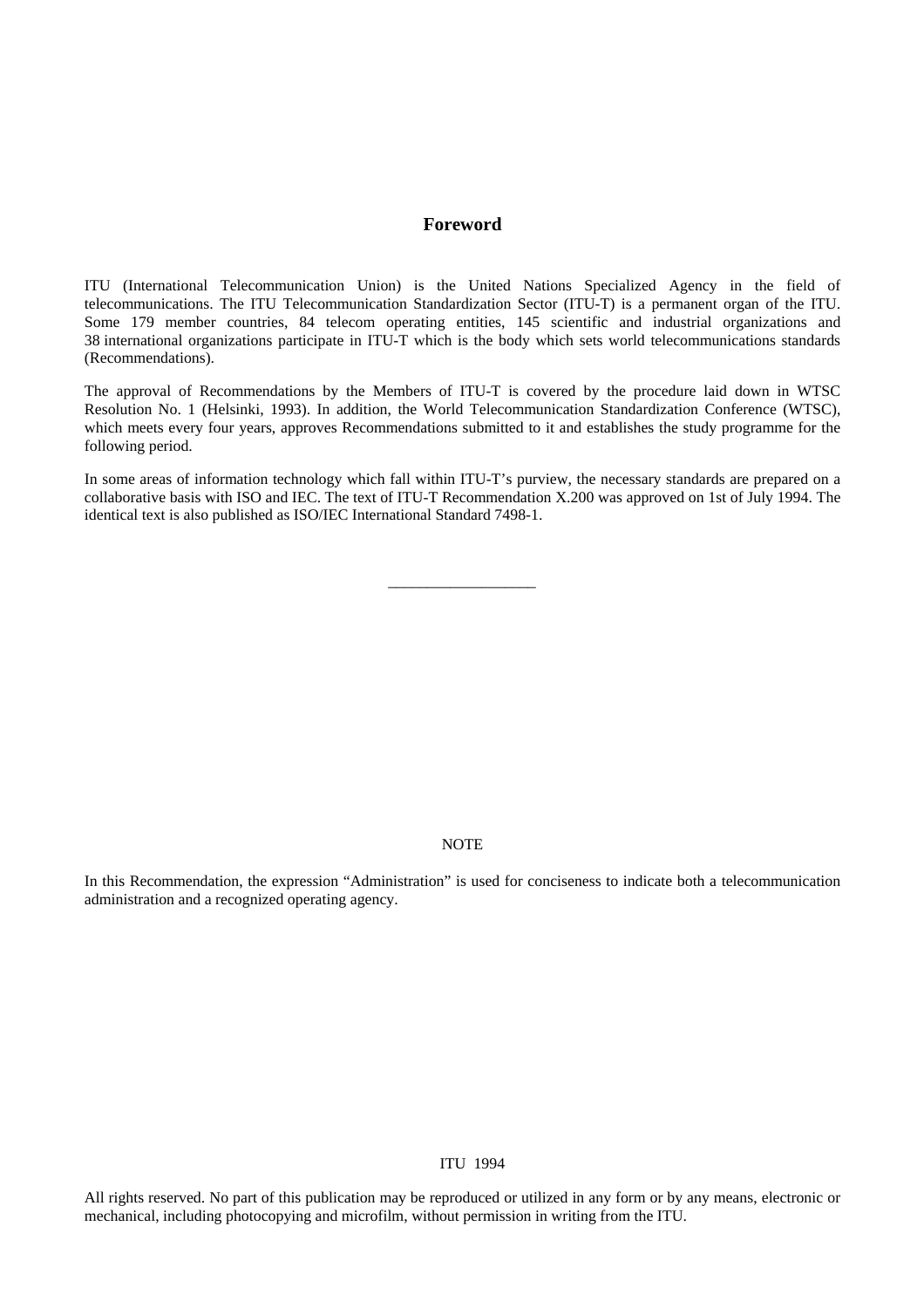# **CONTENTS**

| $\mathbf{1}$<br>2 |    |
|-------------------|----|
|                   |    |
|                   |    |
| 3                 |    |
| 4                 |    |
| 4.1               |    |
| 4.2               |    |
| 4.3               |    |
| 5                 |    |
| 5.1               |    |
| 5.2               |    |
| 5.3               |    |
| 5.4               | 13 |
| 5.5               | 14 |
| 5.6               | 15 |
| 5.7               | 16 |
| 5.8               | 16 |
| 5.9               | 27 |
| 5.10              | 27 |
| 6                 | 28 |
| 6.1               | 28 |
| 6.2               | 29 |
| 6.3               | 30 |
| 6.4               | 30 |
| 6.5               | 31 |
| 7                 | 32 |
| 7.1               | 32 |
| 7.2               | 33 |
| 7.3               | 34 |
| 7.4               | 37 |
| 7.5               | 41 |
| 7.6               | 46 |
| 7.7               | 49 |
| 8                 | 52 |
| 8.1               | 52 |
| 8.2               | 53 |
| 8.3               | 53 |
| 8.4               | 54 |
| 9                 | 54 |
| 9.1               | 54 |
| 9.2               | 55 |
|                   | 56 |
|                   | 57 |

 $\mathbf{i}$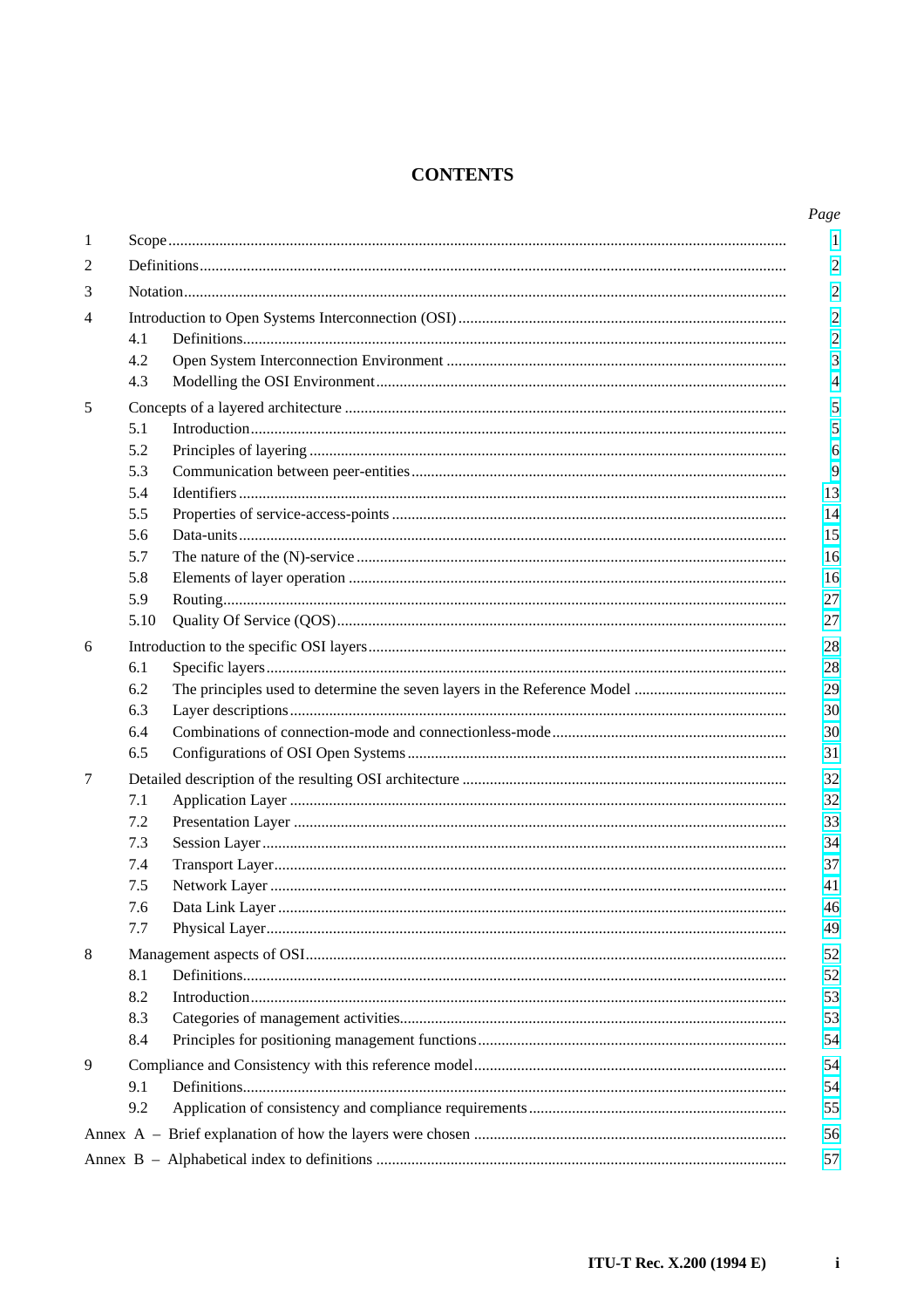# **Summary**

This reference model provides a common basis for the coordination of standards development for the purpose of systems interconnection, while allowing existing standards to be placed into perspective within the overall reference model. It also identifies areas for developing and improving standards and provides a common reference for maintaining consistency among all related standards. The text was developed jointly with ISO/IEC and the main intent of this revision is to introduce the joint text, which incorporates inclusion of the concept of connectionless transmission, in addition to a number of technical and editorial refinements.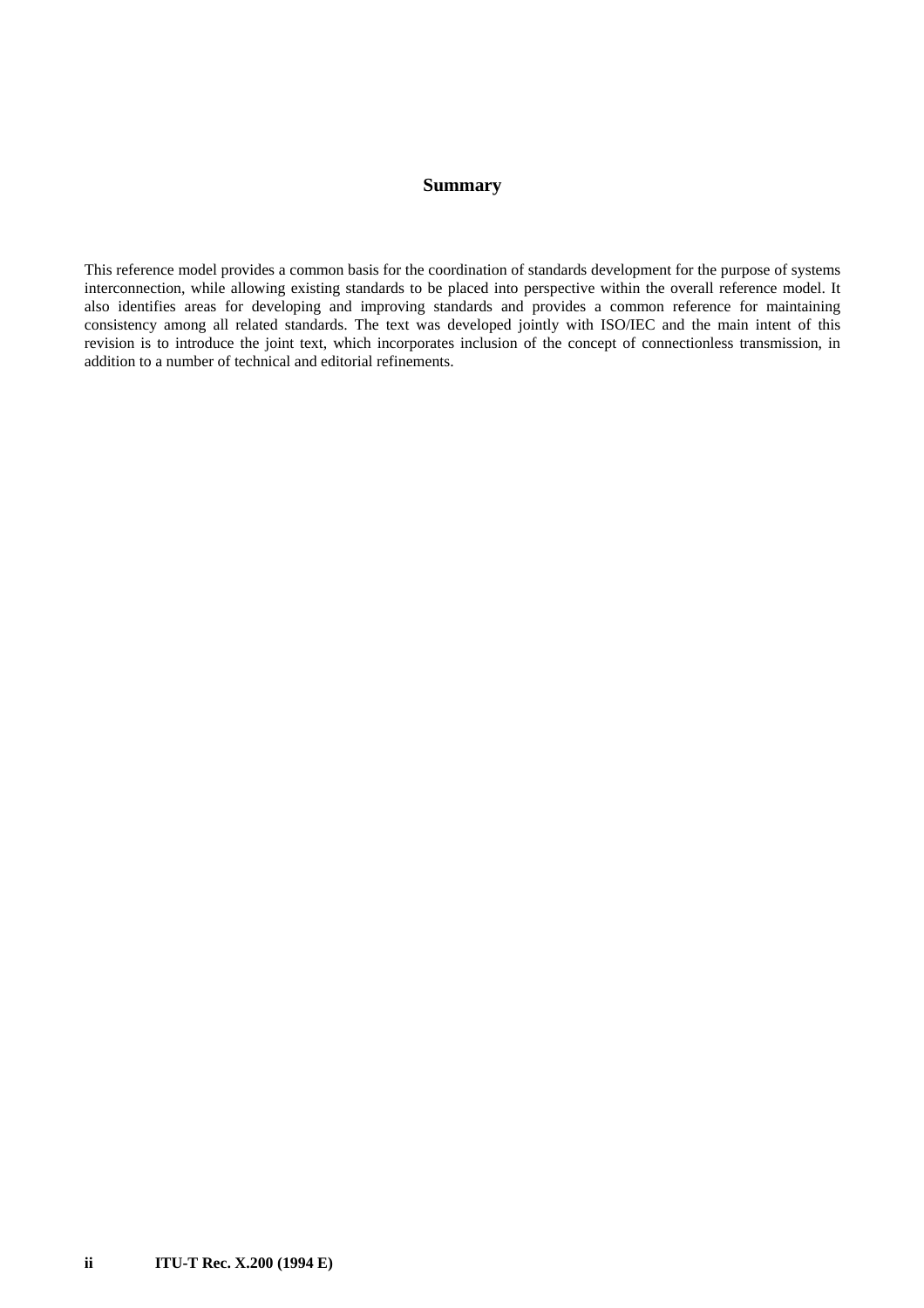#### <span id="page-4-0"></span>**INTERNATIONAL STANDARD**

## **CCITT RECOMMENDATION**

# **INFORMATION TECHNOLOGY – OPEN SYSTEMS INTERCONNECTION – BASIC REFERENCE MODEL: THE BASIC MODEL**

# **1 Scope**

**1.1** The purpose of this Reference Model of Open Systems Interconnection is to provide a common basis for the coordination of standards development for the purpose of systems interconnection, while allowing existing standards to be placed into perspective within the overall Reference Model.

**1.2** The term Open Systems Interconnection (OSI) qualifies standards for the exchange of information among systems that are "open" to one another for this purpose by virtue of their mutual use of the applicable standards.

**1.3** The fact that a system is open does not imply any particular systems implementation, technology or means of interconnection, but refers to the mutual recognition and support of the applicable standards.

**1.4** It is also the purpose of this Reference Model to identify areas for developing or improving standards, and to provide a common reference for maintaining consistency of all related standards. It is not the intent of this Reference Model either to serve as an implementation specification, or to be a basis for appraising the conformance of actual implementations, or to provide a sufficient level of detail to define precisely the services and protocols of the interconnection architecture. Rather, this Reference Model provides a conceptual and functional framework which allows international teams of experts to work productively and independently on the development of standards for each layer of the Reference Model for OSI.

**1.5** The Reference Model has sufficient flexibility to accommodate advances in technology and expansion in user demands. This flexibility is also intended to allow the phased transition from existing implementations to OSI standards.

**1.6** While the scope of the general architectural principles required for OSI is very broad, this Reference Model is primarily concerned with systems comprising terminals, computers, and associated devices and the means for transferring information between such systems. Other aspects of OSI requiring attention are described briefly (see 4.2).

**1.7** The description of the Basic Reference Model of OSI is developed in stages:

**1.8** Clause 4 establishes the reasons for Open Systems Interconnection, defines what is being connected, the scope of the interconnection, and describes the modelling principles used in OSI.

**1.9** Clause 5 describes the general nature of the architecture of the Reference Model; namely that it is layered, what layering means, and the principles used to describe layers.

**1.10** Clause 6 names, and introduces the specific layers of the architecture.

**1.11** Clause 7 provides the description of the specific layers.

**1.12** Clause 8 provides the description of Management Aspects of OSI.

**1.13** Clause 9 specifies compliance and consistency with the OSI Reference Model.

**1.14** An indication of how the layers were chosen is given in Annex A to this Basic Reference Model.

**1.15** Additional aspects of this Reference Model beyond the basic aspects are described in several parts. The first part describes the Basic Reference Model. The second part describes the architecture for OSI Security. The third part describes OSI Naming and Addressing. The fourth describes OSI System Management.

**1.16** The Basic Reference Model serves as a framework for the definition of services and protocols which fit within the boundaries established by the Reference Model.

**1.17** In those few cases where a feature is explicitly marked (optional) in the Basic Reference Model it should remain optional in the corresponding service or protocol (even if at a given instant the two cases of the option are not yet documented).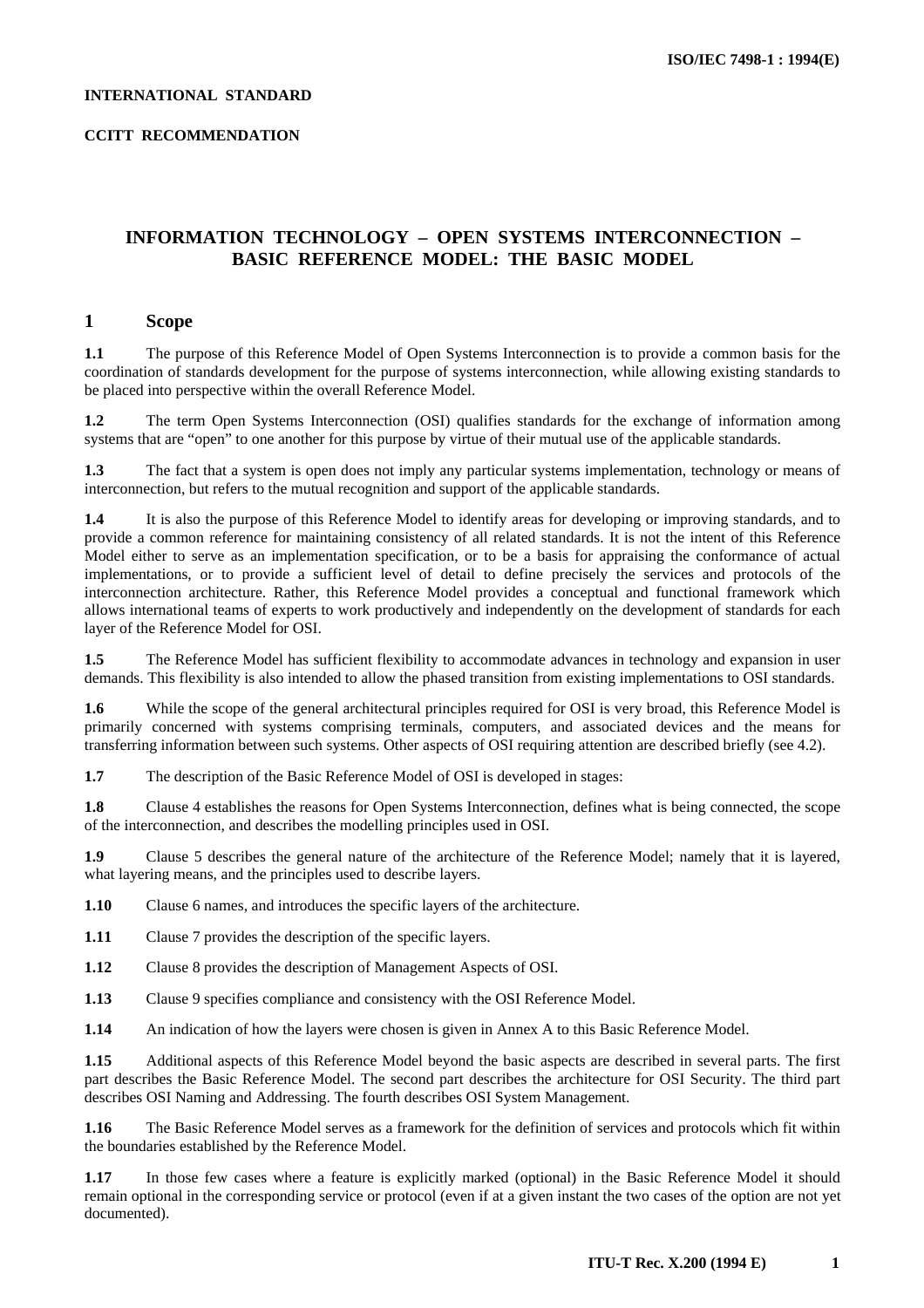<span id="page-5-0"></span>**1.18** This Reference Model does not specify services and protocols for OSI. It is neither an implementation specification for systems, nor a basis for appraising the conformance of implementations.

**1.19** For standards which meet the OSI requirements, a small number of practical subsets are defined from optional functions, to facilitate implementation and compatibility.

# **2 Definitions**

Definitions of terms are included at the beginning of individual clauses and sub-clauses. An index of these terms is provided in Annex B for easy reference.

## **3 Notation**

**3.1** Layers are introduced in clause 5. An (N)-, (N+1)- and (N-1)- notation is used to identify and relate adjacent layers:

(N)-layer: any specific layer;

(N+1)-layer: the next higher layer;

(N–1)-layer: the next lower layer.

This notation is also used for other concepts in the model which are related to these layers, for example (N)-protocol, (N+1)-service.

**3.2** Clause 6 introduces names for individual layers. When referring to these layers by name, the (N)-, (N+1) and (N–1)- prefixes are replaced by the names of the layers, for example transport-protocol, session-entity, and network-service.

# **4 Introduction to Open Systems Interconnection (OSI)**

NOTE – The general principles described in clauses 4 and 5 hold for all layers of the Reference Model, unless layer specific statements to the contrary are made in clauses 6 and 7.

## **4.1 Definitions**

**4.1.1 real system:** A set of one or more computers, the associated software, peripherals, terminals, human operators, physical processes, information transfer means, etc., that forms an autonomous whole capable of performing information processing and/or information transfer.

**4.1.2 real open system:** A real system which complies with the requirements of OSI standards in its communication with other real systems.

**4.1.3 open system:** The representation within the Reference Model of those aspects of a real open system that are pertinent to OSI.

**4.1.4 application process:** An element within a real open system which performs the information processing for a particular application.

**4.1.5 Open System Interconnection Environment (OSIE):** An abstract representation of the set of concepts, elements, functions, services, protocols, etc., as defined by the OSI Reference Model and the derived specific standards which, when applied, enable communications among open systems.

**4.1.6 Local System Environment (LSE):** An abstract representation of that part of the real system that is not pertinent to OSI.

NOTE – The LSE may include functions necessary for non-OSI communication.

**4.1.7 application-process-invocation:** A specific utilization of part or all of the capabilities of a given application process in support of a specific occasion of information processing.

**4.1.8 application-process-type:** A description of a class of application processes in terms of a set of information processing capabilities.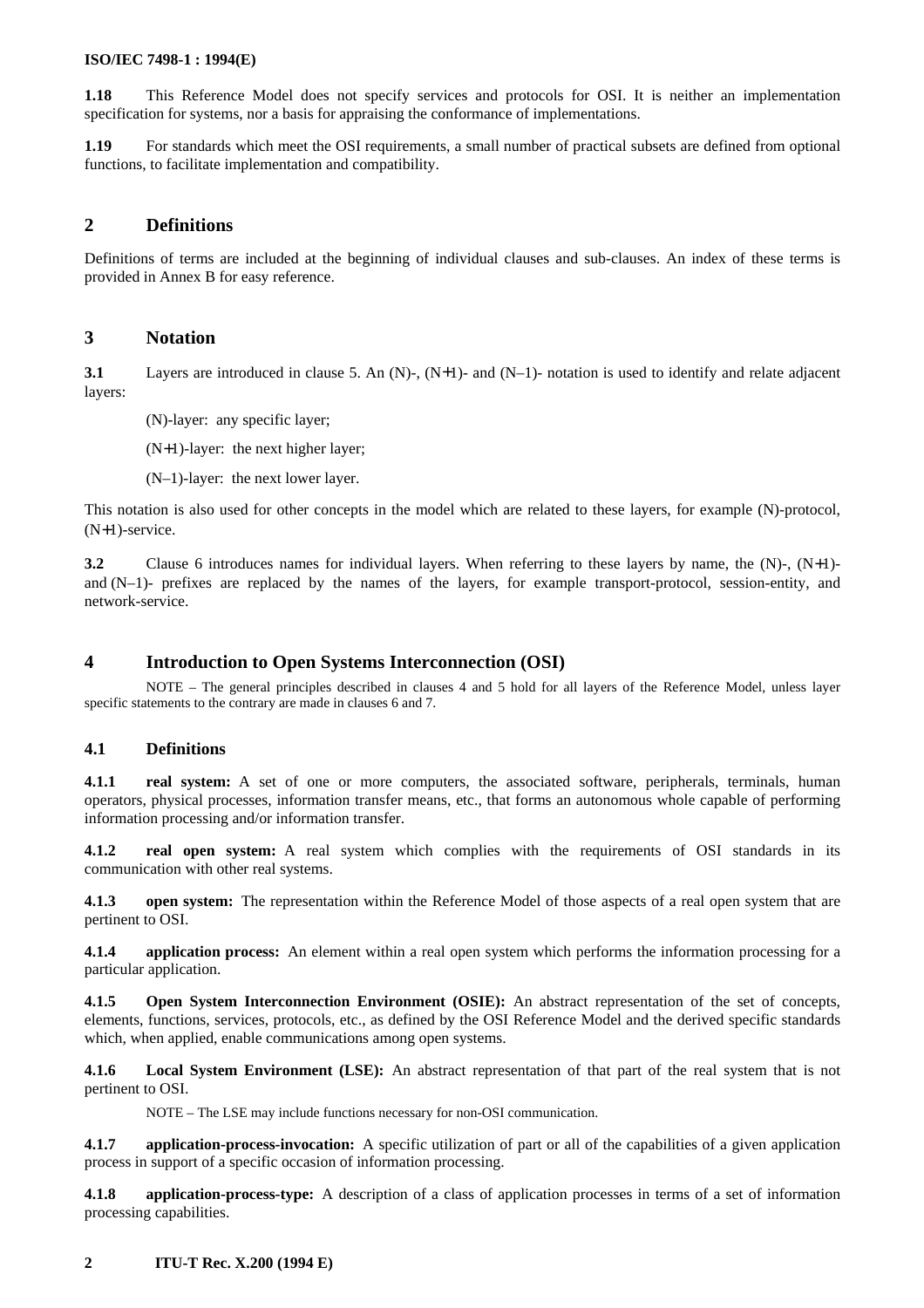# <span id="page-6-0"></span>**4.2 Open System Interconnection Environment**

**4.2.1** In the concept of OSI, a real system is a set of one or more computers, associated software, peripherals, terminals, human operators, physical processes, information transfer means, etc., that forms an autonomous whole capable of performing information processing and/or information transfer.

**4.2.2** An application process is an element within a real open system which performs the information processing for a particular application.

- **4.2.3** Application processes can represent manual processes, computerized processes or physical processes.
- **4.2.4** Some examples of application processes that are applicable to this open system definition are the following:
	- a) a person operating a banking terminal is a manual application-process;
	- b) a FORTRAN program executing in a computer center and accessing a remote database is a computerized application-process; the remote database management systems server is also an application-process; and
	- c) a process control program executing in a dedicated computer attached to some industrial equipment and linked into a plant control system is a physical application-process.

**4.2.5** An application process represents a set of resources, including processing resources, within a real open system that may be used to perform a particular information processing activity. An application process may organize its interactions with other application processes in whatever way is necessary to achieve a particular information processing goal: no constraints are imposed by this Reference Model either on the form of these interactions or on the possible relationships that may exist between them.

**4.2.6** The activity of a given application process is represented by one or more application process invocations. Cooperation between application processes takes place via relationships established among application process invocations. At a particular time, an application process may be represented by none, one or more application process invocations. An application process invocation is responsible for coordinating its interactions with other application process invocations. Such coordination is outside the scope of this Reference Model.

**4.2.7** OSI is concerned with the exchange of information between open systems (and not the internal functioning of each individual real open system).

**4.2.8** As shown in Figure 1, the physical media for Open Systems Interconnection provides the means for the transfer of information between open systems.



**Figure 1 – Open systems connected by physical media**

**4.2.9** OSI is concerned only with the interconnection of systems. All other aspects of systems which are not related to interconnection are outside the scope of OSI.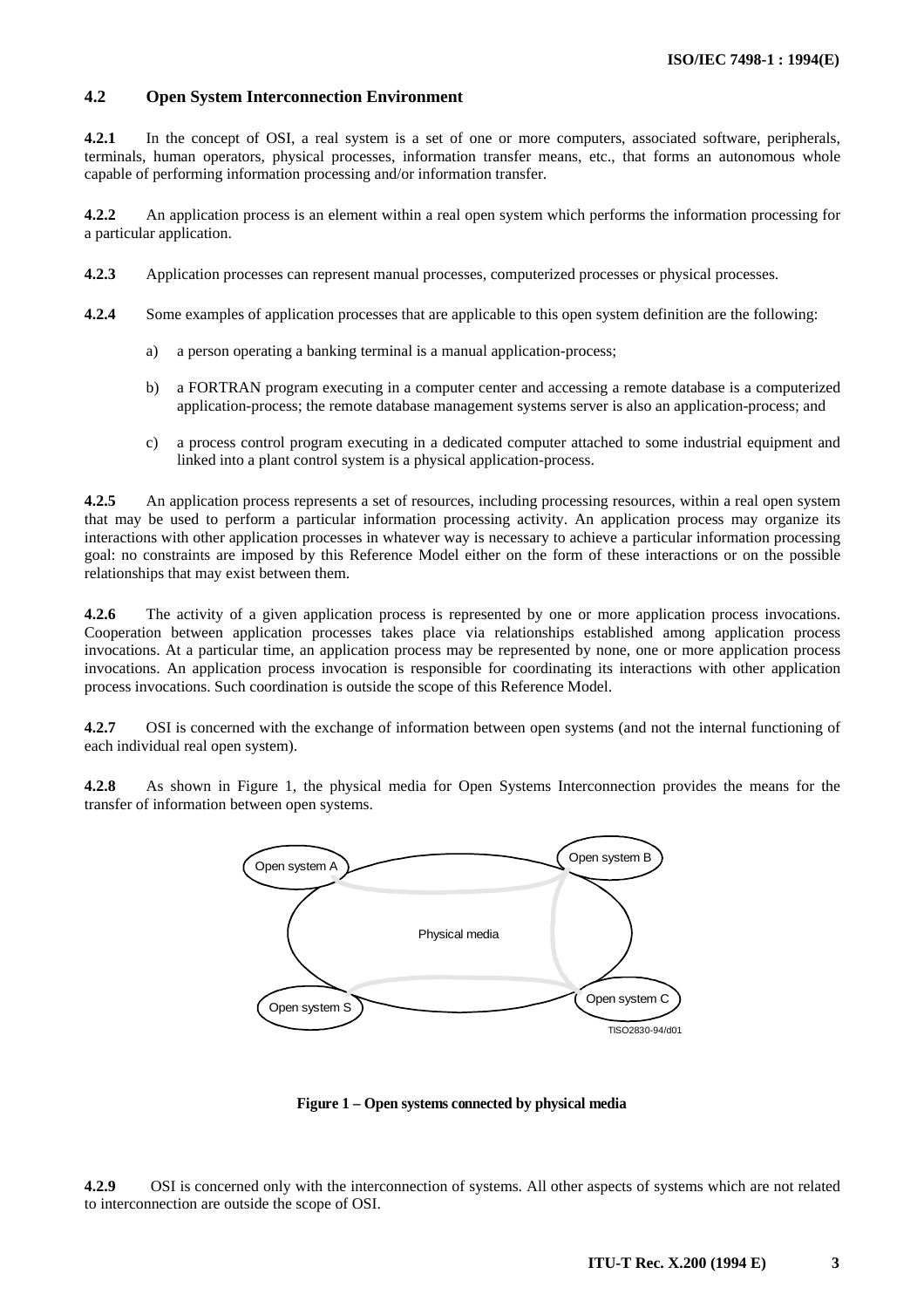<span id="page-7-0"></span>**4.2.10** OSI is concerned not only with the transfer of information between systems, i.e. transmission, but also with their capability to interwork to achieve a common (distributed) task. In other words, OSI is concerned with the interconnection aspects of cooperation<sup>1)</sup> between systems, which is implied by the expression "systems interconnection."

**4.2.11** The objective of OSI is to define a set of standards to enable real open systems to cooperate. A system which complies with the requirements of applicable OSI standards in its cooperation with other systems is termed a real open system.

**4.2.12** The design intent of the OSI standards is to specify a set of standards that make it possible for autonomous systems to communicate. Any equipment which communicates in conformance with all applicable OSI protocol standards is a real world equivalent of the model concept "open system". Equipment that is in the "terminal" category, that is, one that requires human intervention for the dominant parts of information processing, may satisfy the conditions of the previous sentences when the appropriate OSI standards are employed in communication with other open systems.

# **4.3 Modelling the OSI Environment**

**4.3.1** The development of OSI standards, i.e. standards for the interconnection of real open systems, is assisted by the use of abstract models. To specify the external behavior of interconnected real open systems, each real open system is replaced by a functionally equivalent abstract model of a real open system called an open system. Only the interconnection aspects of these open systems would strictly need to be described. However to accomplish this, it is necessary to describe both the internal and external behavior of these open systems. Only the external behavior of open systems is retained for the definition of standards for real open systems. The description of the internal behavior of open systems is provided in the Basic Reference Model only to support the definition of the interconnection aspects. Any real system which behaves externally as an open system can be considered to be a real open system.

**4.3.2** This abstract modelling is used in two steps.

**4.3.3** First, basic elements of open systems and some key decisions concerning their organization and functioning, are developed. This constitutes the Basic Reference Model of Open Systems Interconnection described in this Recommendation | Part of this International Standard.

**4.3.4** Then, the detailed and precise description of the functioning of the open system is developed in the framework formed by the Basic Reference Model. This constitutes the services and protocols for OSI which are the subject of other Recommendations and/or International Standards.

**4.3.5** It should be emphasized that the Basic Reference Model does not, by itself, specify the detailed and precise functioning of the open system and, therefore, it does not specify the external behavior of real open systems and does not imply the structure of the implementation of a real open system.

**4.3.6** The reader not familiar with the technique of abstract modelling is cautioned that those concepts introduced in the description of open systems constitute an abstraction despite a similiar appearance to concepts commonly found in real systems. Therefore, real open systems need not be implemented as described by the Model.

- c) data storage, which concerns storage media, and file and database systems for managing and providing access to data stored on the media;
- d) process and resource management, which concerns the means by which OSI application processes are declared, initiated and controlled, and the means by which they acquire OSI resources;
- e) integrity and security, which concern information processing constraints that have to be preserved or assured during the operation of the open systems; and
- f) program support, which concerns the definition, compilation, linking, testing, storage, transfer, and access to the programs executed by OSI application-processes.

Some of these activities may imply exchange of information between the interconnected open systems and their interconnection aspects may, therefore, be of concern to OSI.

This Basic Reference Model covers the elements of OSI aspects of these activities which are essential for early development of OSI standards.

 $\mathcal{L}_\text{max}$ 

<sup>1)</sup> Cooperation among open systems involves a broad range of activities of which the following have been identified:

interprocess communication, which concerns the exchange of information and the synchronization of activity between OSI application processes;

b) data representation, which concerns all aspects of the creation and maintenance of data descriptions and data transformations for reformatting data exchanged between open systems;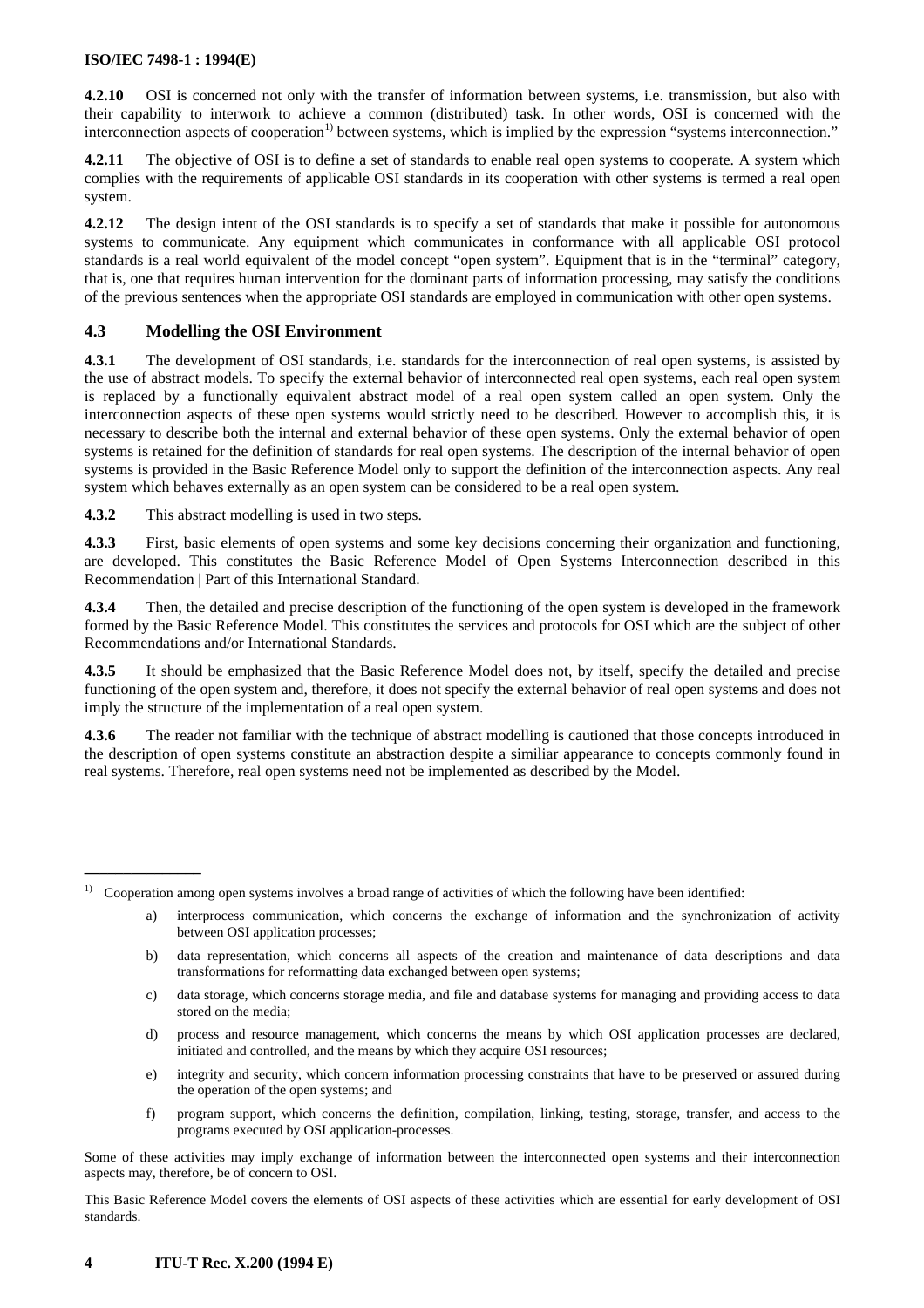<span id="page-8-0"></span>**4.3.7** Throughout the remainder of this Basic Reference Model, only the aspects of real systems and applicationprocesses which lie within the OSI Environment (OSIE) are considered. Their interconnection is illustrated throughout this Reference Model as depicted in Figure 2.

**4.3.8** The extent of the application of the OSIE concept through the use of OSI standards may result in subsets of the OSIE which corresponds to partially disjoint sets of real open systems, which are not physically capable of OSI communication between them.



**Figure 2 – Basic elements of OSI**

# **5 Concepts of a layered architecture**

# **5.1 Introduction**

**5.1.1** Clause 5 sets forth the architectural concepts that are applied in the development of the Reference Model of Open Systems Interconnection. Firstly, the concept of a layered architecture (with layers, entities, service-access-points, protocols, connections, etc.) is described. Secondly, identifiers are introduced for entities, service-access-points, and connections. Thirdly, service-access-points and data-units are described. Fourthly, elements of layer operation are described including connections, transmission of data, and error functions. Then, routing aspects are introduced and finally, management aspects are discussed.

**5.1.2** The concepts described in clause 5 are those required to describe the Reference Model of Open Systems Interconnection. However, not all of the concepts described are employed in each layer of the Reference Model.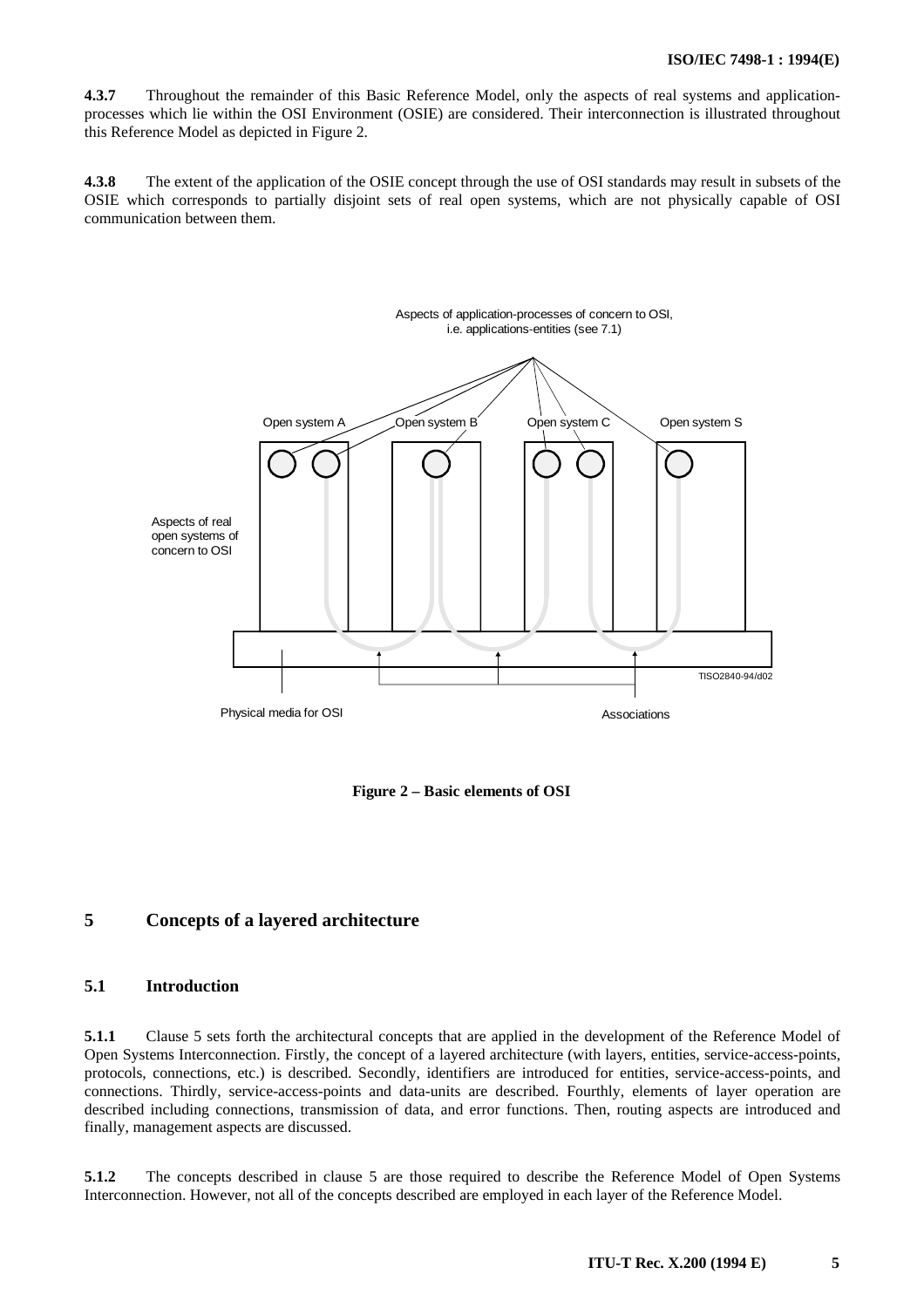<span id="page-9-0"></span>**5.1.3** Four elements are basic to the Reference Model (see Figure 2):

- a) open systems;
- b) the application-entities which exist within the OSI Environment (see 7.1);
- c) the associations (see 5.3) which join the application-entities and permit them to exchange information; and
- d) the physical media for OSI.

NOTE – Security aspects which are also general architectural elements of protocols are discussed in CCITT Rec. X.800 | ISO 7498-2.

## **5.2 Principles of layering**

# **5.2.1 Definitions**

**5.2.1.1 (N)-subsystem:** An element in a hierarchical division of an open system which interacts directly only with elements in the next higher division or the next lower division of that open system.

**5.2.1.2 (N)-layer:** A subdivision of the OSI architecture, constituted by subsystems of the same rank (N).

**5.2.1.3 peer-(N)-entities:** Entities within the same (N)-layer.

**5.2.1.4 sublayer:** A subdivision of a layer.

**5.2.1.5** (N)-service: A capability of the (N)-layer and the layers beneath it, which is provided to (N+1)-entities at the boundary between the (N)-layer and the (N+1)-layer.

**5.2.1.6** (N)-facility: A part of an (N)-service.

**5.2.1.7** (N)-function: A part of the activity of (N)-entities.

**5.2.1.8 (N)-service-access-point, (N)-SAP:** The point at which (N)-services are provided by an (N)-entity to an (N+1)-entity.

**5.2.1.9 (N)-protocol:** A set of rules and formats (semantic and syntactic) which determines the communication behavior of (N)-entities in the performance of (N)-functions.

**5.2.1.10 (N)-entity-type:** A description of a class of (N)-entities in terms of a set of capabilities defined for the (N)-layer.

**5.2.1.11 (N)-entity:** An active element within an (N)-subsystem embodying a set of capabilities defined for the (N)-layer that corresponds to a specific (N)-entity-type (without any extra capabilities being used).

**5.2.1.12** (N)-entity-invocation: A specific utilization of part or all of the capabilities of a given (N)-entity (without any extra capabilities being used).

## **5.2.2 Description**

**5.2.2.1** The basic structuring technique in the Reference Model of Open Systems Interconnection is layering. According to this technique, each open system is viewed as logically composed of an ordered set of (N)-subsystems, represented for convenience in the vertical sequence shown in Figure 3. Adjacent (N)-subsystems communicate through their common boundary. (N)-subsystems of the same rank (N) collectively form the (N)-layer of the Reference Model of Open Systems Interconnection. There is one and only one (N)-subsystem in an open system for layer N. An (N)-subsystem consists of one or several (N)-entities. Entities exist in each (N)-layer. Entities in the same (N)-layer are termed peer-(N)-entities. Note that the highest layer does not have an (N+1)-layer above it and the lowest layer does not have an  $(N-1)$ -layer below it.

**5.2.2.2** Not all peer-(N)-entities need or even can communicate. There may be conditions which prevent this communication (for example: they are not in interconnected open systems, or they do not support the same protocol subsets). Communication among peer-(N)-entities which reside in the same (N)-subsystem is provided by the LSE and therefore is out of the scope of OSI.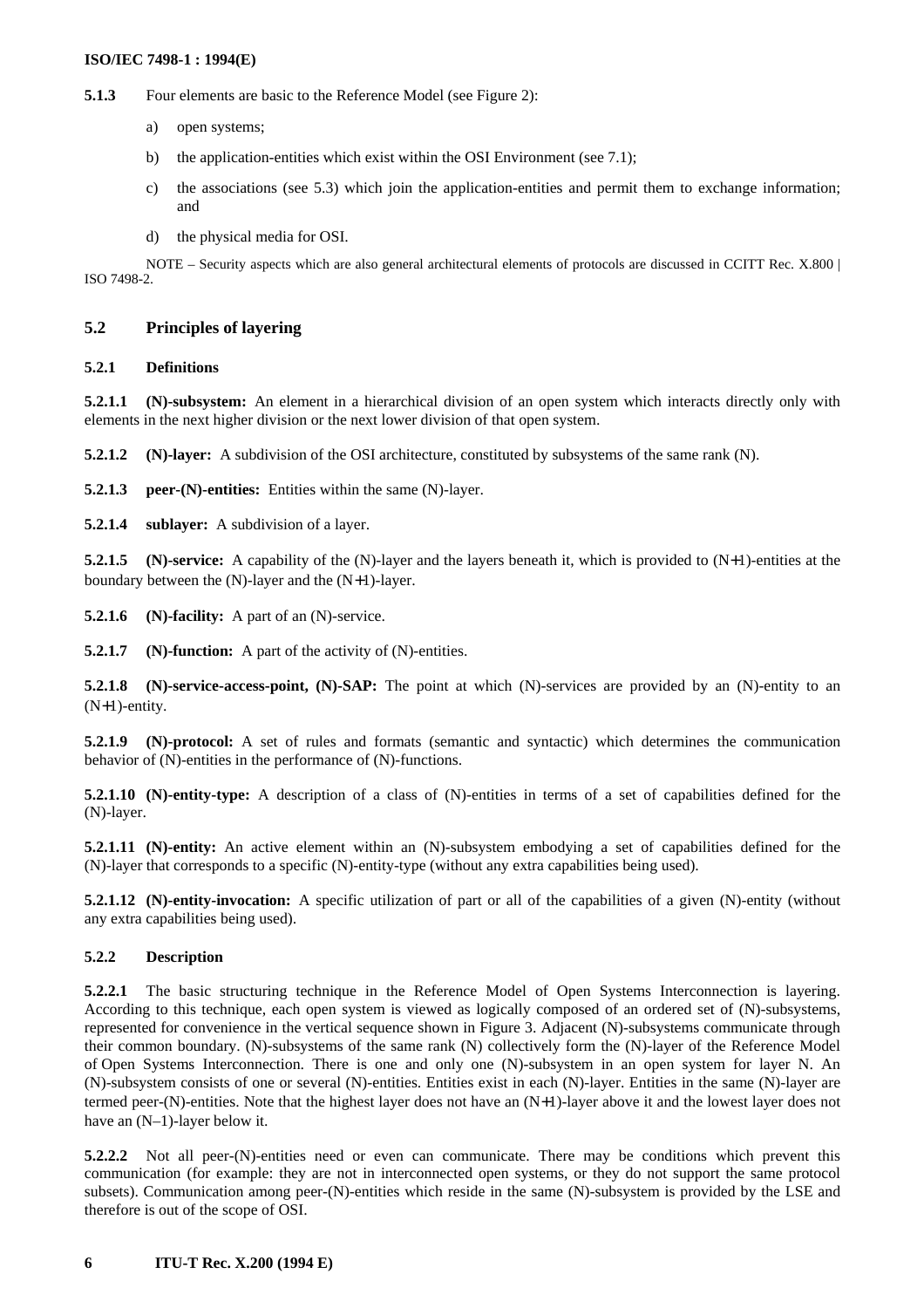|                  | Open<br>system A | Open<br>system B       | Open<br>system C | Open<br>system S |
|------------------|------------------|------------------------|------------------|------------------|
| Highest layer    |                  |                        |                  |                  |
|                  |                  |                        |                  |                  |
| $(N + 1)$ -layer |                  |                        |                  |                  |
| (N)-layer        |                  |                        |                  |                  |
| $(N - 1)$ -layer |                  |                        |                  |                  |
|                  |                  |                        |                  |                  |
| Lowest layer     |                  |                        |                  |                  |
|                  |                  | Physical media for OSI |                  |                  |
|                  |                  |                        |                  | TISO 2850-94/d03 |

#### **Figure 3 – Layering in cooperating open systems**

#### **NOTES**

1 The distinction between the type of some object and an instance of that object is a distinction of significance for OSI. A type is a description of a class of objects. An instance of this type is any object that conforms to this description. The instances of the same type constitute a class. A type, and any instances of this type can be referred to by an individual name. Each nameable instance and the type to which this instance belongs carry distinguishable names.

For example, given that a programmer has written a computer program, that programmer has generated a type of something where instances of that type are created every time that particular program is invoked into execution by a computer. Thus, a FORTRAN compiler is a type and each occasion where a copy of that program is invoked in a data processing machine one displays an instance of that program.

The general concept of instantiation applies within OSI: Consider now an (N)-entity in the OSI context. It too, has two aspects, a type and a collection of invocations. The type of an (N)-entity is defined by description of the specific set of (N)-layer functions it is able to perform. An invocation of that type of (N)-entity is a specific invocation of whatever it is within the relevant open system that provides the (N)-layer functions called for by its type for a particular occasion of communication. It follows from these observations that (N)-entities refer only to the properties of an association between peer (N)-entities, while an (N)-entityinvocation refers to the specific, dynamic occasions of actual information exchange.

It is important to note that actual communication occurs only between (N)-entity-invocations at all layers. In the connection-mode (see 5.3.3), it is only at connection establishment time (or its logical equivalent during a recovery process) that (N)-entities are explicitly relevant. An actual connection is always made with a specific (N)-entity-invocation, although the request for connection is often made to an arbitrary (N)-entity (of a specific type). If an (N)-entity-invocation is aware of the name of its peer-(N)-entity-invocation, it is able to request another connection to that (N)-entity-invocation.

2 It may be necessary to further divide a layer into small substructures called sublayers and to extend the technique of layering to cover other dimensions of OSI. A sublayer is defined as a grouping of functions in a layer which may be bypassed. The bypassing of all the sublayers of a layer is not allowed. A sublayer uses the entities and communication services of the layer. The detailed definition or additional characteristics of a sublayer are for further study.

**5.2.2.3** Except for the highest layer, each (N)-layer provides (N+1)-entities in the (N+1)-layer with an (N)-service at (N)-SAP(s). The properties of (N)-SAPs are described in 5.5. The highest layer is assumed to represent all possible uses of the (N)-service which are provided by the lower layers.

NOTE – Not all open systems provide the initial source or final destination of data. Such open systems need not contain the higher layers of the architecture (see Figure 12).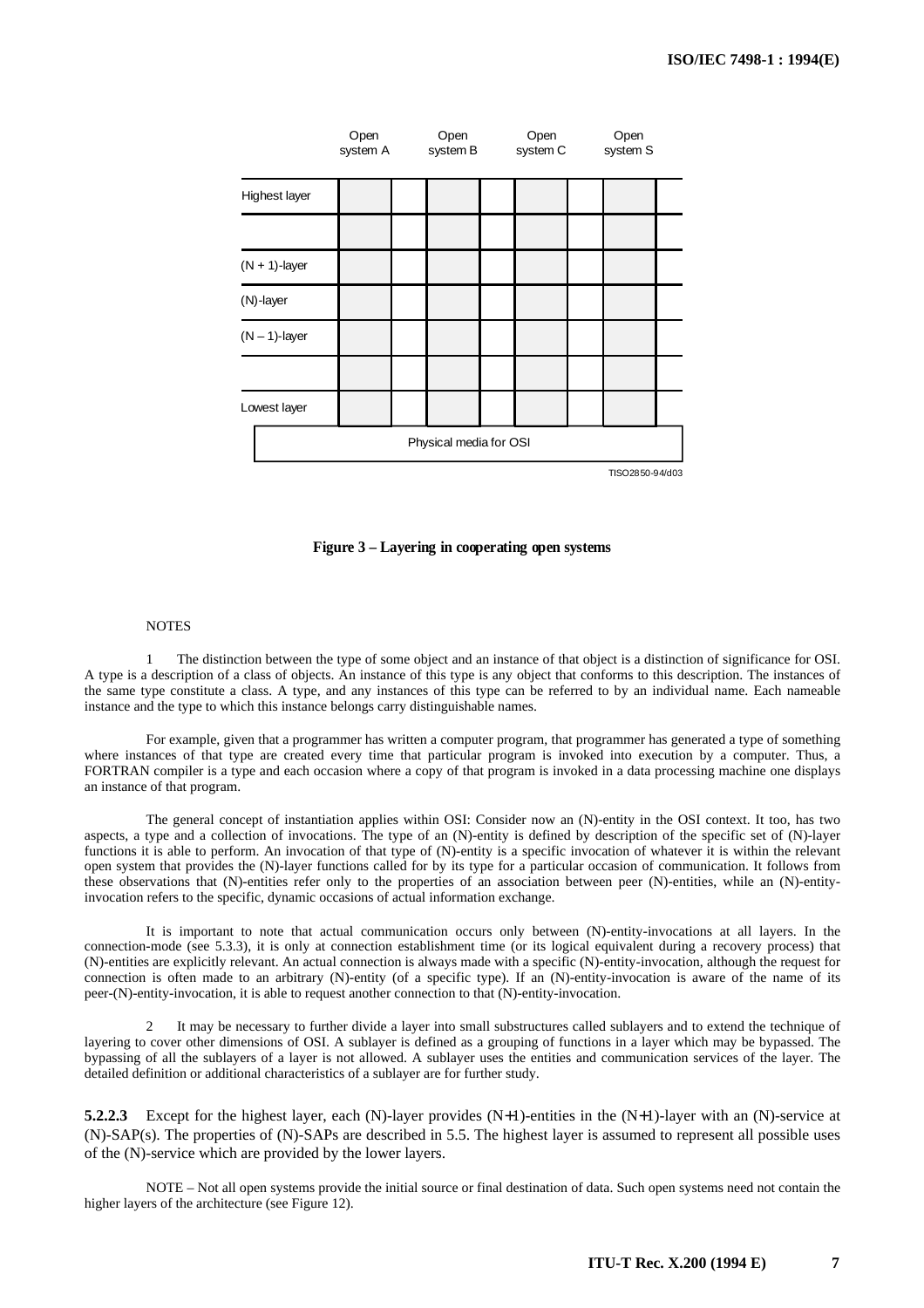**5.2.2.4** Each service provided by an (N)-layer may be tailored by the selection of one or more (N)-facilities which determine the attributes of that service. When a single (N)-entity cannot by itself fully support a service requested by an (N+1)-entity it calls upon the co-operation of other (N)-entities to help complete the service request. In order to co-operate, (N)-entities in any layer, other than those in the lowest layer, communicate by means of the set of services provided by the (N–1)-layer (see Figure 4). The entities in the lowest layer are assumed to communicate directly via the physical media which connect them.



Figure  $4 - (N + 1)$ -entities in the  $(N + 1)$ -layer **communicate through the (N)-layer**

**5.2.2.5** The services of an (N)-layer are provided to the (N+1)-layer using the (N)-functions performed within the (N)-layer and as necessary the services available from the (N–1)-layer.

NOTE – This does not preclude the case where no protocol action is required in the (N)-layer to support a given (N)-facility because it is already available at the (N–1)-service boundary. However, null functionality of the complete (N)-protocol is not allowed.

**5.2.2.6** An (N)-entity may provide services to one or more (N+1)-entities and use the services of one or more (N– 1)-entities. An (N)-service-access-point is the point at which a pair of entities in adjacent layers use or provide services (see Figure 7).

**5.2.2.7** Cooperation between (N)-entities is governed by one or more (N)-protocols. The entities and protocols within a layer are illustrated in Figure 5.



**Figure 5 – (N)-protocols between (N)-entities**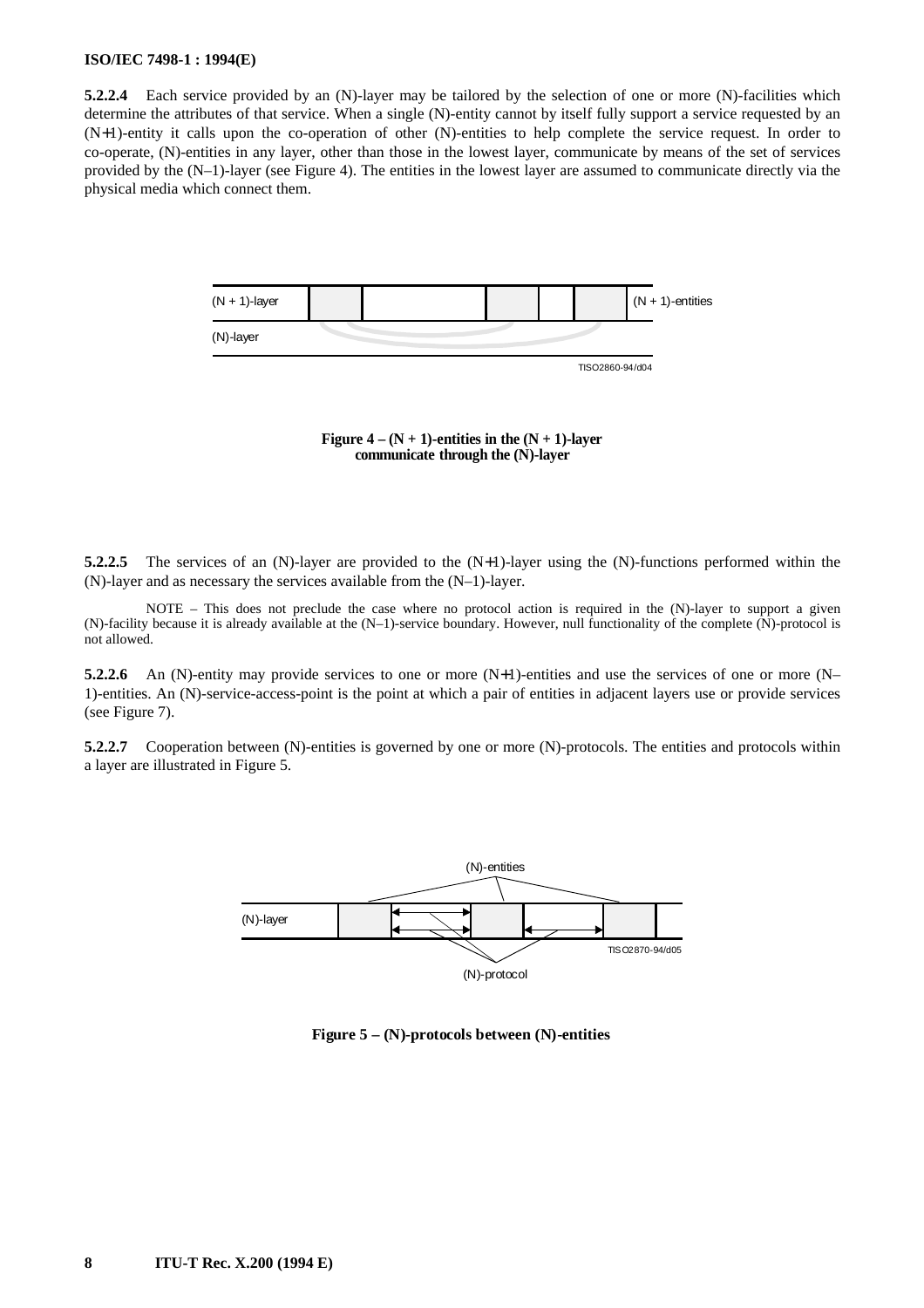# <span id="page-12-0"></span>**5.3 Communication between peer-entities**

# **5.3.1 Definitions**

**5.3.1.1 (N)-association:** A cooperative relationship among (N)-entity-invocations.

**5.3.1.2** (N)-connection: An association requested by an (N+1)-entity for the transfer of data betweeen two or more (N+1)-entities. The association is established by the (N)-layer and provides explicit identification of a set of (N)-datatransmissions and agreement concerning the (N)-data-transmission services to be provided for the set.

**5.3.1.3 (N)-connection-endpoint:** A terminator at one end of an (N)-connection within an (N)-service-access-point.

**5.3.1.4 multi-endpoint-connection:** A connection with more than two connection-endpoints.

**5.3.1.5 correspondent (N)-entities:** (N)-entities with an (N–1)-connection between them.

**5.3.1.6** (N)-relay: An (N)-function by means of which an (N)-entity forwards data received from one peer-(N)-entity to another peer-(N)-entity.

**5.3.1.7** (N)-data-source: An (N)-entity that sends (N–1)-service-data-units (see 5.6.1.7) on an (N–1)-connection.<sup>2)</sup>

**5.3.1.8** (N)-data-sink: An (N)-entity that receives (N–1)-service-data-units on an (N–1)-connnection<sup>2)</sup>

**5.3.1.9 (N)-data-transmission:** An (N)-facility which conveys (N)-service-data-units from one (N+1)-entity to one or more (N+1)-entities.

**5.3.1.10** (N)-duplex-transmission: (N)-data-transmission in both directions at the same time.<sup>2)</sup>

**5.3.1.11 (N)-half-duplex-transmission:** (N)-data-transmission in either direction, one direction at a time; the choice of direction is controlled by an  $(N+1)$ -entity.<sup>2)</sup>

**5.3.1.12** (N)-simplex-transmission: (N)-data-transmission in one pre-assigned direction.<sup>2)</sup>

**5.3.1.13 (N)-data-communication:** An (N)-function which transfers (N)-protocol-data-units (see 5.6.1.3) according to an  $(N)$ -protocol, over one or more  $(N-1)$ -connections.<sup>2)</sup>

**5.3.1.14 (N)-two-way-simultaneous-communication:** (N)-data-communication in both directions at the same time.

**5.3.1.15 (N)-two-way-alternate-communication:** (N)-data-communication in both directions, one direction at a time.

**5.3.1.16 (N)-one-way-communication:** (N)-data-communication in one pre-assigned direction.

**5.3.1.17 (N)-connection-mode transmission:** (N)-data-transmission in the context of an (N)-connection.

**5.3.1.18 (N)-connectionless-mode transmission:** (N)-data-transmission not in the context of an (N)-connection and not required to maintain any logical relationship between (N)-service-data-units.

# **5.3.2 Description**

 $\mathcal{L}_\text{max}$ 

**5.3.2.1** For information to be exchanged between two or more (N+1)-entities, an association **is** established between them in the (N)-layer using an (N)-protocol.

NOTE – Classes of protocols may be defined within the (N)-protocols.

**5.3.2.2** The rules and formats of an (N)-protocol are instantiated in an (N)-subsystem by an (N)-entity. An (N)-entity may support one or more (N)-protocols. (N)-entities may support (N)-protocols which are connection-mode or connectionless-mode or both. (N)-entities when supporting connection-mode maintain the binding of (N)-connections to the appropriate (N+1)-entities at the appropriate (N)-SAPs. (N)-entities when supporting connectionless-mode maintain a binding with the appropriate (N)-SAPs for delivering the connectionless data to the (N+1)-entities.

**5.3.2.3** (N+1)-entities can communicate only by using the services of the (N)-layer. There are instances where services provided by the (N)-layer do not permit direct access between all of the (N+1)-entities which have to communicate. If this is the case communication can still occur if some other (N+1)-entities can act as relays between them (see Figure 6).

<sup>2)</sup> These definitions are not for use in this Basic Reference Model, but are for use in other OSI standards.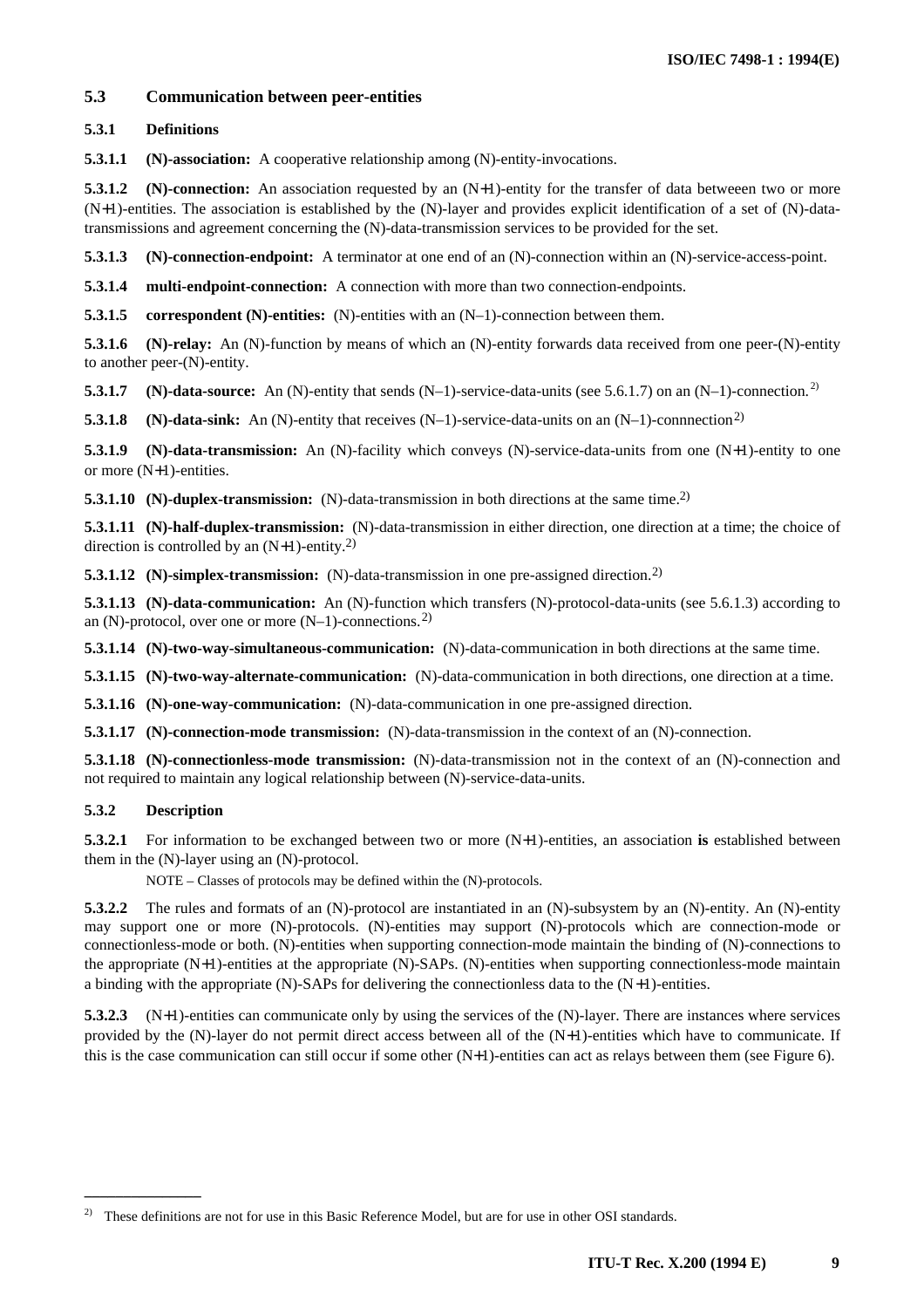

#### **Figure 6 – Communication through a relay**

**5.3.2.4** The fact that communication is relayed by a chain of (N+1)-entities is known neither by the (N)-layer nor by the (N+2)-layer.

#### **5.3.3 Modes of communication**

#### **5.3.3.1 Introduction**

**5.3.3.1.1** An (N)-layer may offer a connection-mode service, a connectionless-mode service, or both, to the (N+1)-layer, using the service or services provided by the  $(N-1)$ -layer. Any instance of transmission between the  $(N+1)$ -entities must utilize the same mode of (N)-service.

**5.3.3.1.2** Both the (N)-connection-mode service and the (N)-connectionless-mode service are characterised by the facilities which they offer to, and the quality of service seen by, the (N+1)-entities. For both the (N)-connection-mode service and the (N)-connectionless-mode service, functions may be provided by the (N)-layer to enhance the facilities offered to, and the quality of service seen by the  $(N+1)$ -entities over those which are offered to the  $(N)$ -layer by the  $(N-$ 1)-layer and, if necessary, to convert between one mode of service and another.

**5.3.3.1.3** Since connection-mode transmission and connectionless-mode transmission are complementary concepts, they are best understood in juxtaposition, particularly since connectionless-mode transmission is defined most easily in relationship to the concept of a connection.

**5.3.3.1.4** In order for  $(N+1)$ -entities to be able to communicate using an  $(N)$ -connection-mode service or an (N)-onnectionless-mode service it is essential that a pre-arranged association exists between them, constituted by the preknowledge which it is essential that each (N+1)-entity has of the others in order at least to initiate the use of the service. This association is established in ways which are not detailed in this Basic Reference Model and comprises four elements:

- a) knowledge of the addresses of the peer-(N)-entities involved;
- b) knowledge of a protocol agreed by the peer-(N)-entities for use at least to initiate communication;
- c) knowledge of the availability for communication of the peer-(N)-entities;
- d) knowledge of the quality of service available from the (N)-service.

NOTE – The pre-knowledge constituting a pre-arranged association can be acquired in many ways; some examples are listed below:

- a) from information acquired manually when contracts are exchanged with a service provider;
- b) from information which a network administration may provide in a directory or enquiry database;
- c) from information that may be learned from previous instances of communication;
- d) from information that may be provided dynamically through the operation of management protocols.

The total pre-knowledge constituting a pre-arranged association is likely to be acquired in a combination of the above ways.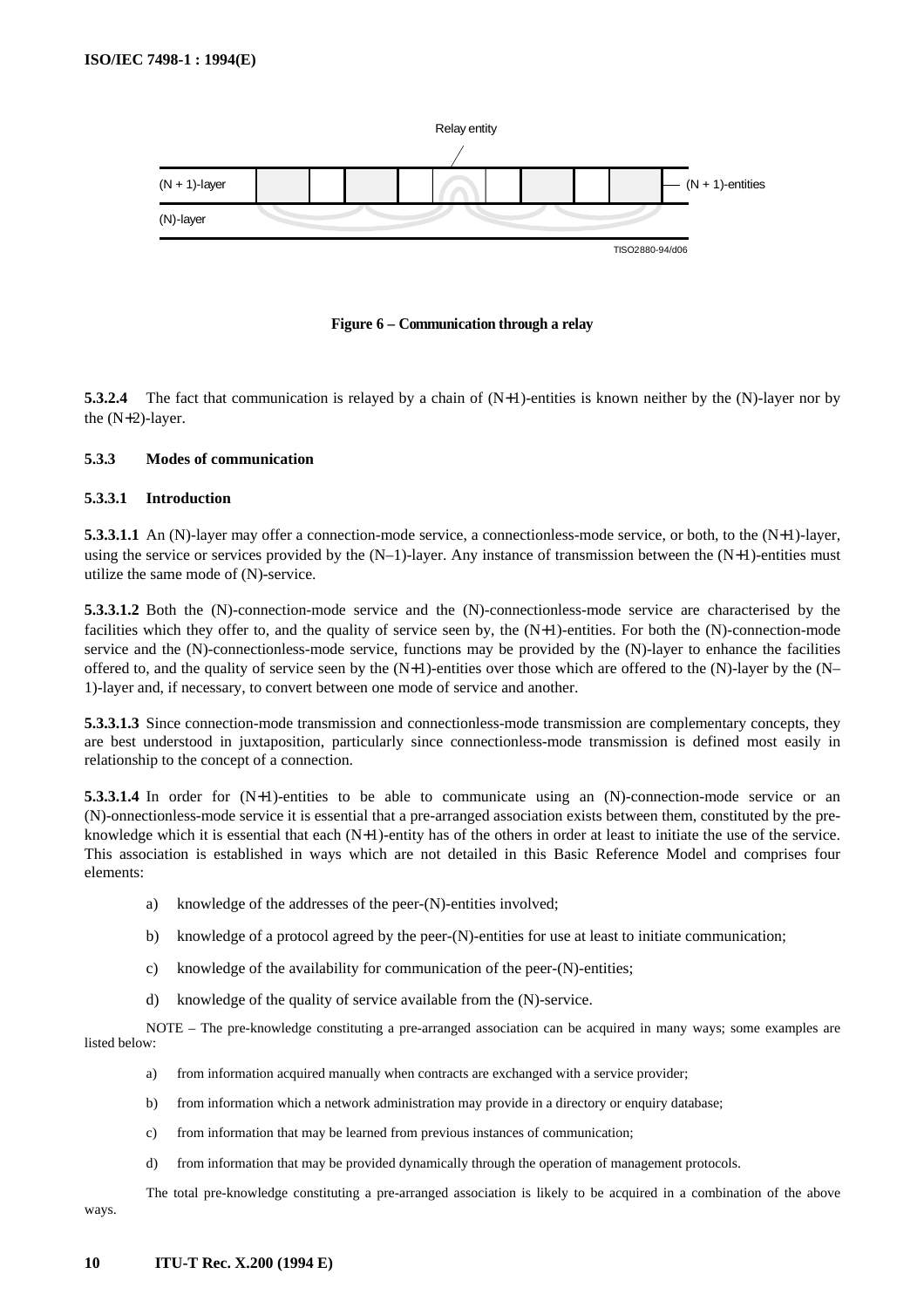#### **5.3.3.2 Connection mode**

**5.3.3.2.1** A connection is an association established for the transfer of data between two or more peer-(N)-entities. This association binds the peer- $(N)$ -entities together with the  $(N-1)$ -entities in the next lower layer. The ability to establish and release a connection and to transfer data over it is provided to the (N)-entities in a given (N)-layer by the next lower layer as a connection-mode service. The use of a connection-mode service by peer-(N)-entities proceeds through three distinct phases:

- a) connection establishment;
- b) data transfer; and
- c) connection release.

**5.3.3.2.2** In addition to the clearly distinguishable lifetime exhibited by these phases,a connection has the following fundamental characteristics:

- a) it involves establishing and maintaining a two or more party agreement concerning the transmission of data among the peer- $(N)$ -entities concerned, and using the provider of the  $(N-1)$ -service;
- b) it allows the negotiation between all the parties concerned of the parameters and options that will govern the transmission of data;
- c) it provides connection identification by means of which the overheads involved in address resolution and transmission can be avoided on data transfers;
- d) it provides a context within which successive units of data transmitted between the peer-entities are logically related, and makes it possible to maintain sequence and provide flow control for those transmissions.

**5.3.3.2.3** The characteristics of connection-mode transmission are particularly attractive in applications which call for relatively long-lived, stream-oriented interactions between entities in stable configurations. Examples are provided by direct terminal use of a remote computer, file transfer, and long-term attachment of remote job entry stations. In these cases, the entities involved initially discuss their requirements and agree to the terms of their interaction, reserving whatever resources they may need, transfer a series of related units of data to accomplish their mutual objective, and explicitly end their interaction, releasing the previously reserved resources. The properties of connection-mode transmission are also relevant in a wide range of other applications.

**5.3.3.2.4** Connection-mode transmission is accomplished through the use of (N)-connections. (N)-connections are provided by the (N)-layer between two or more (N)-service-access-points. The terminator of an (N)-connection at an (N)-service-access-point is called an (N)-connection-endpoint. An (N)-connection is provided by the (N)-layer between two or more (N)-service-access-points at the request of a calling (N+1)-entity in support of the (N+1)-entities attached to the (N)-service-access-points involved in the (N)-connection. An (N)-connection with more than two endpoints is termed a multi-endpoint-connection. (N)-entities with a connection between them are termed correspondent (N)-entities.

NOTE – Data transfer using an (N)-connection-mode service involves the establishment of an (N)-connection prior to the data transfer. This dynamically sets up an association between the (N+1)-entities and the (N)-connection-mode service in addition to the association identified in 5.3.2. This association involves elements which are not part of the pre-arranged association described in 5.3.3.1.4, in particular:

- a) knowledge of the willingness of the peer-(N)-entity or entities to undertake a specific communication, and of the willingness of the underlying service to support it and;
- b) the ability for the peer-(N)-entities to negotiate and renegotiate the characteristics of the communication.

#### **5.3.3.3 Connectionless mode**

**5.3.3.3.1** Connectionless-mode transmission is the transmission of a single unit of data from a source service-accesspoint to one or more destination service-access-points without establishing a connection. A connectionless-mode service allows an entity to initiate such a transmission by the performance of a single service access.

**5.3.3.3.2** In contrast to a connection, an instance of the use of a connectionless-mode service does not have a clearly distinguishable lifetime. In addition,t has the following fundamental characteristics:

- it requires only a pre-arranged association between the peer-(N)-entities involved which determines the characteristics of the data to be transmitted, and no dynamic agreement is involved in an instance of the use of the service;
- b) all the information required to deliver a unit of data destination address, quality of service selection, options, etc. – is presented to the layer providing the connectionless-mode service, together with the unit of data to be transmitted, in a single service access. The layer providing the connectionless-mode service is not required to relate this access to any other access.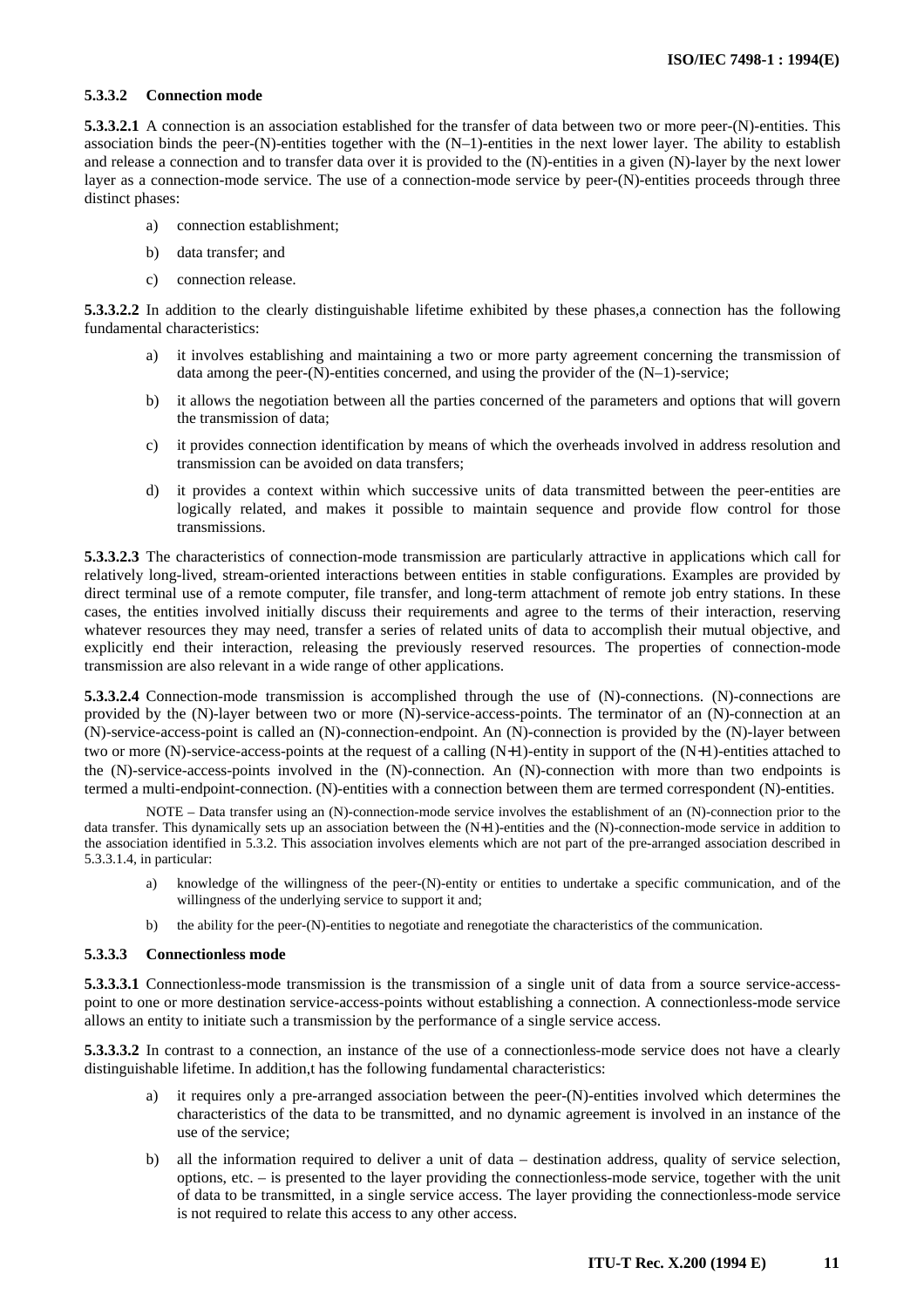**5.3.3.3.3** As a result of these fundamental characteristics it may also be true that:

- a) each unit of data transmitted is routed independently by the layer providing the connectionless-mode service; and
- b) copies of a unit of data can be transmitted to a number of destination addresses.

**5.3.3.3.4** These characteristics of connectionless-mode transmission do not preclude making available to the service user information on the nature and quality of service which may apply for a single invocation of the service or which may be observed over successive invocations of the service between pairs of (N)-service-access-points or among a set of (N) service-access-points.

**5.3.3.3.5** For each layer, the subclauses of clause 7 identify those items which have relevance to the connectionlessmode service provided by that layer.

**5.3.3.3.6** The basic (N)-connectionless-mode service is a service which meets the following conditions:

- it is not required to exhibit any minimum values of the quality of service measures, in particular the sequence of (N)-service-data-units need not be maintained and;
- b) it is not required to exhibit peer flow control.

**5.3.3.3.7** Any (N)-connectionless-mode service definition should allow the basic service.

**5.3.3.3.8** Since the basic service is not required to maintain the sequence of (N)-service-data-units, there is no requirement for any (N)-layer to provide sequencing functions. However, in real implementations the characteristics of the underlying medium or of real subnetworks may offer a high probability of in-sequence delivery and this may be reflected in the characteristics of the connectionless-mode services offered by higher layers.

**5.3.3.3.9** An (N+1)-entity provides no information to the provider of an (N)-connectionless-mode service about the logical relationships between (N)-service-data-units, apart from the source and destination (N)-service-access-pointaddresses.

**5.3.3.3.10** From the point of view of the (N+1)-entity this means that it is not able to require the (N)-service to apply a particular function to a sequence of (N)-service-data-units sent by it. However, from the point of view of the (N)-layer, this does not imply any constraint on the functions which support the service.

**5.3.3.3.11** (N+1)-entities can communicate using an (N)-connectionless-mode service provided that there is a prearranged association between them providing knowledge about each other which allows them to do so. This knowledge should allow the locations of the  $(N+1)$ -entities to be determined, it should determine the correct interpretation of (N)-ervice-data-units by a receiving (N+1)-entity, and it may define the rates of transfer, rates of response, and the protocol in use between the entities. The knowledge may result from prior agreement between the (N+1)-entities concerning the parameters, formats, and options to be used.

**5.3.3.3.12** (N+1)-entities may require prior knowledge of the facilities offered by the service and the quality of service which they can expect to receive from it in order to choose an  $(N+1)$ -protocol to be used for communication over an (N)-connectionless-mode service.

#### **5.3.4 The relationship between services provided at adjacent layer boundaries**

**5.3.4.1** There are no architectural constraints on any vertical combination of an (N)-layer providing one type of (N)-service (connection-mode or connectionless-mode) using the other type of (N–1)-service. In principle the services at the two layer boundaries can be:

- a) both connection-mode services;
- b) both connectionless-mode services;
- c) the  $(N)$ -service a connection-mode service and the  $(N-1)$ -service a connectionless-mode service;
- d) the  $(N)$ -service a connectionless-mode service and the  $(N-1)$ -service a connection-mode service.

**5.3.4.2** In order to allow combinations c) and d) two architectural elements are required:

- a) a function to provide an (N)-connection-mode service using an (N–1)-connectionless-mode service; and
- b) a function to provide an (N)-connectionless-mode service using an  $(N-1)$ -connection-mode service.

These are known as mode conversion functions.

NOTE – Of these functions, function a) requires significant protocol-control-information. For example, there is a need to identify the connection which is constructed, control its state and provide sequencing of service-data-units. Function b) requires little or no additional protocol-control-information, rather, it places constraints on the way in which the connection-mode service is used.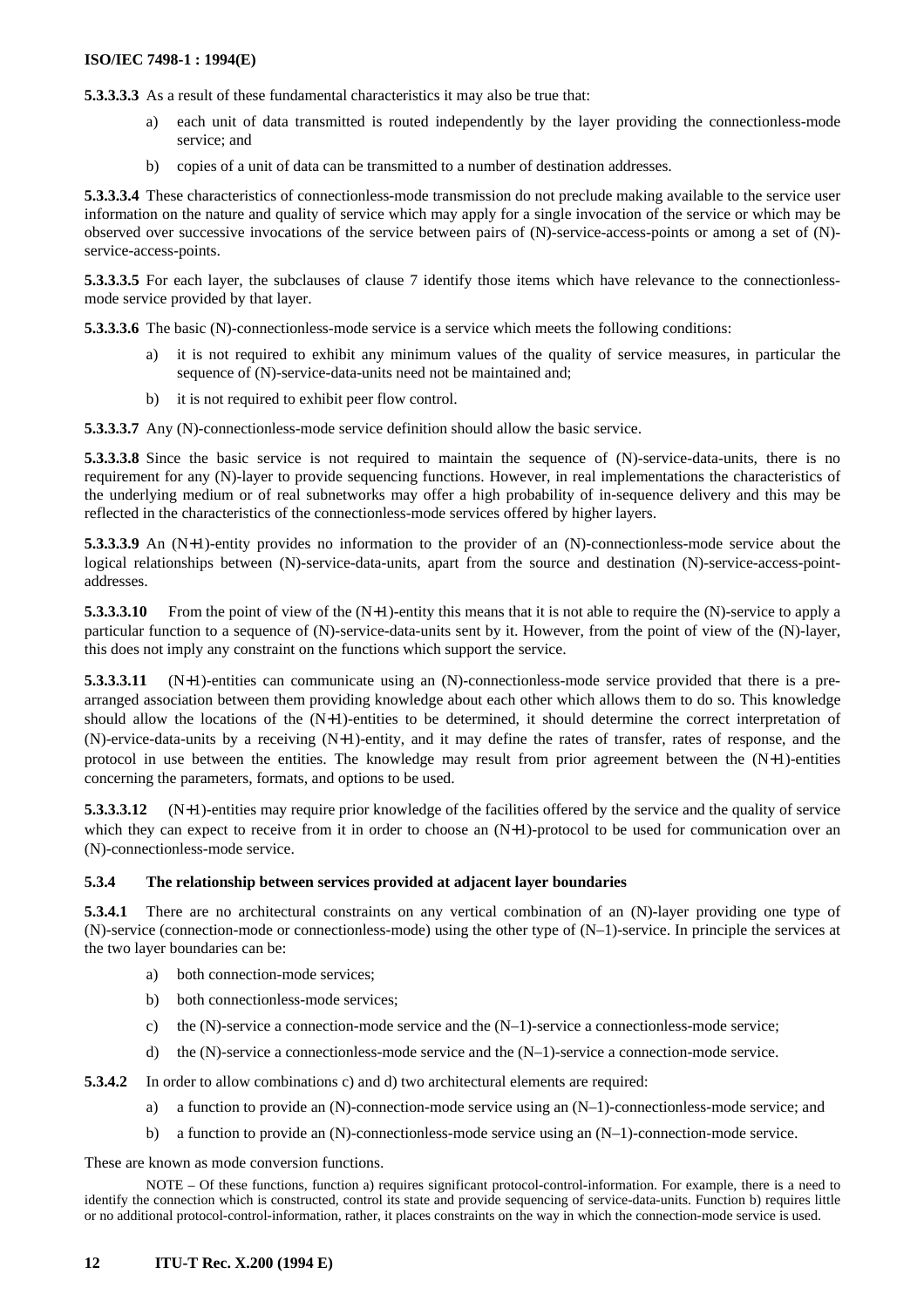## <span id="page-16-0"></span>**5.3.5 Application of mode conversion functions**

**5.3.5.1** Mode conversion functions may be invoked in OSI end systems, or in OSI relay systems (see 6.5). When invoked in OSI relay systems, the mode conversion functions may either:

- a) join an (N)-protocol using the (N–1)-connectionless service and an (N)-protocol using the (N– 1)-connection-mode service in support of an (N)-connection-mode service; or
- b) join an (N)-protocol using the (N–1)-connectionless-mode service and an (N)-protocol using the (N– 1)-connection-mode service in support of an (N)-connectionless mode service.

**5.3.5.2** The use of mode conversions between  $(N-1)$ -services within a layer is not explicitly constrained by the Reference Model but, where several (N–1)-services are connected in tandem, the use of mode conversions would be ordered to minimize the number of mode conversions necessary to arrive at a given composite (N)-service.

**5.3.5.3** Where an (N–1)-connectionless-mode service is enhanced to provide a (N)-connection-mode service, a number of (N)-connections may be supported by  $(N-1)$ -connectionless-mode transmission between the same  $(N-$ 1)-service-access-points.

**5.3.5.4** Where an (N–1)-connection-mode service is used to provide an (N)-connectionless-mode service, (N)-connectionless-mode transmission between a number of different (N)-service-access-points may be supported by the same (N–1)-connection.

## **5.4 Identifiers**

#### **5.4.1 Definitions**

**5.4.1.1** (N)-address: A name unambiguous within the OSIE which is used to identify a set of (N)-service-accesspoints which are all located at a boundary between an (N)-subsystem and an (N+1)-subsystem in the same open system.

NOTE – A name is unambiguous within a given scope when it identifies one and only one object within that scope. Unambiguity of a name does not preclude the existence of synonyms.

**5.4.1.2 (N)-service-access-point-address; (N)-SAP-address:** An (N)-address that is used to identify a single (N)-SAP.

**5.4.1.3 (N)-address-mapping:** An (N)-function which provides the mapping between the (N)-addresses and the (N– 1)-addresses associated with an (N)-entity.

**5.4.1.4 routing:** A function within a layer which translates the title of an entity or the service-access-point-address to which the entity is attached into a path by which the entity can be reached.

**5.4.1.5 (N)-connection-endpoint-identifier:** An identifier of an (N)-connection-endpoint which can be used to identify the corresponding (N)-connection at an (N)-service-access-point.

**5.4.1.6 (N)-connection-endpoint-suffix:** A part of an (N)-connection-endpoint-identifier which is unique within the scope of an (N)-service-access-point.

**5.4.1.7 multi-connection-endpoint-identifier:** An identifier which specifies the connection-endpoint of a multiendpoint-connection which should accept the data that is being transferred.

**5.4.1.8 (N)-service-connection-identifier:** An identifier which uniquely specifies an (N)-connection within the environment of the correspondent (N+1)-entities.

**5.4.1.9 (N)-protocol-connection-identifier:** An identifier which uniquely specifies an individual (N)-connection within the environment of the multiplexed  $(N-1)$ -connection.

**5.4.1.10 (N)-entity-title:** A name that is used to identify unambiguously an (N)-entity.

## **5.4.2 Description**

**5.4.2.1** An (N)-service-access-point-address identifies a particular (N)-service-access-point to which an (N+1)-entity is attached (see Figure 7). When the (N+1)-entity is detached from the (N)-service-access-point, the (N)-SAP-address no longer provides access to the (N+1)-entity. If the (N)-service-access-point is reattached to a different (N+1)-entity, then the (N)-SAP-address identifies the new (N+1)-entity and not the old one.

**5.4.2.2** The use of an (N)-SAP-address to identify an (N+1)-entity is the most efficient mechanism if the permanence of attachment between the (N+1)-entity and the (N)-service-access-point can be assured.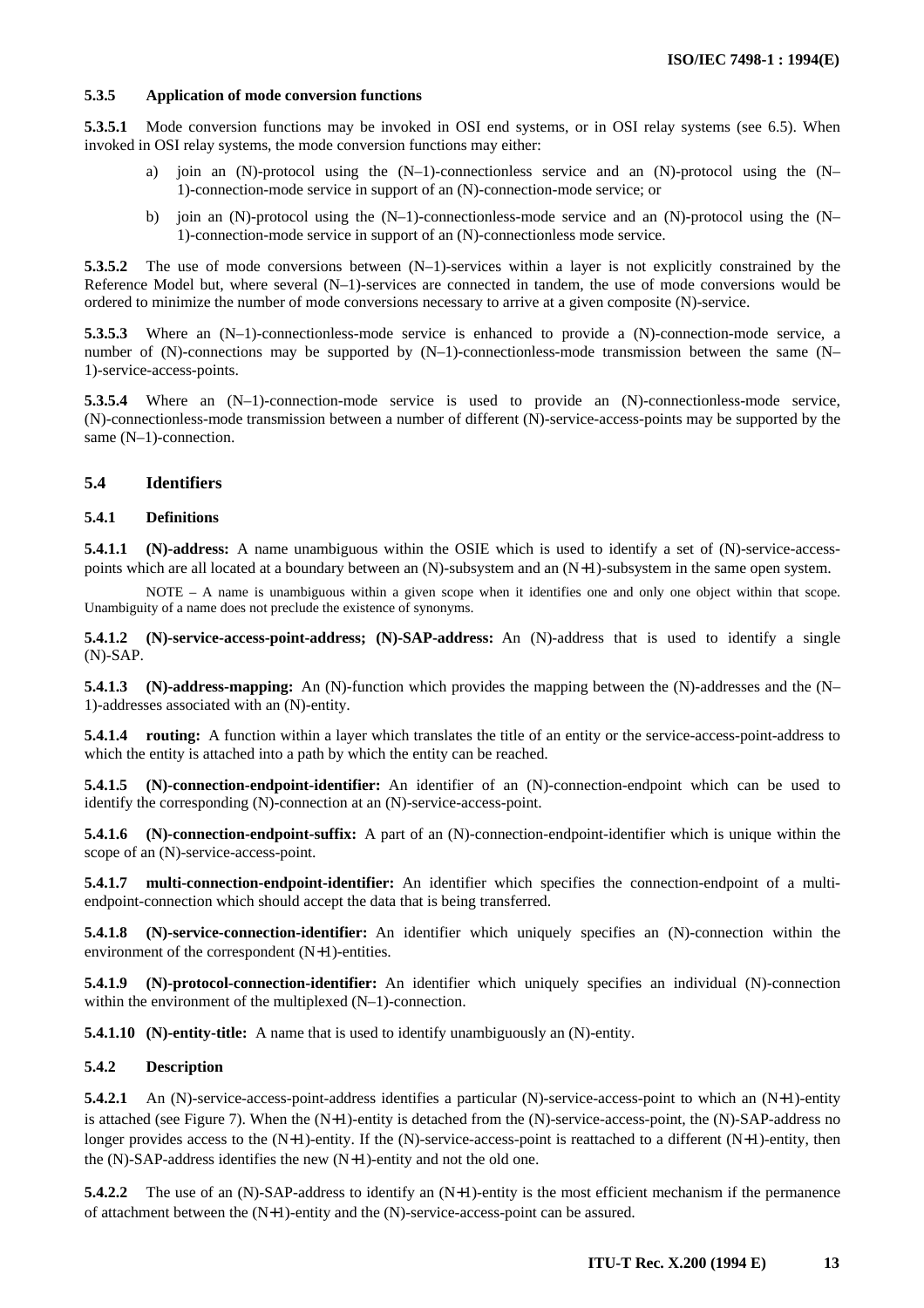<span id="page-17-0"></span>

**Figure 7 – Entities, service-access-points and identifiers**

**5.4.2.3** Interpretation of the correspondence between the (N)-addresses served by an (N)-entity and the (N–1)addresses used for accessing (N–1)-services is performed by an (N)-address-mapping function.

**5.4.2.4** The structure of an (N)-address is known by the (N)-entity which is attached to the identified (N)-serviceaccess-point. However, the (N+1)-entity does not know this structure.

**5.4.2.5** If an (N+1)-entity has two or more (N)-service-access-points with either the same (N)-entity or different (N)-entities, the (N)-entities have no knowledge of this fact. Each (N)-service-access-point is considered to identify a different (N+1)-entity from the perspective of the (N)-entities.

**5.4.2.6** A routing function translates the (N)-address of an (N+1)-entity into a path or route by which the (N+1)-entity may be reached.

**5.4.2.7** An (N+1)-entity may establish an (N)-connection with another (N+1)-entity by using an (N)-service. When an (N+1)-entity establishes an (N)-connection with another (N+1)-entity, each (N+1)-entity is given an (N)-connectionendpoint-identifier by its supporting (N)-entity. The (N+1)-entity can then distinguish the new connection from all other (N)-connections accessible at the (N)-service-access-point it is using. This (N)-connection-endpoint-identifier is unique within the scope of the  $(N+1)$ -entity which will use the  $(N)$ -connection.

**5.4.2.8** The (N)-connection-endpoint-identifier consists of two parts:

- a) the (N)-SAP-address of the (N)-service-access-point which will be used in conjuction with the (N)-connection; and
- b) an (N)-connection-endpoint-suffix which is unique within the scope of the (N)-service-access-point.

**5.4.2.9** A multi-endpoint-connection requires multi-connection-endpoint-identifiers. Each such identifier is used to specify which connection-endpoint should accept the data which is being transferred. A multi-connection-endpointidentifier is unique within the scope of the connection within which it is used.

**5.4.2.10** The (N)-layer may provide to the (N+1)-entities an (N)-service-connection-identifier which uniquely specifies the  $(N)$ -connection within the environment of the correspondent  $(N+1)$ -entities.

#### **5.5 Properties of service-access-points**

**5.5.1** An (N+1)-entity requests (N)-service via an (N)-service-access-point which permits the (N+1)-entity to interact with an (N)-entity.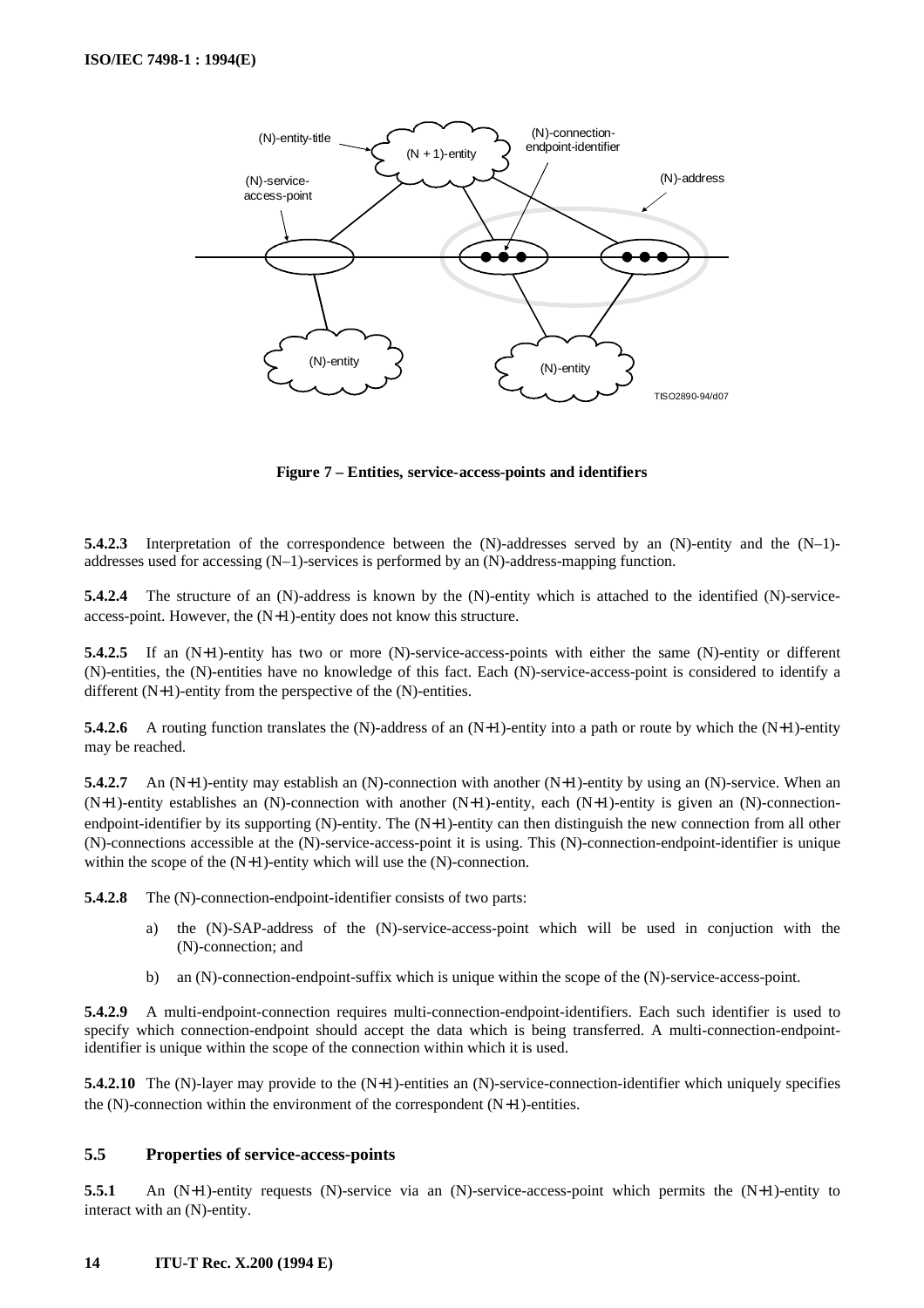<span id="page-18-0"></span>**5.5.2** Both the (N)- and (N+1)-entities attached to an (N)-service-access-point are in the same system.

**5.5.3** An (N+1)-entity may concurrently be attached to one or more (N)-service-access-points attached to the same or different (N)-entities.

**5.5.4** An (N)-entity may concurrently be attached to one or more (N+1)-entities through (N)-service-access-points.

**5.5.5** An (N)-service-access-point is attached to only one (N)-entity and to only one (N+1)-entity at a time.

**5.5.6** An (N)-service-access-point may be detached from an (N+1)-entity and reattached to the same or another (N+1)-entity.

**5.5.7** An (N)-service-access-point may be detached from an (N)-entity and reattached to the same or another (N)-entity.

**5.5.8** An (N)-service-access-point is located by means of its (N)-SAP-address. An (N)-SAP-address is used by an (N+1)-entity to request an instance of communication.

**5.5.9** An (N)-service-access-point may support:

- a) (N)-connection-mode service only;
- b) (N)-connectionless-mode service only;
- c) (N)-connection-mode services and (N)-connectionless-mode services concurrently.

**5.5.10** A single (N+1)-entity may concurrently be using several (N)-connections and an (N)-connectionless-mode service through one or more (N)-service-access-points to which it is attached.

**5.5.11** (N+1)-entities distinguish between instances of the (N)-connectionless-mode services and the (N)-connectionmode services offered concurrently through the same (N)-service-access-point by the uniqueness of the interactions prescribed for these services.

#### **5.6 Data-units**

#### **5.6.1 Definitions**

**5.6.1.1 (N)-protocol-control information:** Information exchanged between (N)-entities to co-ordinate their joint operation.

**5.6.1.2** (N)-user-data: The data transferred between (N)-entities on behalf of the (N+1)-entities for whom the (N)-entities are providing services.

**5.6.1.3 (N)-protocol-data-unit:** A unit of data specified in an (N)-protocol and consisting of (N)-protocol-controlinformation and possibly (N)-user-data.

**5.6.1.4 (N)-service-data-unit:** An amount of information whose identity is preserved when transferred between peer-(N+1)-entities and which is not interpreted by the supporting (N)-entities.

**5.6.1.5 expedited (N)-service-data-unit. (N)-expedited-data-unit:** A small (N)-service-data-unit whose transfer is expedited. The (N)-layer ensures that an expedited-data-unit will not be delivered after any subsequent service-data-unit or expedited unit sent on that connection.

#### **5.6.2 Description**

**5.6.2.1** Information is transferred in various types of data-units between peer-(N)-entities. The data-units are defined in 5.6 and the relationships among them are illustrated in Figures 8 and 9.

|                  | Control               | Data          | Combined         |
|------------------|-----------------------|---------------|------------------|
| $(N)-(N)$ -peer- | (N)-protocol-control- | (N)-user-data | $(N)$ -protocol- |
| entities         | information           |               | data-unit        |

|  |  | Figure 8 - Relationships among data-units |  |  |
|--|--|-------------------------------------------|--|--|
|--|--|-------------------------------------------|--|--|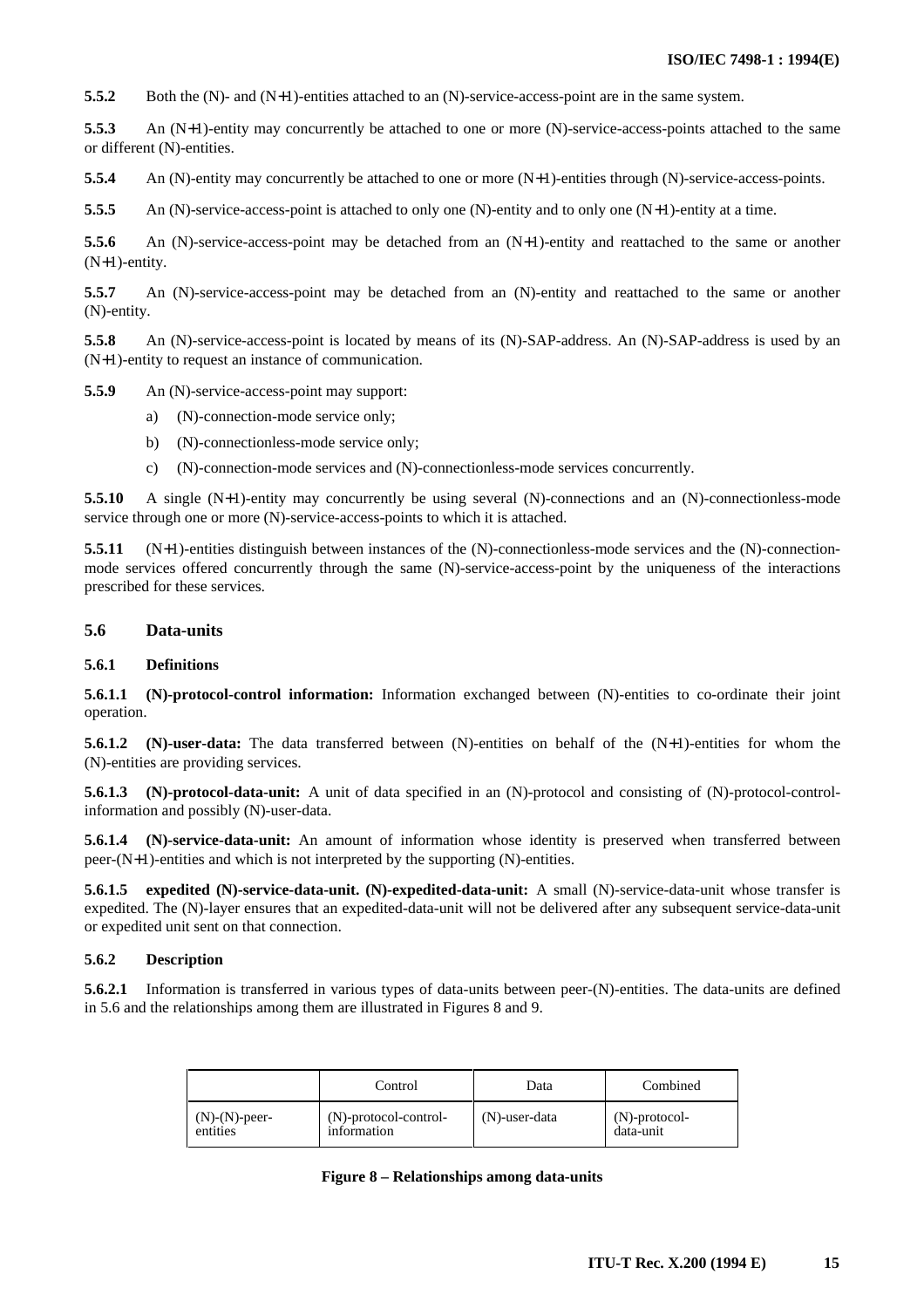<span id="page-19-0"></span>

#### **NOTES**

1 This figure assumes that neither segmenting nor blocking of (N)-service-data-units is performed (see 5.8.1.9 and 5.8.1.11).

2 This figure does not imply any positional relationship between protocol-control-information and user-data in protocol-data-unit.

3 An  $(N)$ -protocol-data-unit may be mapped one-to-one into an  $(N - 1)$ -service-data-unit, but other relationships are possible.

#### **Figure 9 – An illustration of mapping between data-units in adjacent layers**

**5.6.2.2** Except for the relationships defined in Figures 8 and 9, there is no overall architectural limit to the size of data-units. There may be other size limitations at specific layers.

**5.6.2.3** Data may be held within a connection until a complete service-data-unit is put into the connection.

#### **5.7 The nature of the (N)-service**

**5.7.1** An (N)-service does not necessarily place bounds on the size of (N)-SDUs. The specification of the (N)-protocol, however, may place specific bounds on the size of (N)-PDUs. Blocking, segmenting, and concatenation are used to reconcile differences in the sizes of SDUs and corresponding PDUs.

#### **5.8 Elements of layer operation**

# **5.8.1 Definitions**

**5.8.1.1 (N)-protocol-identifier:** An identifer used between correspondent (N)-entities to select a specific (N)-protocol.

**5.8.1.2 centralized multi-endpoint-connection:** A multi-endpoint-connection where data sent by the entity associated with the central connection-endpoint is received by all other entities, while data sent by one of the other entities is only received by the central entity.

**5.8.1.3 decentralized multi-endpoint-connection:** A multi-endpoint-connection where data sent by an entity associated with a connection-endpoint is received by all other entities.

**5.8.1.4 multiplexing:** A function performed by an (N)-entity in which one (N–1)-connection is used to support more than one (N)-connection.

NOTE – The term multiplexing is also used in a more restricted sense to refer to the function performed by the sending (N)-entity while the term demultiplexing is used to refer to the function performed by the receiving (N)-entity.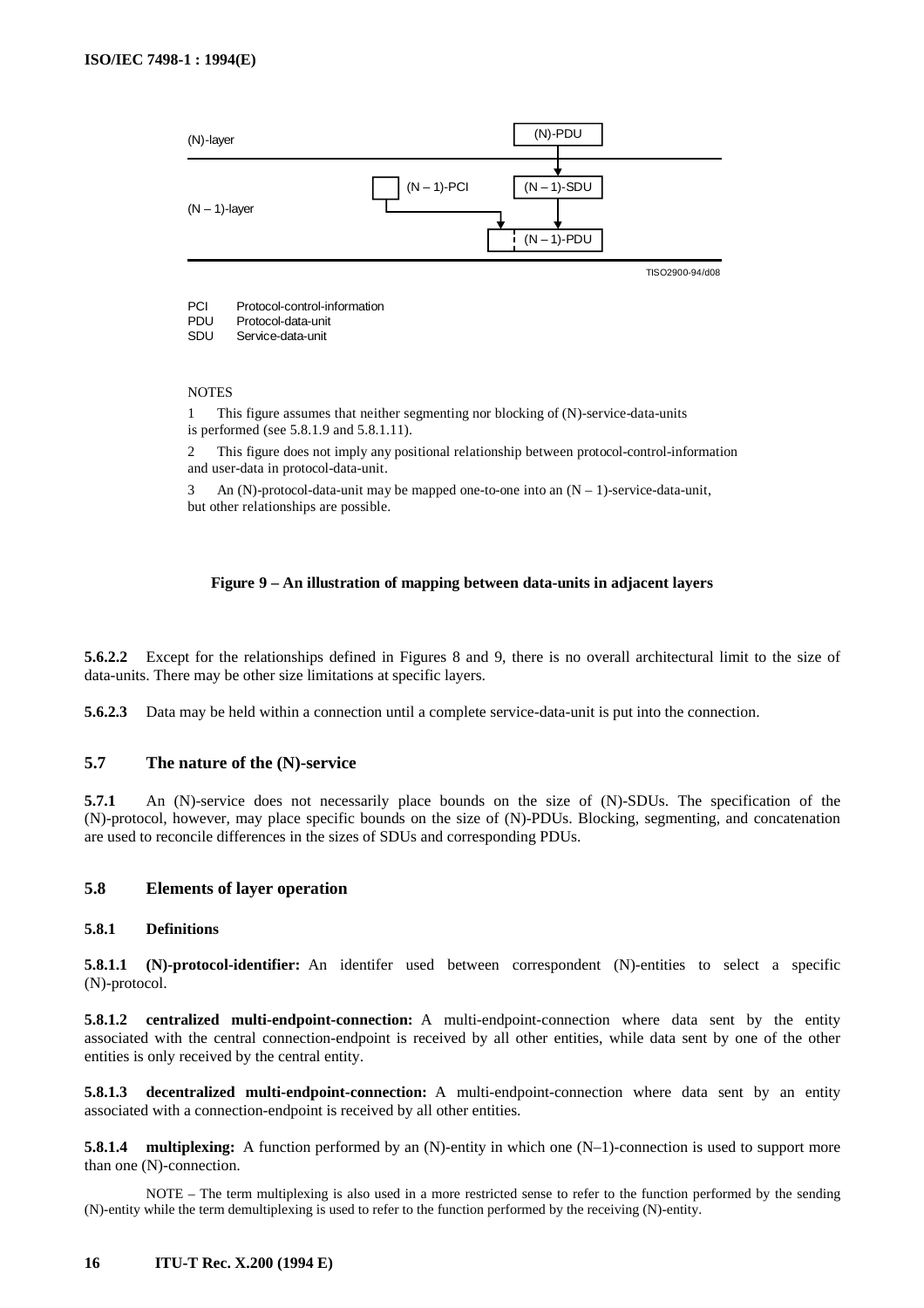**5.8.1.5 demultiplexing:** A function performed by an (N)-entity which identifies (N)-protocol-data-units for more than one (N)-connection within an  $(N-1)$ -connection. It is the reverse function of the multiplexing function performed by the (N)-entity sending the (N–1)-service-data-units.

**5.8.1.6 splitting:** A function within the (N)-layer by which more than one (N–1)-connection is used to support one (N)-connection.

NOTE – The term splitting is also used in a more restrictive sense to refer to the function performed by the sending (N)-entity while the term recombining is used to refer to the function performed by the receiving (N)-entity.

**5.8.1.7 recombining:** The function performed by an (N)-entity which identifies (N)-protocol-data-units for a single  $(N)$ -connection in  $(N-1)$ -service-data-units received on more than one  $(N-1)$ -connection. It is the reverse function of the splitting function performed by the (N)-entity sending the (N–1)-service-data-units.

**5.8.1.8 flow control:** A function which controls the flow of data within a layer or between adjacent layers.

**5.8.1.9 segmenting:** A function performed by an (N)-entity to map one (N)-service-data-unit into multiple (N)-protocol-data-units.

**5.8.1.10 reassembling:** A function performed by an (N)-entity to map multiple (N)-protocol-data-units into one (N)-service-data-unit. It is the reverse function of segmenting.

**5.8.1.11 blocking:** A function performed by an (N)-entity to map multiple (N)-service-data-units into one (N)-protocol-data-unit.

**5.8.1.12 deblocking:** A function performed by an (N)-entity to identify multiple (N)-service-data-units which are contained in one (N)-protocol-data-unit. It is the reverse function of blocking.

**5.8.1.13 concatenation:** A function performed by an (N)-entity to map multiple (N)-protocol-data-units into one (N– 1)-service-data-unit.

NOTE – Blocking and concatenation though similar (they both permit grouping of data-units) may serve different purposes. For instance, concatenation permits the (N)-layer to group one or several acknowledgement (N)-PDUs with one (or several) (N)-PDUs containing user-data. This would not be possible with the blocking function only. Note also that the two functions may be combined so that the (N)-layer performs blocking and concatenation.

**5.8.1.14 separation:** A function performed by an (N)-entity to identify multiple (N)-protocol-data-units which are contained in one  $(N-1)$ -service-data-unit. It is the reverse function of concatenation.

**5.8.1.15 sequencing:** A function performed by the (N)-layer to preserve the order of (N)-service-data-units that were submitted to the (N)-layer.

**5.8.1.16 acknowledgement:** A function of the (N)-layer which allows a receiving (N)-entity to inform a sending (N)-entity of the receipt of an (N)-protocol-data-unit.

**5.8.1.17 reset:** A function which sets the corresponding (N)-entities to a predefined state with a possible loss or duplication of data.

**5.8.1.18 (N)-protocol-version-identifier:** An identifier conveyed between correspondent (N)-entities which allows the selection of the version of an (N)-protocol.

NOTE – The definition of a new (N)-protocol-version-identifier presupposes a minimal common knowledge of the (N)-protocol identified by the preceding (N)-protocol-version-identifier. When such a minimal common knowledge cannot be achieved, the (N)-protocols are considered to be independent and different.

## **5.8.2 Protocol selection and identification**

**5.8.2.1** Protocol identification is the process of determining the type of protocol being used.

**5.8.2.2** One or more (N)-protocols may be defined for the (N)-layer. An (N)-entity may employ one or more (N)-protocols.

**5.8.2.3** Meaningful communication between (N)-entities requires the agreed selection of one (N)-protocol.

**5.8.2.4** (N)-protocol-identifiers name the specific protocols defined. An (N+1)-protocol-identifier cannot be part of (N)-PCI. Thus, an (N)-service uses (N)-addresses to identify an  $(N+1)$ -protocol, as described in Rec. X.650 | ISO 7498-3.

**5.8.2.5** Since not all protocols (either OSI or non-OSI) can be assumed to carry an (N)-protocol-identifier, an (N)-protocol-identifier cannot be used to distinguish OSI and non-OSI protocols. The proper mechanism to use in these situations is an (N)-address.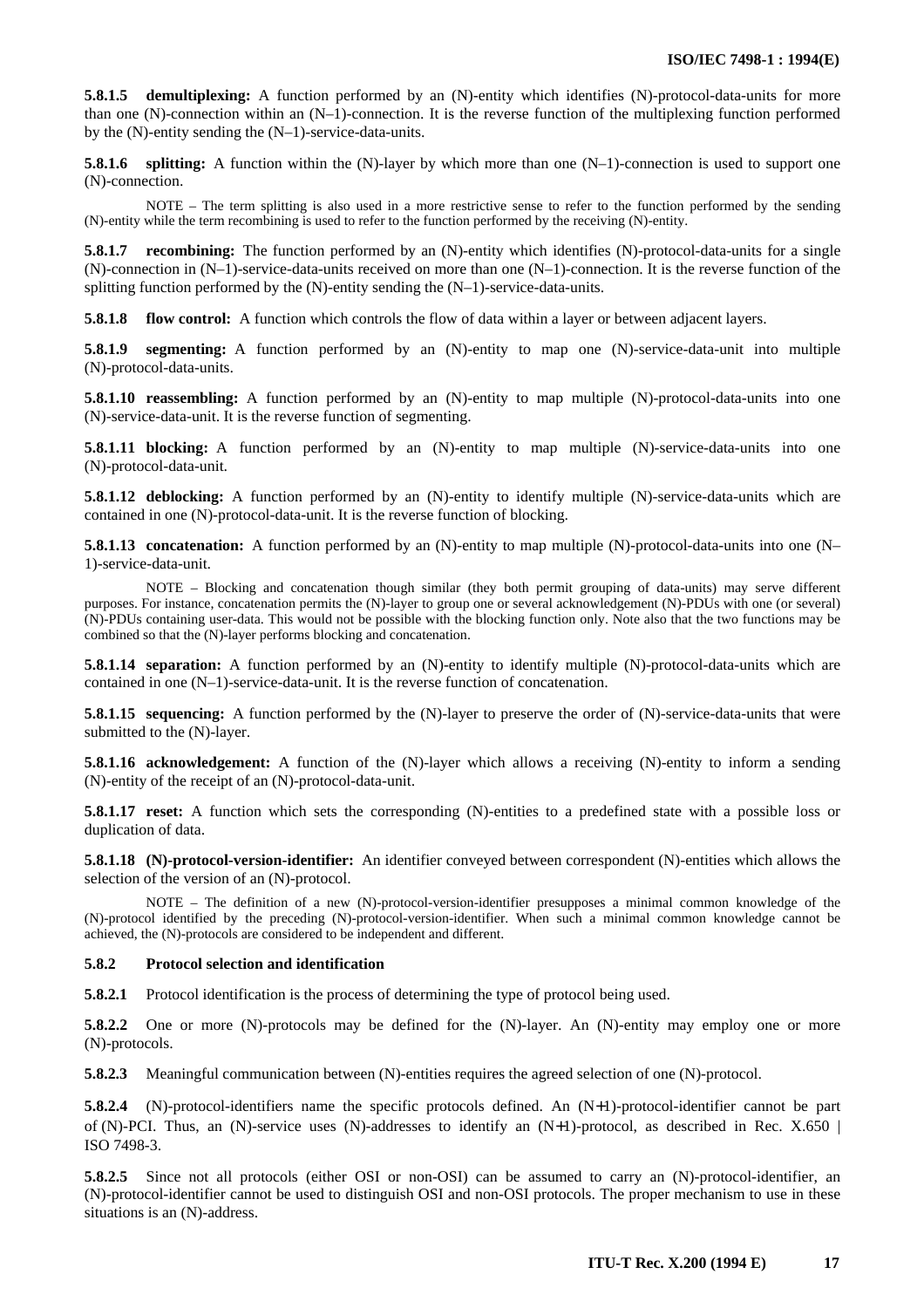# **5.8.3 Protocol version selection and identification**

# **5.8.3.1 Protocol version identification**

**5.8.3.1.1** Protocol version identification is a mechanism to identify the level of a particular protocol being used. The identification of the protocol version presupposes that the protocol itself has been identified either implicitly or by use of approved mechanisms.

**5.8.3.1.2** It may be convenient, in many cases, to recognize a sub-version id to be carried in (N)-PCI along with the (N)-protocol-version-id. This allows keeping track of minor evolutions of a given protocol version (e.g. in order to determine the degree of integration of defect reports, etc.). The decision of whether or not to introduce such a subversion id is of the responsibility of specific (N)-layer standards. However, only the (N)-protocol-version-id, regardless of any additional subversion id, is taken into account in order to determine whether or not communication is possible between peer-(N)-entities.

## **5.8.3.2 The need for a new protocol version**

**5.8.3.2.1** The need for a new protocol version arises from changes made in the protocol. These changes can be:

- 1) addition of new functions (i.e. not defined in the existing protocol specifications);
- 2) deletion of existing functions (i.e. which were defined in the existing protocol specifications);
- 3) modification of existing functions; or
- 4) substitution of an alternate way to provide existing functions.

**5.8.3.2.2** Changes made in a protocol will not always imply the need for a new protocol version (or for a new protocol). A new protocol version (or new protocol) becomes necessary when these changes lead to a significant functional modification which cannot be compatibly negotiated using the existing protocol specifications so that a real open system utilizing the newly specified protocol functions would not be able to communicate with a real open system utilizing the old specifications.

**5.8.3.2.3** In such cases, if the two sets of protocol functions share at least a common understanding of the protocol version identification mechanisms (e.g. conveying, encoding, negotiating protocol version identifiers), they are considered to be two different versions of the same protocol, otherwise they are considered to be two different protocols.

## **NOTES**

1 It is important to note that significant functional modifications are not always coupled to changes to protocol elements exchanged between pair entities (e.g. modification of the behavior of an (N)-entity due to the introduction of transparent services).

2 It should be noted that new protocol versions are not directly related to the administrative process of revising existing standards. Such a process may or may not lead to a new protocol version depending on the degree of modification which has taken place.

## **5.8.3.3 Negotiation mechanisms**

**5.8.3.3.1** The negotiation of protocol version can only occur in connection-mode communication. An (N)-protocolversion-id field should be present in PDUs relevant to connection establishment. A mechanism for handling protocol version identification is to determine, by means of the (N)-protocol-version-id, which version should be invoked on a specific connection between the calling and called (N)-entities.

**5.8.3.3.2** A calling (N)-entity sends information of all supported versions to a called (N)-entity. The called (N)-entity examines whether or not there are any supported versions common to the calling and called (N)-entities. If there is more than one common version, the latest common version is selected. If there is no common version, the connection establishment request is refused**.**

**5.8.3.3.3** The sub-version id, when present, is not used in the negotiation mechanisms.

**5.8.3.3.4** In connectionless-mode protocols, no negotiation mechanism is provided. Identification of the protocol version is either implicit (e.g. a priori knowledge) or explicitly conveyed in the PDUs.

# **5.8.4 Properties of connectionless-mode transmission**

**5.8.4.1** All the information required by an (N)-connectionless-mode service to deliver an (N)-service-data-unit (destination address, quality of service required, options, etc.) is presented to it with the (N)-service-data-unit in a single logical service access by the sending (N+1)-entity.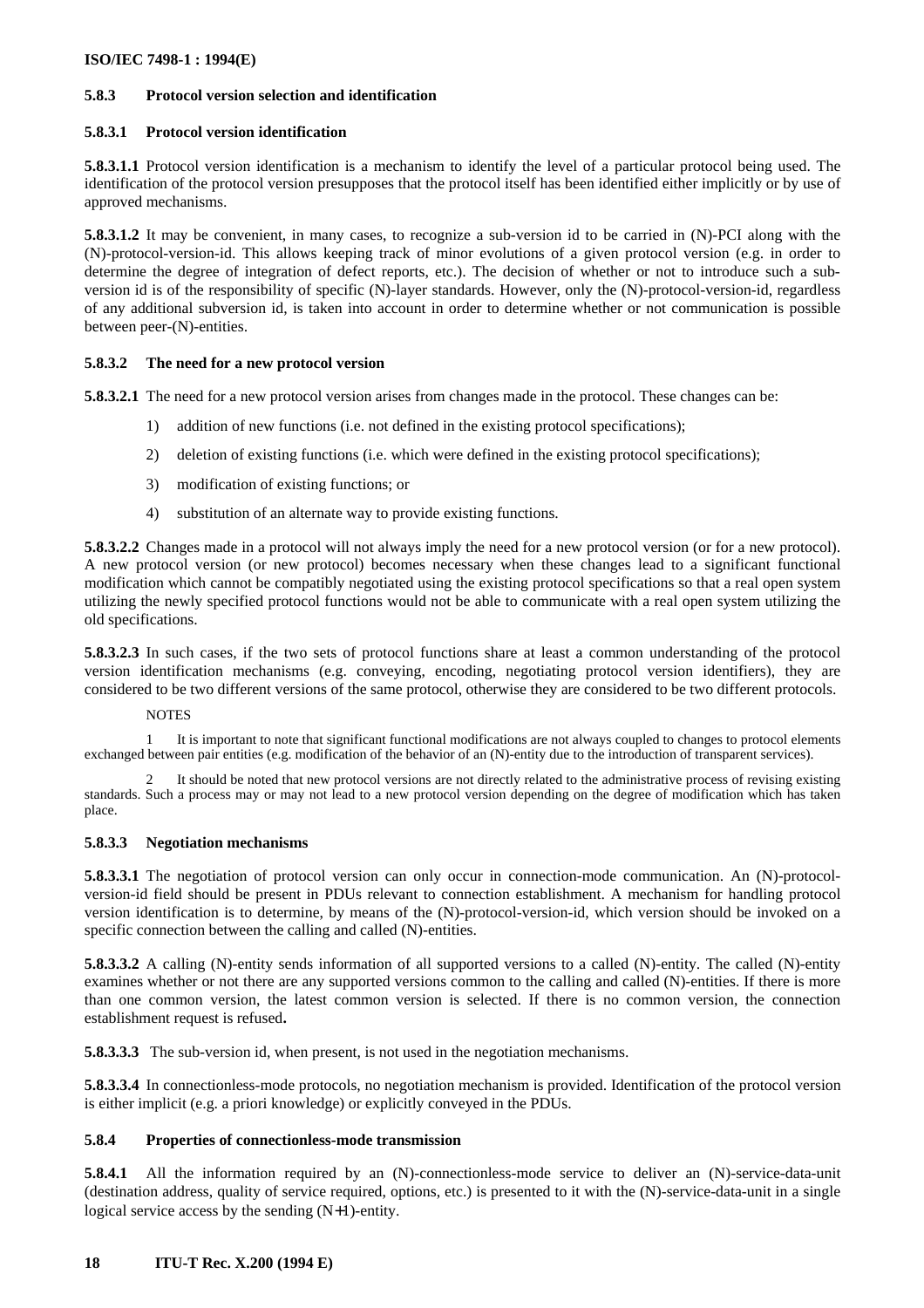**5.8.4.2** All information related to an (N)-service-data-unit, together with the (N)-service-data-unit itself, is received from the (N)-service in a single logical service access by the receiving (N+1)-entity.

**5.8.4.3** To provide the (N)-connectionless-mode service, the (N)-layer performs functions as described in 5.3.3.3. These functions are supported by (N)-protocols.

**5.8.4.4** If an (N)-service-data-unit cannot be accepted by an (N+1)-entity at the time of its arrival at an (N)-serviceaccess-point, the  $(N+1)$ -entity may apply service boundary flow control (see 5.8.8.4). This may result in the discarding of the (N)-service-data-unit by the (N)-service provider or, where flow control is provided, in the exercise of service boundary flow control at the sending (N)-service-access-point by the (N)-service provider**.**

**5.8.4.5** An (N)-connectionless-mode service may allow the transmission of copies of an (N)-service-data-unit to a number of destination (N)-service-access-points. (N)-service-data-units transmitted from a number of source (N)-service-access-points can be received at one destination (N)-service-access point. The (N)-layer does not assume any logical relationship between these (N)-service-data-units.

**5.8.4.6** No (N)-protocol-control-information is exchanged between (N)-entities concerning the mutual willingness of the (N+1)-entities to exchange data using an (N)-connectionless-mode service.

#### **NOTES**

1 The specific interface mechanism employed by a particular implementation of a connectionless-mode service may involve more than one interface exchange to accomplish the single logical service access necessary to initiate a connectionless-mode transmission. However, this is a local implementation detail.

2 The transmission of each (N)-service-data-unit by an (N)-connectionless-mode service should be entirely self-contained. All the addressing and other information required by the (N)-layer to deliver the (N)-service-data-unit to its destination should be included in the service access for each transmission.

It is a basic characteristic of connectionless-mode service that no negotiation of the parameters for a transmission takes place at the time the service is accessed and no dynamic association is set up between the parties involved. However, considerable freedom of choice can be preserved by allowing most parameter values and options (such as transfer rate, acceptable error rate, etc.) to be specified at the time the service is accessed. In a given implementation, if the local (N)-subsystem determines immediately (from information available to it locally) that the requested transmission cannot be performed under the conditions specified, it may abort the transmission, returning an implementation specific error message. If the same determination is made later, after the service access has been completed, the transmission is abandoned, since the (N)-layer is assumed not to have the information necessary to take any other action.

#### **5.8.5 Properties of connection-mode transmission**

**5.8.5.1** An (N)-connection is an association established for communication between two or more (N+1)-entities, identified by their (N)-addresses. An (N)-connection is offered as a service by the (N)-layer, so that information may be exchanged between the (N+1)-entities.

**5.8.5.2** An (N+1)-entity may have, simultaneously, one or more (N)-connections with other (N+1)-entities, with any given (N+1)-entity, and with itself.

**5.8.5.3** An (N)-connection is established by referencing, either explicitly or implicity, an (N)-address for the source  $(N+1)$ -entity and an  $(N)$ -address for each of one or more destination  $(N+1)$ -entities.

NOTE – The specific interface mechanism employed by a particular implementation of a connection-mode service may involve more than one interface exchange to accomplish the single logical service access necessary to initiate a connection-mode transmission. However, this is a local implementation detail.

**5.8.5.4** The source (N)-address and one or more of the destination (N)-addresses may be the same. One or more of the destination (N)-addresses may be the same while the source (N)-address is different. All may be different.

**5.8.5.5** One (N)-connection-endpoint is constructed for each (N)-SAP-address referenced explicitly or implicitly when an (N)-connection is established.

**5.8.5.6** An (N+1)-entity accesses an (N)-connection via an (N)-service-access-point.

- **5.8.5.7** An (N)-connection has two or more (N)-connection-endpoints.
- **5.8.5.8** An (N)-connection-endpoint is not shared by (N+1)-entities or (N)-connections.
- **5.8.5.9** An (N)-connection-endpoint relates three elements:
	- a) an (N+1)-entity;
	- b) an (N)-entity; and
	- c) an (N)-connection.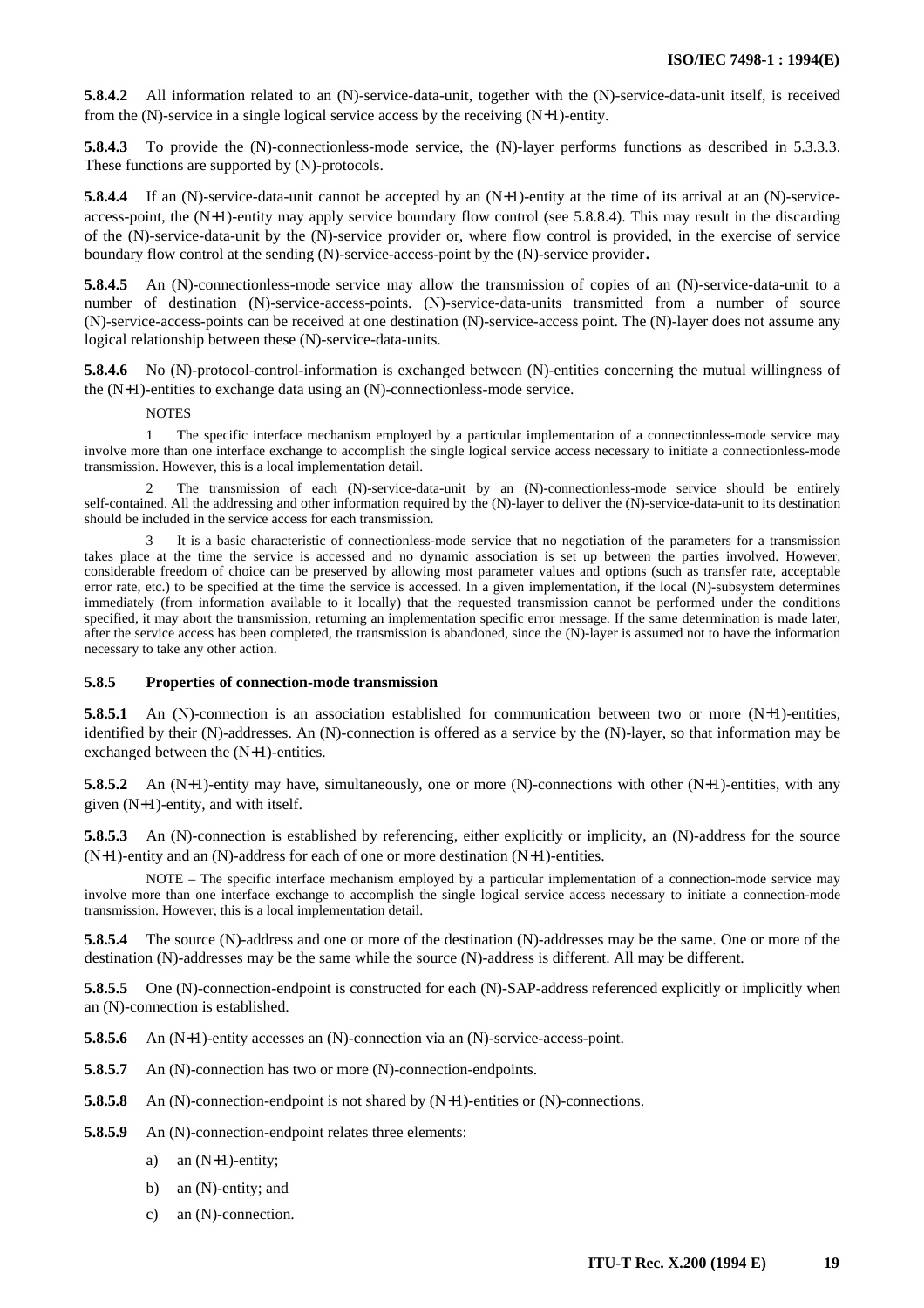**5.8.5.10** The (N)-entity and the (N+1)-entity related by an (N)-connection-endpoint are those implied by the (N)-SAPaddress referenced when the (N)-connection is established.

**5.8.5.11** An (N)-connection-endpoint has an identifier, called an (N)-connection-endpoint-identifier, which is unique within the scope of the  $(N+1)$ -entity which is bound to the  $(N)$ -connection-endpoint.

**5.8.5.12** An (N)-connection-endpoint-identifier is not the same as an (N)-SAP-address.

**5.8.5.13** An (N+1)-entity references an (N)-connection, using its (N)-connection-endpoint-identifier.

**5.8.5.14** Multi-endpoint-connections are connections which have three or more connection-endpoints. Two types of multi-endpoint-connection are defined:<sup>3)</sup>

- a) centralized; and
- b) decentralized.

**5.8.5.15** A centralized multi-endpoint-connection has a central connection-endpoint. Data sent by the entity associated with the central connection-endpoint is received by the entities associated with all other connection-endpoints. The data sent by an entity associated with any other connection-endpoint is received by the entity associated with the central connection-endpoint.

**5.8.5.16** On a decentralized multi-endpoint-connection, data sent by an (N)-entity associated with any connectionendpoint is received by the (N)-entities associated with all of the other connection-endpoints.

## **5.8.6 Connection establishment and release**

#### **5.8.6.1 Introduction**

**5.8.6.1.1** All (N)-connections require establishment and release procedures. These procedures

- may be designed to send (N)-PCI on the same (N)-connection as (N)-user-data (sometimes called in-band);
- may be designed to send (N)-PCI on a different (N)-connection than (N)-user-data (sometimes called out-of-band); or
- may be a priori procedures.

A priori procedures are not the concern of OSI. These procedures may or may not be standardized. In all of these cases, the basic properties of the procedures are the same. Equivalent information is exchanged to initialize and synchronize the state of the correspondent (N)-entities. OSI is only concerned with in-band and out-of-band establishment and release procedures which are standardized.

| Reference (Subclause) | <b>Function</b>           | Connection | Connectionless |
|-----------------------|---------------------------|------------|----------------|
| 5.8.6                 | Conn Estab. & Rel         | X          |                |
| 5.8.6.4               | Suspend                   | X          |                |
| 5.8.6.5               | Resume                    | X          |                |
| 5.8.7                 | Muxing & Splitting        | X          | $\mathbf{x}$   |
| 5.8.8.1               | Normal Data Transfert     | X          | X              |
| 5.8.8.2               | during Establishment      | X          |                |
| 5.8.8.3               | Flow Control              | X          | $\mathbf{x}$   |
| 5.8.8.4               | Expedited                 | X          |                |
| 5.8.8.5               | Segmenting                | X          | $\mathbf{x}$   |
|                       | Blocking                  | X          |                |
|                       | Concatenation             | X          | X              |
| 5.8.8.6               | Sequencing                | X          | $\mathbf{x}$   |
| 5.8.9.1               | Acknowledgement           | X          | X              |
| 5.8.9.2               | Error Detect & Notif      | X          | X              |
| 5.8.9.3               | Reset                     | X          |                |
| 5.9                   | Routing                   | X          | X              |
| 5.10                  | <b>Quality of Service</b> | <b>XX</b>  | X              |

**Table 1 – Functions used in Modes of Communication**

 $\mathcal{L}_\text{max}$ 

<sup>&</sup>lt;sup>3)</sup> Other typed of multi-endpoint-connections are for further study.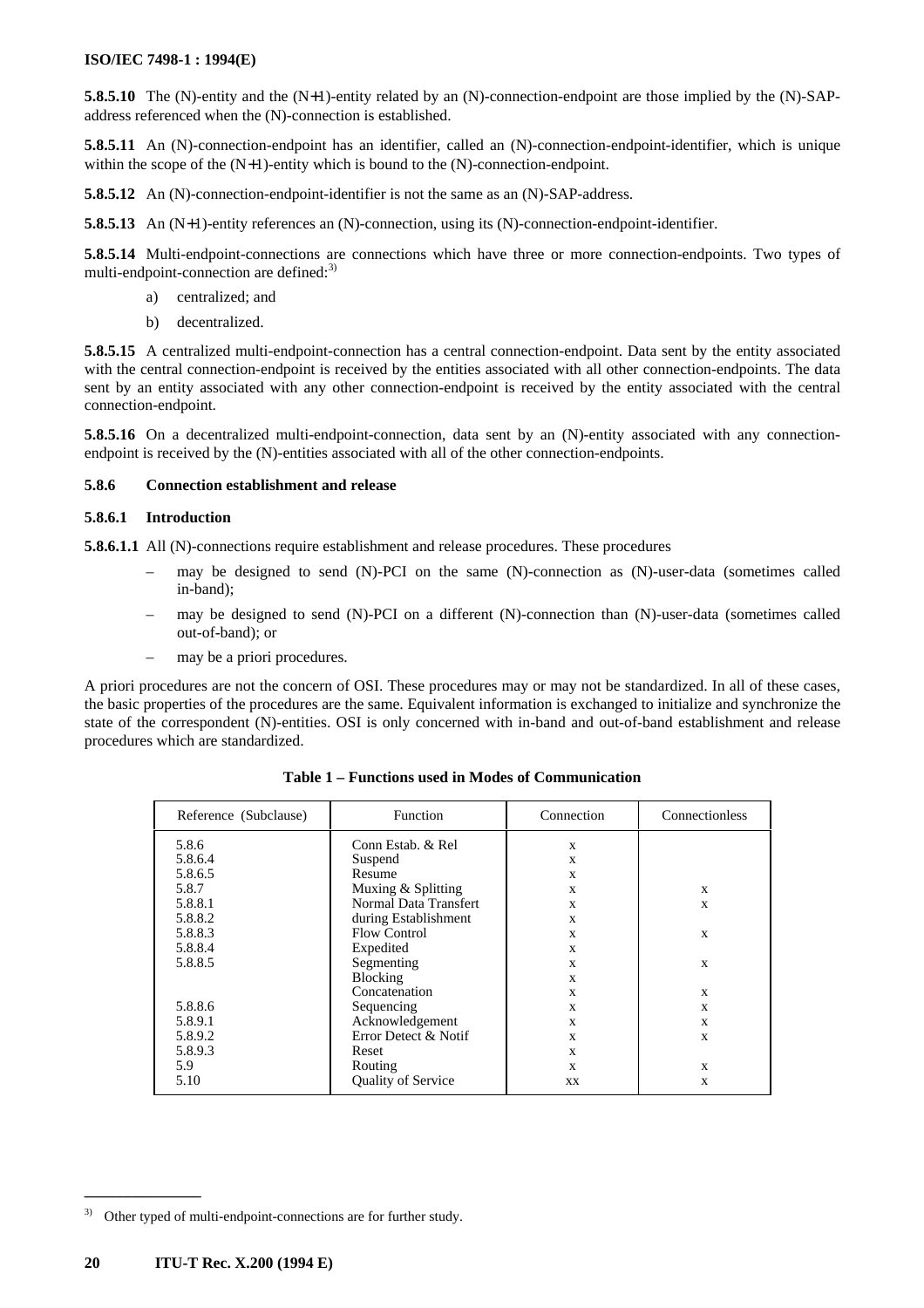**5.8.6.1.2** OSI protocols, operating independently of a given set of instances of communication, may be employed to control the resources that are required to support those instances of communications. These protocols, which are often called "out-of-band", can be used, for example, in support of the establishment of (N)-connections. Information needed for the establishment of an (N)-connection may be conveyed, not only through the direct (normally called "in-band") (N)-protocol, but also as part of a different (N)-layer protocol, common to many instances of communications.

**5.8.6.1.3** Non-standard procedures can be allowed in a compatible manner without affecting the operation of the (N)-protocol or (N+1)-protocol. These non-standard procedures should not affect addressing, quality of service, service primitives, OSI management, etc.

**5.8.6.1.4** Some (N)-protocols may provide for the combining of connection establishment and connection release protocol exchanges.

#### **5.8.6.2 Connection establishment**

**5.8.6.2.1** The establishment of an (N)-connection by peer-(N)-entities of an (N)-layer requires the following:

- a) the availability of an (N–1)-service between the supporting (N)-entities; and
- b) both (N)-entities be in a state in which they can execute the connection establishment protocol exchange.

**5.8.6.2.2** If it is not already available, an  $(N-1)$ -service has to be established by peer- $(N-1)$ -entities of the  $(N-1)$ -layer. This requires, for the  $(N-1)$ -layer, the same conditions as described above for the  $(N)$ -layer.

**5.8.6.2.3** The same consideration applies downwards until either an available lower layer service or the physical medium for OSI is encountered.

**5.8.6.2.4** Depending upon the characteristics of the (N–1)-service and of the establishment protocol exchange, the establishment of an (N)-connection may or may not be done in conjunction with the establishment of the (N– 1-connection.

**5.8.6.2.5** The characteristics of the (N)-service with regard to the establishment of the (N)-connection vary depending upon whether or not (N)-user-data can be transferred by the connection establishment protocol exchange for each direction of the (N)-connection.

**5.8.6.2.6** Where (N)-user-data is transferred by the (N)-connection establishment protocol exchange, the (N+1)-protocol may take advantage of this to allow an (N+1)-connection to be established in conjunction with the establishment of the (N)-connection. This is termed "embedding of connection establishment". If embedding at all layers were to be permitted, then the length of the user-data parameter in a connection establishment PDU may have to be indefinite.

**5.8.6.2.7** At certain layers the complexity involved in providing arbitrarily long user data fields in connection establishment primitives at every layer may outweigh any savings that could be accomplished by embedding.

**5.8.6.2.8** Embedding between adjacent layers where there are multiplexing, re-use, or quality of service enhancement functions causes complexity and redundancy of mechanism. Such additional complexity and redundancy do not necessarily cancel out all of the potential advantages of embedding. It is the responsibility of a layer to decide when protocol elements should be passed in the connection request or in the first data request, provided that adequate protocols are defined which allow such a selection.

**5.8.6.2.9** If embedding is used, failure of a connection establishment will result in failure of the embedded connection establishments.

#### **5.8.6.3 Connection Release**

**5.8.6.3.1** The release of an (N)-connection is normally initiated by one of the (N+1)-entities associated in it.

**5.8.6.3.2** The release of an (N)-connection may also be initiated by one of the (N)-entities supporting it as a result of an exception condition occurring in the (N)-layer or the layers below.

**5.8.6.3.3** Depending upon the conditions, release of an (N)-connection may result in the discarding of (N)-user-data.

**5.8.6.3.4** The orderly release of an (N)-connection requires either the availability of an (N–1)-connection, or a common reference to time (for example, time of failure of the (N–1)-connection and common time-out). In addition, it requires that both (N)-entities are in a state in which they can execute the connection release protocol exchange. It is important to note, however, that the release of an (N–1)-connection does not necessarily cause the release of the (N)-connection(s) which were using it; the  $(N-1)$ -connection can be re-established, or another  $(N-1)$ -connection substituted.

NOTE – The common reference to time refers to the expiration of time with respect to, or relative to an instance of service.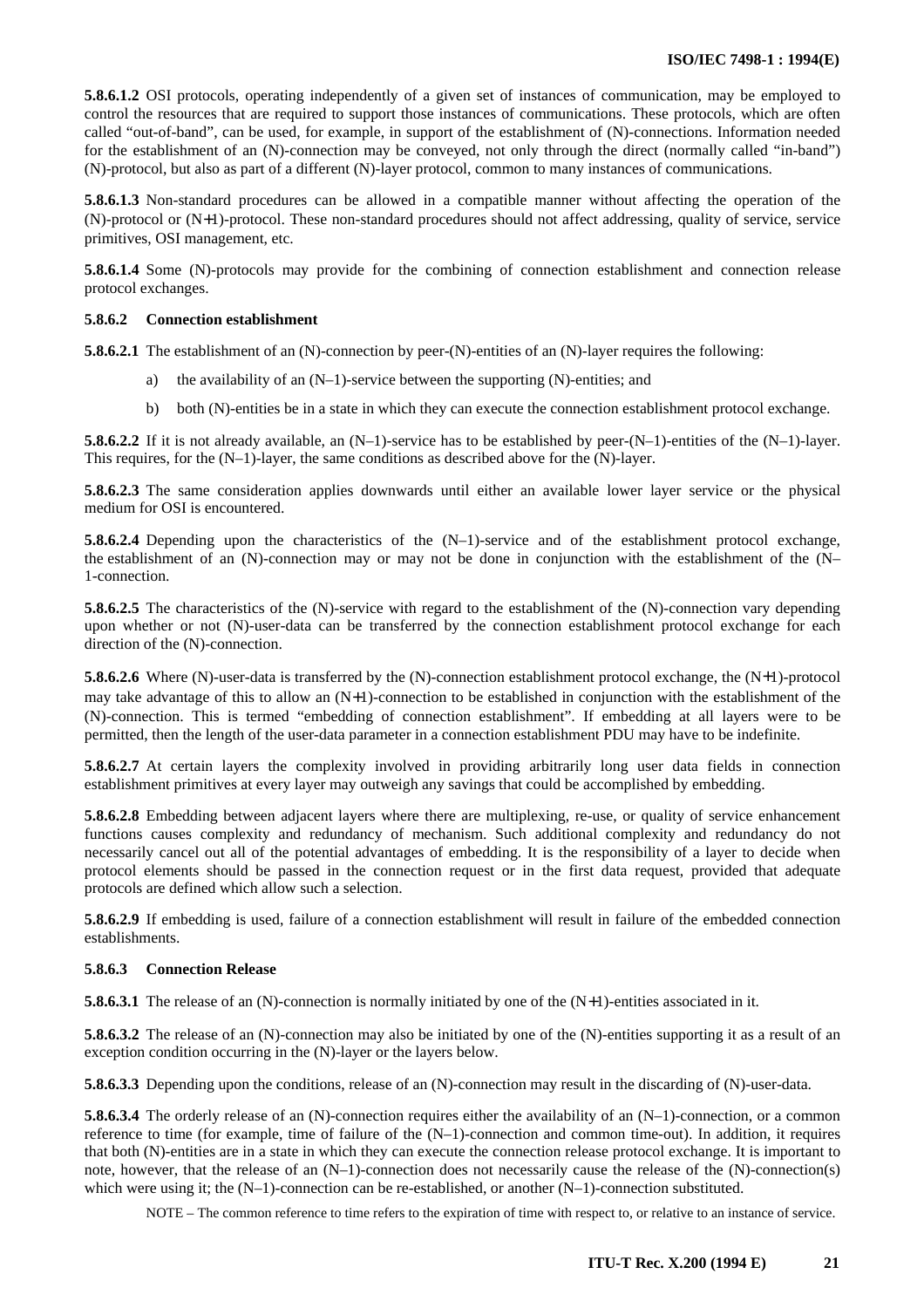**5.8.6.3.5** The characteristics of the (N)-service with regard to the release of an (N)-connection can be of two kinds:

- a) (N)-connections are either released immediately when the release protocol is initiated [(N)-user-data not yet delivered may be discarded]; or
- b) release is delayed until all (N)-user-data sent previous to the initiation of the release protocol exchange has been delivered (i.e. delivery confirmation has been received).

**5.8.6.3.6** (N)-user-data may be transferred by the connection release protocol exchange.

#### **5.8.6.4 The Suspend function**

Suspend is an OSI function provided by the  $(N)$ -layer in which a  $(N-1)$ -connection can be terminated while the (N)-connection is preserved. A Suspend function in an (N)-layer may be invoked at the explicit request of an upper layer when an upper layer entity has knowledge of future activity that indicate that releasing the  $(N-1)$ -connection would be advantageous, or it may be invoked spontaneously within the operation of the (N)-layer based on the occurrence of some condition (e.g. some period of time with no data transferred) that makes it advantageous to release the (N–1)-connection.

# **5.8.6.5 The Resume function**

Normal operation will be resumed as soon as one party or the other is required to communicate across the suspended (N– 1)-connection. To resume such a connection, the (N)-layer will have to re-establish the (N–1)-connection.

## **5.8.7 Multiplexing and splitting**

**5.8.7.1** Within the (N)-layer, (N)-connections are mapped onto (N–1)-connections. The mapping may be one of three kinds:

- a) one-to-one;
- b) many (N)-connections to one  $(N-1)$ -connection (multiplexing); and
- c) one (N)-connection to many  $(N-1)$ -connections (splitting).
- **5.8.7.2** Multiplexing may be needed in order to:
	- a) make more efficient or more economic use of the (N–1)-service; and
	- b) provide several (N)-connections in an environment where only a single  $(N-1)$ -connection exists.
- **5.8.7.3** Splitting may be needed in order to:
	- a) improve reliability where more than one (N–1)-connection is available;
	- b) provide the required grade of performance, through the utilization of multiple (N–1)-connections; and
	- c) obtain cost benefits by the utilization of multiple low cost  $(N-1)$ -connections each with less than the required grade of performance.

**5.8.7.4** Multiplexing and splitting each involve a number of associated functions which may not be needed for one-to-one connection mapping.

- **5.8.7.5** The functions associated with multiplexing are:
	- identification of the (N)-connection for each (N)-protocol-data-unit transferred over the (N– 1)-connection, in order to ensure that (N)-user-data from the various multiplexed (N)-connections are not mixed. This identification is distinct from that of the (N)-connection-endpoint-identifiers and is called an (N)-protocol-connection-identifier;
	- b) flow control on each (N)-connection in order to share the capacity of the (N–1)-connection (see 5.8.8.3); and
	- c) scheduling the next  $(N)$ -connection to be serviced over the  $(N-1)$ -connection when more than one (N)-connection is prepared to send data.
- **5.8.7.6** The functions associated with splitting are:
	- a) scheduling the utilization of multiple (N–1)-connections used in splitting a single (N)-connection; and
	- b) resequencing of (N)-protocol-data-units associated with an (N)-connection since they may arrive out of sequence even when each  $(N-1)$ -connection guarantees sequence of delivery (see 5.8.8.6).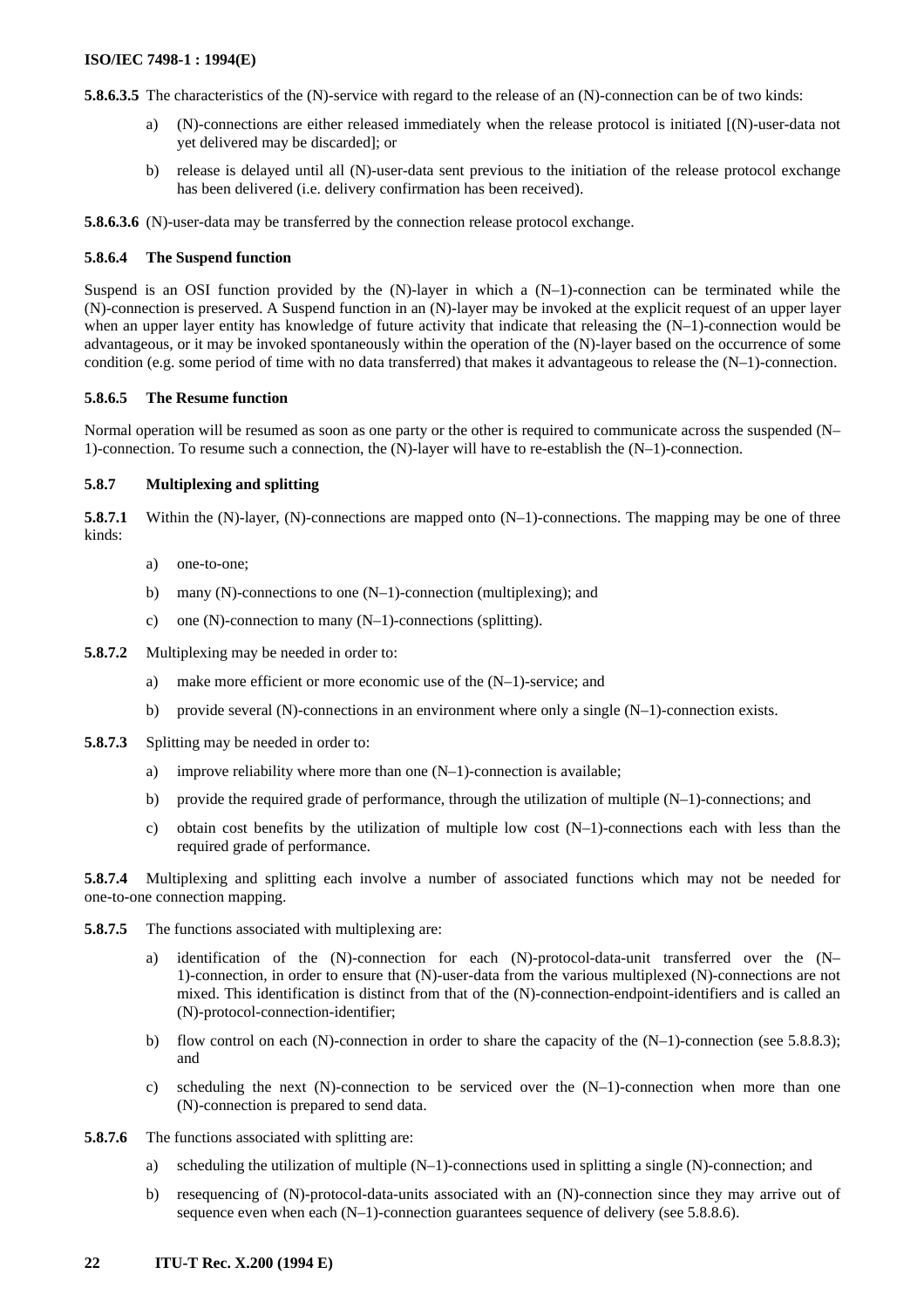#### **5.8.8 Transfer of data**

#### **5.8.8.1 Normal data transfer**

**5.8.8.1.1** Control information and user data are transferred between (N)-entities in (N)-protocol-data-units. An (N)-protocol-data-unit is a unit of data specified in an (N)-protocol and contains (N)-protocol-control-information and possibly (N)-user-data.

**5.8.8.1.2** (N)-protocol-control-information is transferred between (N)-entities using an (N–1)-service. (N)-protocolcontrol-information is any information that supports the joint operation of (N)-entities. (N)-user-data is passed transparently between (N)-entities using an (N–1)-service.

**5.8.8.1.3** An (N)-protocol-data-unit has a finite size, which may be limited by the (N–1)-protocol-data-unit size and by the capabilities of the (N)-protocol. (N)-protocol-data-units are mapped into (N–1)-service-data-units. The interpretation of an (N)-protocol-data-unit is defined by the (N)-protocol in effect for the (N)-service.

**5.8.8.1.4** An (N)-service-data-unit is transferred between an (N+1)-entity and an (N)-entity, through an (N)-serviceaccess-point. Each (N)-service-data-unit is transferred as (N)-user-data in one or more (N)-protocol-data-units.

**5.8.8.1.5** The exchange of data under the rules of an (N)-protocol can only occur if an instance of the (N–1)-service exists. If an instance of the (N–1)-service does not exist, it shall be established before an exchange of data can occur (see 5.8.6).

**5.8.8.1.6** The quality of service agreed when the connection was established is related to the flow of service-data-units across service-access-points.

**5.8.8.1.7** Even when blocking takes place it is always within the quality of service agreed when the connection was established. There is no case where data will be delayed indefinitely.

## **5.8.8.2 Data transfer during connection establishment and release**

**5.8.8.2.1** (N)-user-data may be transferred in the (N)-connection establishment protocol exchange and in the (N)-connection release protocol exchange.

**5.8.8.2.2** The connection release protocol exchange may be combined with the connection establishment protocol exchange (see 5.8.6) to provide a means for the delivery of a single unit of (N)-user-data between correspondent (N+1)-entities with a confirmation of receipt.

## **5.8.8.3 Flow control**

**5.8.8.3.1** If flow control functions are provided in connectionless-mode, they can operate only on protocol-data-units and service-data-units.

**5.8.8.3.2** Two types of flow control are identified:

- a) peer flow control which regulates the rate at which (N)-protocol-data-units are sent between (N)-entities supporting either (N)-connectionless-mode or (N)-connection-mode transmission. Peer flow control requires protocol definitions and is based on protocol-data-unit size; and
- b) service boundary flow control, which regulates the rate at which (N)-service-data-units are passed between an (N+1)-entity and an (N)-entity that supports either an (N)-connectionless-mode or (N)-connection-mode service. Service boundary flow control is based on (N)-service-data-unit size.

**5.8.8.3.3** In connectionless-mode transmission, peer flow control may operate on (N)-PDUs within an (N)-SDU, but not across (N)-SDU boundaries.

NOTE – It may happen however that peer flow control actually results in de facto action across (N)-SDU boundaries. Such is the case when a sublayer using a connectionless-mode protocol operates over a sublayer operating a connection-mode protocol. Successive (N)-SDUs may be carried in connectionless PDUs which are themselves carried in the PDUs of the connection-mode protocol. Any peer flow control operating on these PDUs thus results in an action across the (N)-SDU boundaries.

**5.8.8.3.4** Multiplexing in a layer may require a peer flow control function for individual flows (see 5.8.7.5).

**5.8.8.3.5** Peer flow control functions require flow control information to be included in the (N)-protocol-controlinformation of an (N)-protocol-data-unit.

**5.8.8.3.6** If the size of service-data-units exceeds the maximum size of the (N)-user-data portion of an (N)-protocoldata-unit, then first segmentation shall be performed on the (N)-service-data-unit to make it fit within the (N)-protocoldata-units. Peer flow control can then be applied on the (N)-protocol-data-units.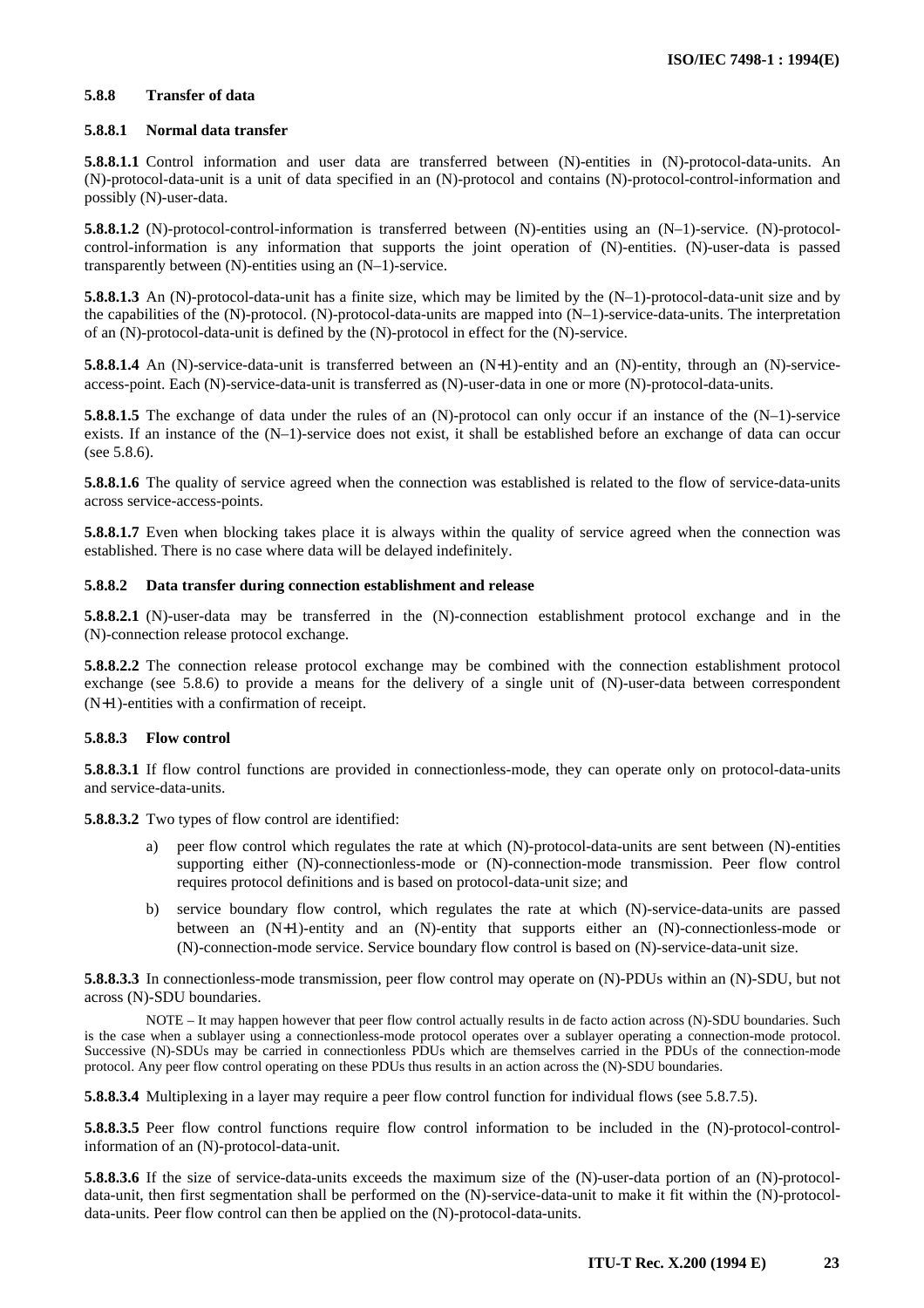## **5.8.8.4 Expedited transfer of data**

**5.8.8.4.1** An expedited-data-unit is a service-data-unit which is transferred and/or processed with priority over normal service-data-units. An expedited data transfer service may be used for signalling and interrupt purposes. Expedited data is only provided in connection-mode transmission.

**5.8.8.4.2** Expedited data flow is independent of the states and operation of the normal data flow, although the data sent on the two flows may be logically related. Conceptually, a connection that supports expedited flow can be viewed as having two subchannels, one for normal data, the other for expedited data. Data sent on the expedited channel is assumed to be given priority over normal data.

**5.8.8.4.3** The transfer guarantees that an expedited-data-unit will not be delivered after any subsequent normal servicedata-unit or expedited-data-unit sent on the connection.

**5.8.8.4.4** Because the expedited flow is assumed to be used to transfer small amounts of data infrequently, simplified flow control mechanisms may be used on this data flow.

**5.8.8.4.5** An expedited (N)-service-data-unit is intended to be processed by the receiving (N+1)-entity with priority over normal (N)-service-data-units.

**5.8.8.4.6** An expedited (N)-SDU is associated with a specific (N)-connection. Expedited data is defined relative to the normal data flow of the associated (N)-connection. It is not necessarily expedited with respect to other (N)-connections or the connections in higher or lower layers. Expedited data at the (N)-layer will not necessarily be expedited at a lower layer.

**5.8.8.4.7** Expedited data is not destructive and should not be confused with reset. The receiving entity may decide on some response, such as to abort output, which is destructive, but that is a separate step. Further, expedited data is not provided as a method for providing two streams of traffic at different priority levels. Expedited data is intended for use in exceptional circumstances; not as part of routine transfer of data.

**5.8.8.4.8** Expedited data transmission as defined here does not occur with connectionless-mode data transmission. Although a similar effect may be achieved by requesting different quality of service parameters, such as lower delay time or higher "priority", it is impossible to guarantee delivery before "any subsequent normal SDU" by that means.

**5.8.8.4.9** The constraints imposed by the above clauses are that the expedited-data-units:

- 1) have a limited size; and
- 2) are subject to separate flow control mechanisms in each (N)-layer.

**5.8.8.4.10** In general, this latter constraint means that some small number of expedited data units (usually one) may be outstanding at a time.

**5.8.8.4.11** The consequence of these constraints is that, one should use caution in allowing for mapping an (N)-layer expedited data service to an (N–1) layer expedited data service:

1) The size limitation can require dependency between layers to match sizes or might require segmenting and blocking of expedited (N)-SDUs at the (N–1) layer.

NOTE – If the sender provides for mapping of an expedited service through several layers, e.g. Application to Session Layers, and there are uniform size restrictions so that there is no segmenting, then the receiving station will operate properly supporting the expedited service on a layer-by-layer basis whether or not it can provide the same expedited service mapping when it is the sender. Therefore, the size limitations may not have to be formally called out in a standard.

- 2) There are likely to be problems in managing the use of the (N–1)-expedited-service if that service is used by the (N)-layer in the operation of the (N)-protocol and in providing the (N)-expedited-service.
- 3) Such a mapping should not be done if the (N)-layer performs multiplexing onto (N–1)-connections. Flow control on expedited at the (N–1) layer can interfere and inhibit expedited on the (N)-connections multiplexed on the (N–1)-connection.

**5.8.8.4.12** In consequence it is preferred that the expedited (N)-SDU be handled entirely by (N)-functions and only rely on the basic  $(N-1)$ -data transfer facility, not on special services of the  $(N-1)$ -layer, such as  $(N-1)$  expedited-service. Where the (N)-protocol makes no use of the (N–1)-expedited-service, an exception may occur. In this case, the (N)-expedited-service-data-unit may then be passed directly through to the (N–1)-expedited-service.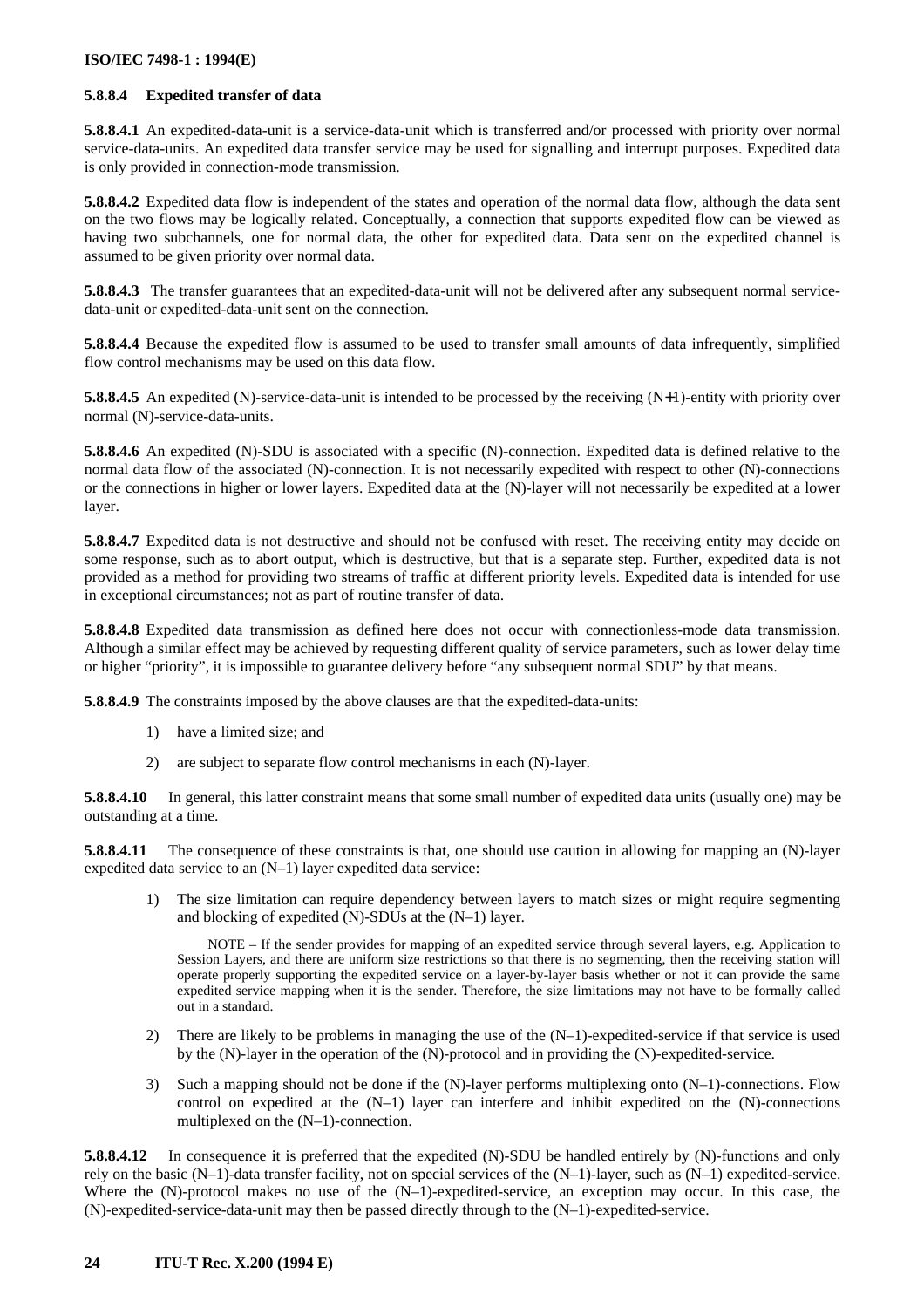**5.8.8.4.13** Although it may be viable in certain very well constrained cases, as noted above, to map an expedited (N)-SDU to an expedited (N–1)-SDU, this mapping is to be avoided if possible. In some cases, layers may be required to provide more elaborate expedited service such as secure expedited or more flexible flow control, etc. In these cases, more complicated mechanisms will be required to provide the services, such as a separate (N–1)-connection. Such elaboration or mechanisms for efficiency lead to the recommendation to avoid the (N)-expedited to (N–1)-expedited mapping.

**5.8.8.4.14** It should be noted that the expedited service does not guarantee that lower layer flow control mechanisms can be bypassed. The expedited message may be permanently blocked.

#### **5.8.8.5 Segmenting, blocking, and concatenation**

**5.8.8.5.1** Data-units in the various layers are not necessarily of compatible size. It may be necessary to perform segmenting, i.e. to map an (N)-service-data-unit into more than one (N)-protocol-data-unit. Similarly, separation may occur when (N)-protocol-data-units are mapped into a (N–1)-service-data-unit. Since it is necessary to preserve the identity of (N)-service-data-units on an (N)-connection, functions shall be available to identify the segments of an (N)-service-data-unit and to allow the correspondent (N)-entities to reassemble the (N)-service-data-unit.

**5.8.8.5.2** Segmenting may require that information be included in an (N)-protocol-control-information of an (N)-protocol-data-unit. Within a layer, (N)-protocol-control-information is added to the (N)-service-data-unit to form an (N)-protocol-data-unit when no segmenting or blocking is performed [see Figure 10 a)]. If segmenting is performed, an (N)-service-data-unit is mapped into several (N)-protocol-data-units with added (N)-protocol-control-information [see Figure 10 b)].

**5.8.8.5.3** Conversely, it may be necessary to perform blocking. Blocking is the mechanism where several (N)-servicedata-units with added (N)-protocol-control-information form an (N)-protocol-data-unit [see Figure 10 c)].

**5.8.8.5.4** The Reference Model also permits concatenation where several (N)-protocol-data-units are concatenated into a single (N–1)-service-data-unit [see Figure 10 d)].

**5.8.8.5.5** Segmenting and concatenation functions may occur in connectionless-mode transmission. Blocking and deblocking functions are not allowed in connectionless-mode transmission.

## **5.8.8.6 Sequencing**

**5.8.8.6.1** The (N–1)-services provided by the (N–1)-layer of the OSI architecture may not guarantee delivery of (N– 1)-service-data-units in the same order as they were submitted by the (N)-layer. In such case, if the (N)-layer needs to preserve the order of (N–1)-service-data-units transferred through the (N–1)-layer sequencing mechanisms shall be present in the (N)-layer. Sequencing may require additional (N)-protocol-control-information.

**5.8.8.6.2** In connectionless-mode transmission, sequencing occurs only indirectly when reassembly is applied to an (N)-SDU.

# **5.8.9 Error functions**

## **5.8.9.1 Acknowledgement**

**5.8.9.1.1** An acknowledgement function may be used by (N)-entities using an (N)-protocol to obtain a higher probability of detecting protocol-data-unit loss than is provided by the  $(N-1)$ -layer. Each  $(N)$ -protocol-data-unit transferred between correspondent (N)-entities is made uniquely identifiable, so that the receiver can inform the sender of the receipt of the (N)-protocol-data-unit. An acknowledgement function is also able to infer the non-receipt of (N)-protocol-data-units and the need to take appropriate remedial action.

**5.8.9.1.2** An acknowledgement function may require that information be included in the (N)-protocol-controlinformation of (N)-protocol-data-units.

**5.8.9.1.3** The scheme for uniquely identifying (N)-protocol-data-units may also be used to support other functions such as detection of duplicate data-units, segmenting and sequencing.

**5.8.9.1.4** In connectionless-mode transmission, acknowledgement can only apply to (N)-PDUs, not on (N)-SDUs.

NOTE – Other forms of acknowledgement such as confirmation of delivery and confirmation of performance of an action are for further study.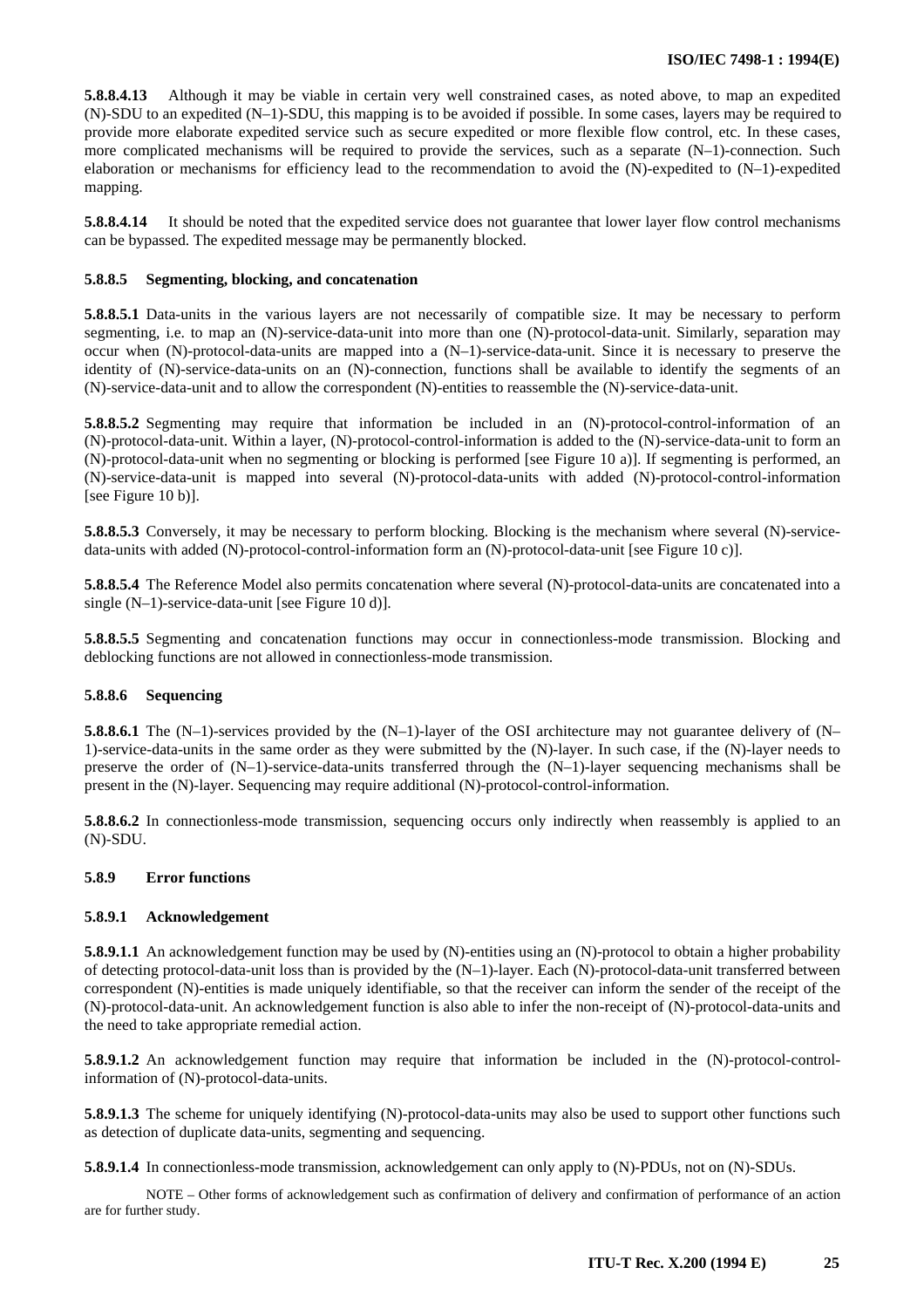

SDU PCI Service-data-unit Protocol-control-information

PDU Protocol-data-unit

#### **NOTES**

1 This figure does not imply any potential relationship between protocol-control-information and user-data in protocol-data-units.

2 In the case of concatenation, (N)-protocol-data-unit does not necessarily include an (N)-service-data-unit.

#### **Figure 10 – Relationship between (N)-service-data-units, (N)-protocol-data-units and (N – 1)-service-data-units within a layer**

## **5.8.9.2 Error detection and notification**

**5.8.9.2.1** Error detection and notification functions may be used by an (N)-protocol to provide a higher probability of both protocol-data-unit error detection and data corruption detection than is provided by the (N–1)-service.

**5.8.9.2.2** Error detection and notification may require that additional information be included in the (N)-protocolcontrol-information of (N)-protocol-data-units.

**5.8.9.2.3** In connectionless-mode, while the (N)-service provider may attempt to provide a notification upon detection of data corruption or protocol-data-unit loss, misdelivery etc., it cannot be relied upon to be capable of doing so for every instance of error detection.

## **5.8.9.3 Reset**

**5.8.9.3.1** Some services require a reset function to recover from a loss of synchronization between correspondent (N)-entities. A reset function sets the correspondent (N)-entities to a predefined state with a possible loss or duplication of data.

NOTE – Additional functions may be required to determine at what point reliable data transfer was interrupted.

**5.8.9.3.2** A quantity of (N)-user-data may be conveyed in association with the (N)-reset function.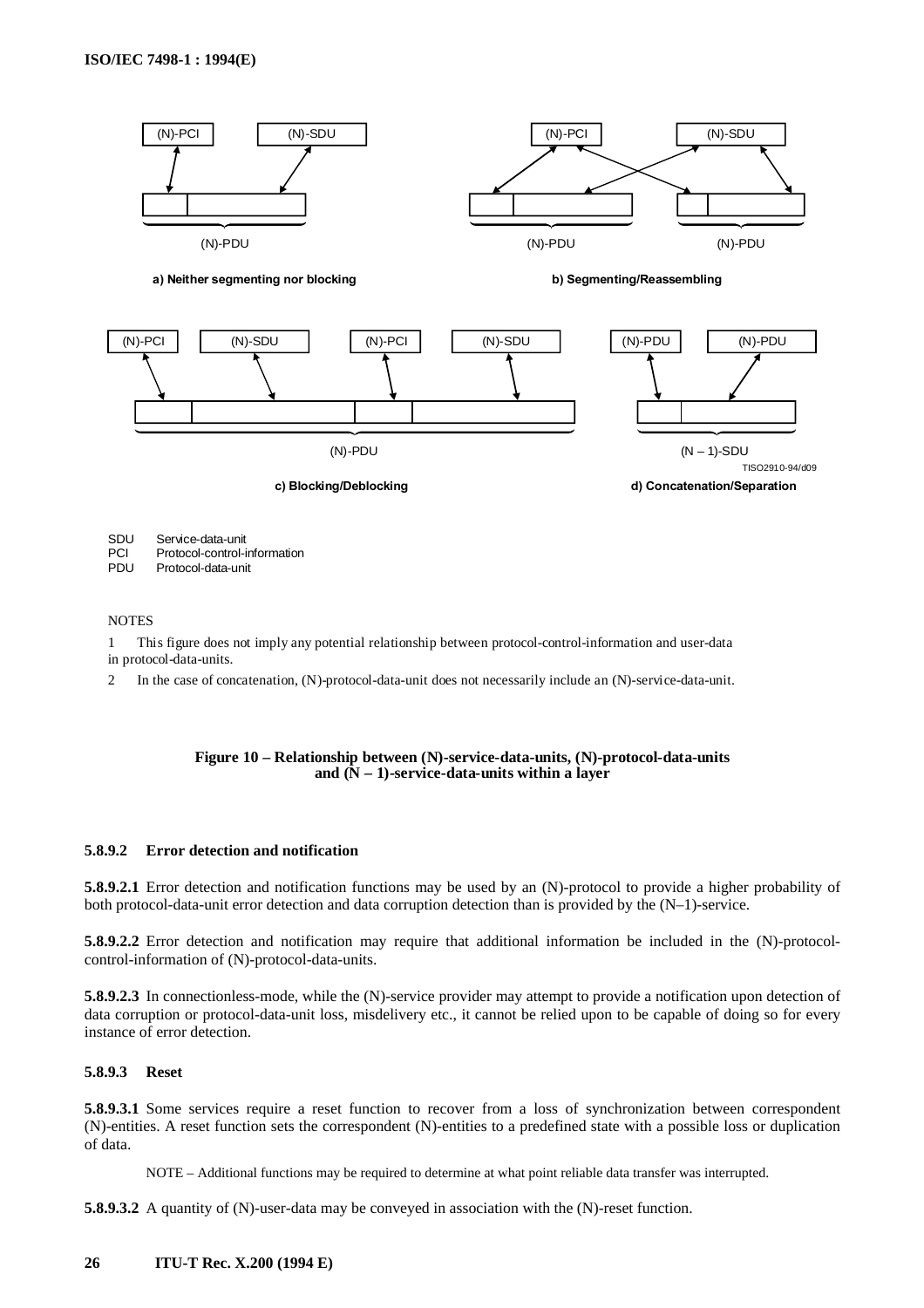<span id="page-30-0"></span>**5.8.9.3.3** The reset function may require that information be included in the (N)-protocol-control-information of the (N)-protocol-data-unit.

**5.8.9.3.4** The reset function does not apply in connectionless-mode transmission.

## **5.9 Routing**

A routing function within the (N)-layer enables communication to be relayed by a chain of (N)-entities. The fact that communication is being routed by intermediate (N)-entities is known by neither the lower layers nor the higher layers. An (N)-entity which participates in a routing function may have a routing table.

# **5.10 Quality Of Service (QOS)**

## **5.10.1 Introduction**

**5.10.1.1** Quality Of Service (QOS) is the collective name given to a set of parameters associated with (N)-data transmission among (N)-service-access-points.

**5.10.1.2** There are two categories of quality of service parameters. The first category applies to both connection-mode and connectionless-mode. The second category applies only to the connection-mode service. The lists of parameters given are only examples. Individual parameters are defined for each layer.

#### **5.10.2 Connection/Connectionless parameters**

**5.10.2.1** These parameters apply for the provision of either the (N)-connection-mode service or the (N)-connectionlessmode service.

#### **5.10.2.2 Single transmission related parameters**

**5.10.2.2.1** For the (N)-connection-mode service, the parameters are negotiated during establishment of the (N)-connection. For the connectionless-mode service, the parameters are defined entirely by the behavior of a single (N)-data-transmission and are the same as those defined for the (N)-connection-mode service. Possible parameters are:

- a) expected transmission delay;
- b) probability of corruption;
- c) probability of loss or duplication;
- d) probablility of wrong delivery;
- e) cost;
- f) protection from unauthorized access; and
- g) priority.

## **5.10.2.3 Multiple transmission related parameters**

**5.10.2.3.1** The parameters apply for multiple (N)-data-transmissions between pairs of (N)-service-access-points. Possible parameters are:

- a) expected throughput; and
- b) probability of out of sequence delivery.

#### **5.10.3 Connection-mode parameters**

**5.10.3.1** These parameters apply only to the (N)-connection-mode service and are negotiated by (N)-protocol during the establishment of the (N)-connection.

#### **5.10.3.2 Possible parameters are:**

- a) connection establishment delay;
- b) connection establishment failure probability;
- c) connection release delay;
- d) connection release failure probability;
- e) connection resilience.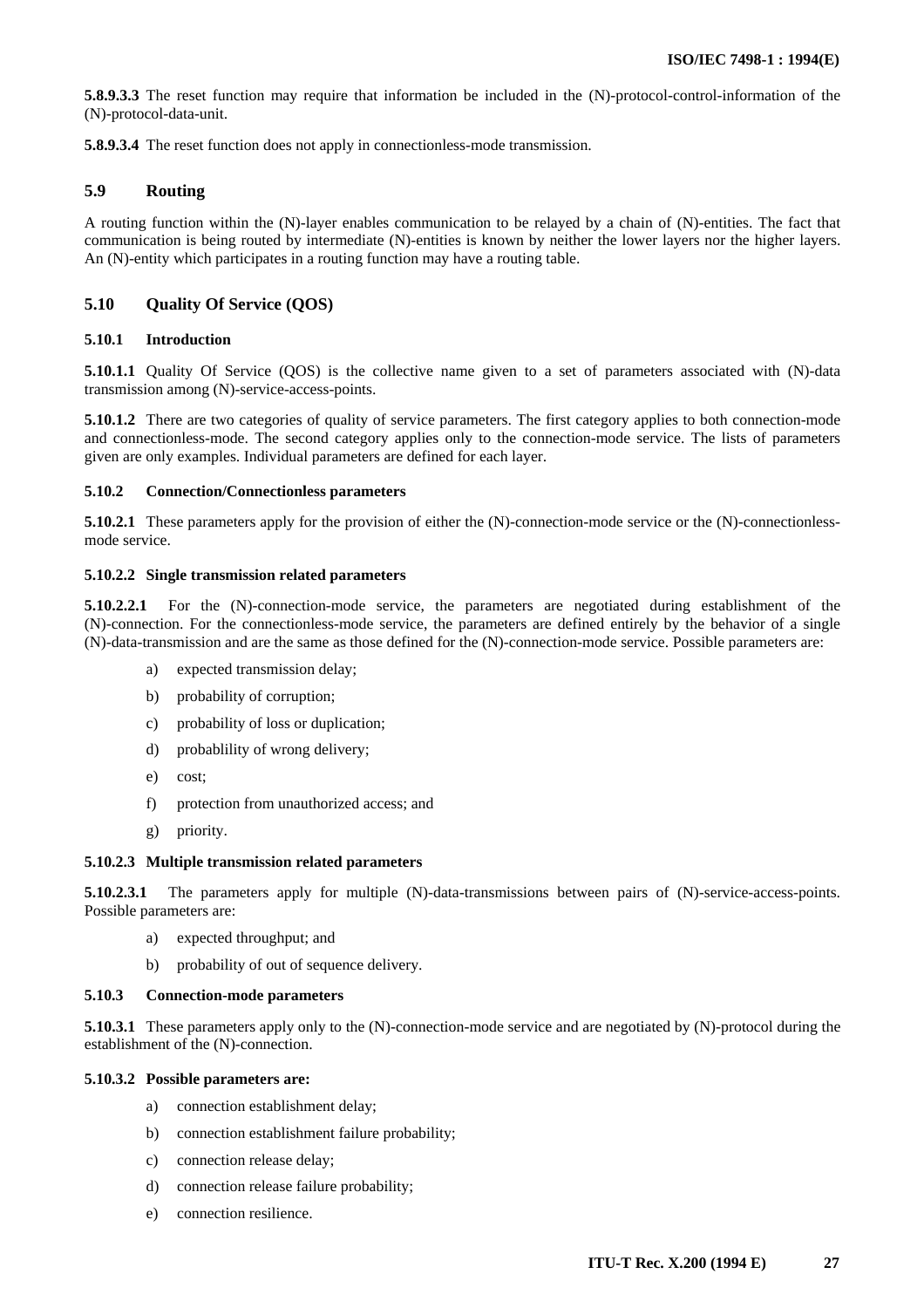# <span id="page-31-0"></span>**6 Introduction to the specific OSI layers**

# **6.1 Specific layers**

**6.1.1** The general structure of the OSI architecture described in clause 5 provides architectural concepts from which the Reference Model of Open Systems Interconnection has been derived, making specific choices for the layers and their contents.

- **6.1.2** The Reference Model contains seven layers:
	- a) the Application Layer (layer 7);
	- b) the Presentation Layer (layer 6);
	- c) the Session Layer (layer 5);
	- d) the Transport Layer (layer 4);
	- e) the Network Layer (layer 3);
	- f) the Data Link Layer (layer 2); and
	- g) the Physical Layer (layer 1).
- **6.1.3** These layers are illustrated in Figure 11.



**Figure 11 – Seven layer reference model and peer protocols**

**6.1.4** The highest is the Application Layer and it consists of the application-entities that cooperate in the OSI Environment. The lower layers provide the services through which the application-entities cooperate.

**6.1.5** Layers 1 to 6, together with the physical media for OSI provide a step-by-step enhancement of communication services. The boundary between two layers identifies a stage in this enhancement of services at which an OSI service standard is defined while the functioning of the layers is governed by OSI protocol standards.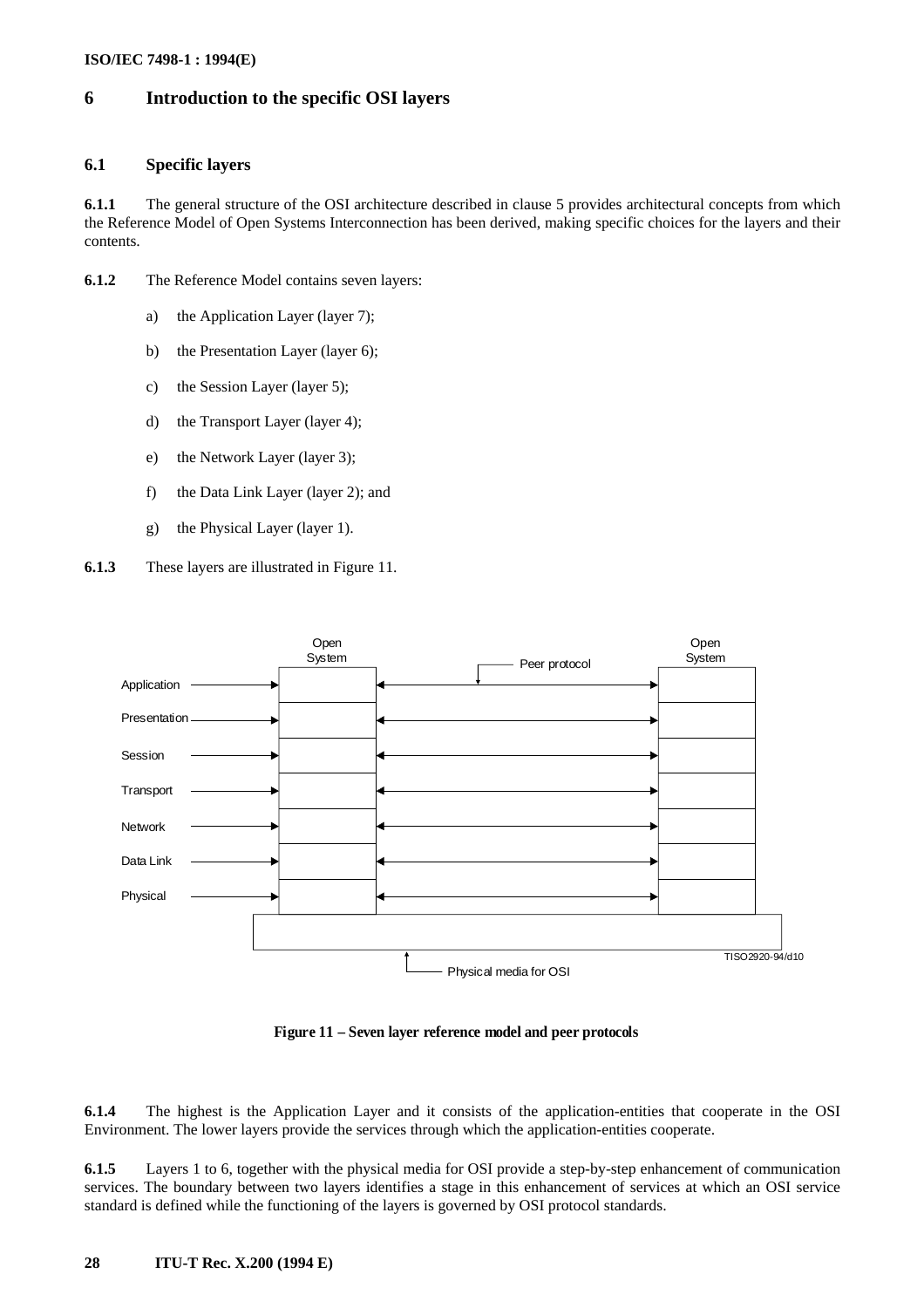<span id="page-32-0"></span>**6.1.6** Not all open systems provide the initial source or final destination of data. When the physical media for OSI do not link all open systems directly, some open systems act only as relay open systems, passing data to other open systems. The functions and protocols which support the forwarding of data are then provided in the lower layers. This is illustrated in Figure 12.



**Figure 12 – Communication involving relay open systems** 

# **6.2 The principles used to determine the seven layers in the Reference Model**

**6.2.1** The following principles have been used to determine the seven layers in the Reference Model and are felt to be useful for guiding further decisions in the development of OSI standards:

NOTE – It may be difficult to prove that any particular layering selected is the best possible solution. However, there are general principles which can be applied to the question of where a boundary should be placed and how many boundaries should be placed.

- a) Do not create so many layers as to make the system engineering task of describing and integrating the layers more difficult than necessary.
- b) Create a boundary at a point where the description of services can be small and the number of interactions across the boundary are minimized.
- c) Create separate layers to handle functions that are manifestly different in the process performed or the technology involved.
- d) Collect similar functions into the same layer.
- e) Select boundaries at a point which past experience has demonstrated to be successful.
- f) Create a layer of easily localized functions so that the layer could be totally redesigned and its protocols changed in a major way to take advantage of new advances in architectural, hardware or software technology without changing the services expected from and provided to the adjacent layers.
- g) Create a boundary where it may be useful at some point in time to have the corresponding interface standardized.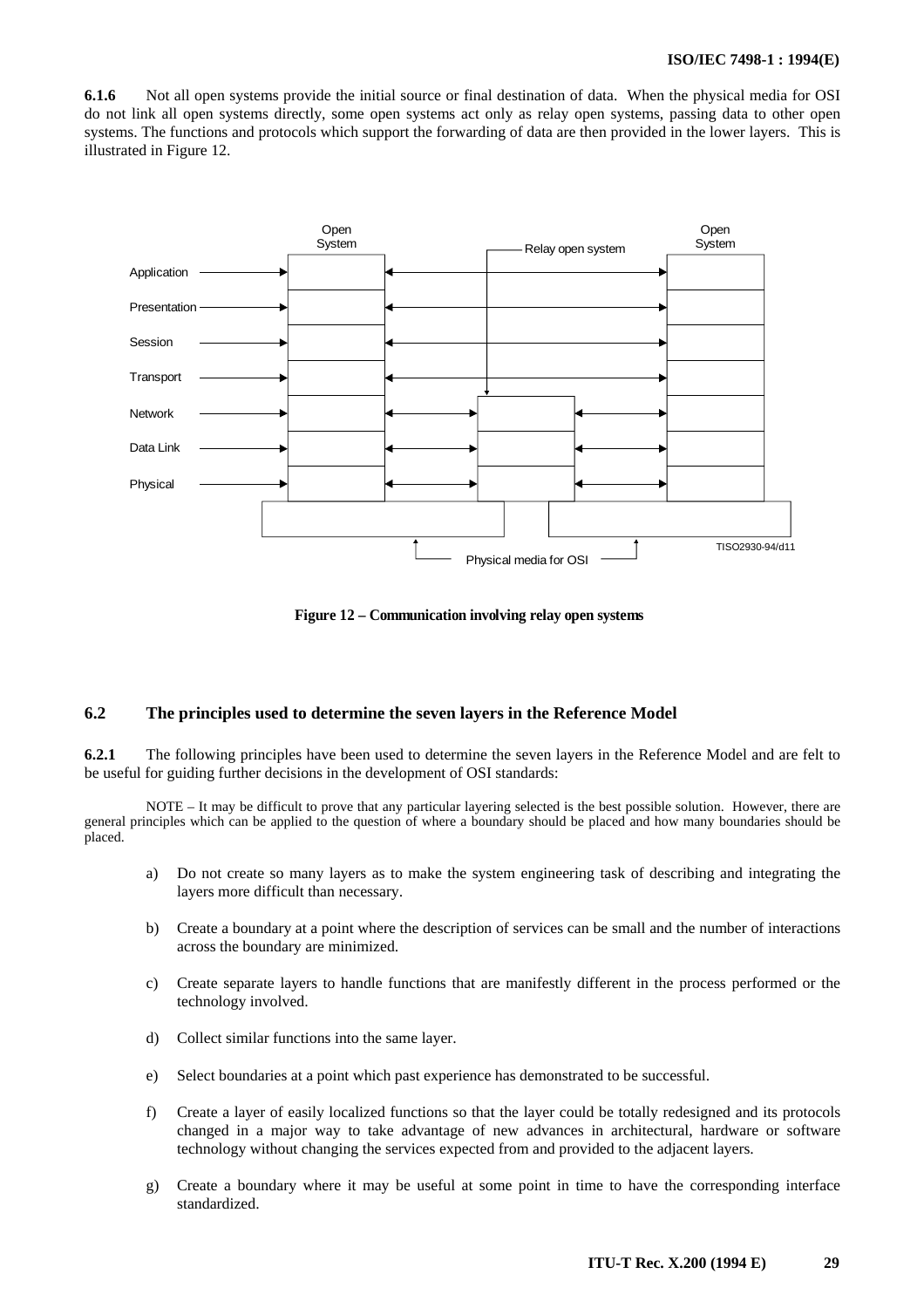#### **NOTES**

<span id="page-33-0"></span>1 Advantages and drawbacks of standardizing internal interfaces within open systems are not considered in this Recommendation | International Standard. In particular, mention of, or reference to principle g), should not be taken to imply usefulness of standards for such internal interfaces.

2 It is important to note that OSI *per se* does not require interfaces within open systems to be standardized. Moreover, whenever standards for such interfaces are defined, adherence to such internal interface standards can in no way be considered as a condition of openness.

- h) Create a layer where there is a need for a different level of abstraction in the handling of data, for example morphology, syntax, semantics.
- j) Allow changes of functions or protocols to be made within a layer without affecting other layers; and
- k) create for each layer, boundaries with its upper and lower layer only.

Similar principles have been applied to sublayering:

- m) Create further subgrouping and organization of functions to form sublayers within a layer in cases where distinct communication services need it.
- n) Create, where needed, two or more sublayers with a common, and therefore minimal functionality to allow interface operation with adjacent layers; and
- p) allow by-passing of sublayers.

# **6.3 Layer descriptions**

- **6.3.1** For each of the seven layers identified above, clause 7 provides:
	- a) an outline of the purpose of the layer;
	- b) a description of the services offered by the layer to the layer above; and
	- c) a description of the functions provided in the layer and the use made of the services provided by the layer below.

The descriptions, by themselves, do not provide a complete definition of the services and protocols for each layer. These are the subject of separate standards.

**6.3.2** The facilities and functions listed in clause 7 for each layer represent the set of architectural possibilities. A service definition derived from these definitions for a particular layer may include some, or all of the facilities and it may be characterized by none, some or all of the QoS parameters defined for the layer in clause 7 and in 5.10. A protocol specification derived from these definitions for a particular layer may invoke some or all of the functions defined for the layer. Such a service or protocol is constrained to not utilize nor invoke facilities or functions that are not listed.

# **6.4 Combinations of connection-mode and connectionless-mode**

**6.4.1** The provision of connectionless-mode and connection-mode services in specific layers of the Reference Model and the characteristics of these services, together with the provision of functions providing for conversion within a layer between one mode of service and another, should be such as to ensure that it is possible to determine whether or not interworking between open systems is possible. In order to maximize the possibility of interworking and to limit protocol complexity, there is a restriction on the number of layers within which conversion between one mode of service and the other may take place. This restriction applies to the layers as follows:

- a) Special considerations apply to the Physical and Data Link Layers. Connection-mode and connectionlessmode services are not differentiated for the Physical Layer. The services of the Physical Layer are determined by the characteristics of the underlying medium and are too diverse to allow categorization into connection-mode and connectionless-mode operation. Functions in the Data Link Layer must convert between the services offered by the Physical Layer and the type of Data Link service needed.
- b) Conversion may be provided in the Network Layer to support a network service of a given mode over a Data Link or subnetwork service of the other mode. This, in conjunction with relaying, provides an end-to-end network service of a given mode over concatenated subnetworks and/or Data Link services of either mode (see 5.3.4). Support of such conversions, where they are necessary to provide a given mode of network service, is a requirement of OSI standards.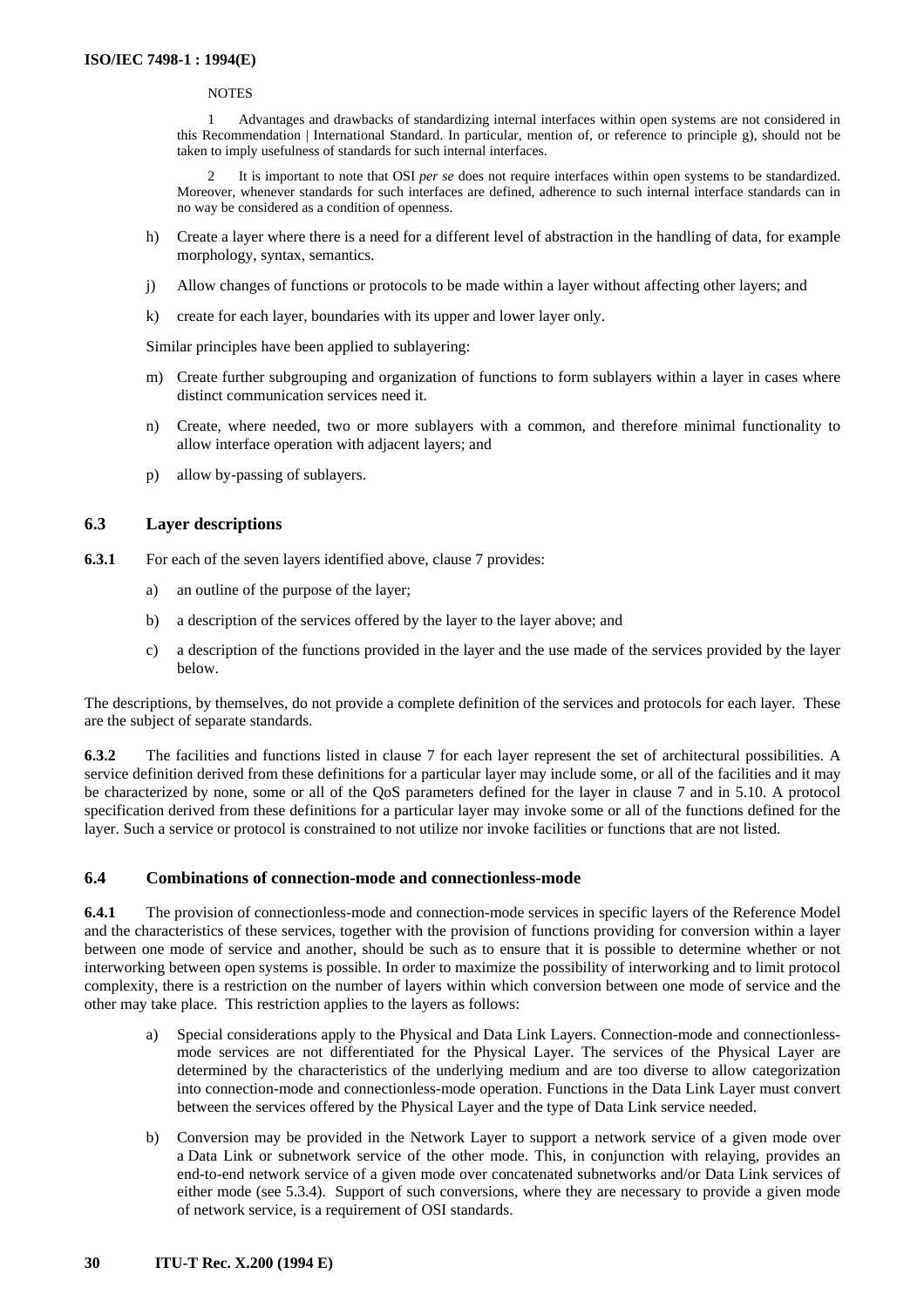- <span id="page-34-0"></span>c) Conversion may be provided in the Transport Layer on condition that this makes use of only limited additional protocol functions over those required to support a given mode of transport service over the same mode of network service. Since relaying is not permitted in the Transport Layer, such conversions can only be applied between end-systems. Support for such conversions is not a requirement of OSI standards.
- d) Conversion in the Session and Presentation Layer is not permitted.
- e) No conversion restrictions are imposed at the Application Layer.

NOTE – It is not possible (since a transport protocol operates between end-systems) for a transport protocol to provide the transport service in an instance of communication between two end-systems utilizing (in that instance of communication) different modes of network service.

- **6.4.2** It follows from these restrictions that:
	- a) A real open system as defined in 4.1.2 shall support a given mode of transport service over a network service of the same mode (utilizing conversion within the Network Layer if necessary); such a system may, in addition, provide conversion in the Transport Layer.
	- b) A real system which only supports a given mode of transport service by providing conversion in the Transport Layer from a network service of the other mode is not fully open as defined in 4.1.2, since such a system would be incapable of communicating with a system which only supports the given mode of transport service over a network service of the same mode.

NOTE – The restriction that a given mode of transport service has to be supported by the same mode of network service is applied so that systems may communicate without requiring prior agreement on the mode of network service to be used. Where prior agreement exists this restriction need not apply, although the requirements for systems to be fully open are as stated in item a) above.

# **6.5 Configurations of OSI Open Systems**

#### **6.5.1 Definitions**

**6.5.1.1 OSI End System:** An open system, which for a particular instance of communication, is the ultimate source or destination of data.

**6.5.1.2 OSI-(N)-Relay System:** An open system which, for a particular instance of communication, makes use of OSI functions up to and including functions of the (N)-layer and where a relay function is executed within the (N)-layer.

#### **6.5.2 Properties**

**6.5.2.1** The Reference Model is not restricted to configurations in which only two real open systems participate in an instance of communication nor to configurations in which all participating real open systems are connected to one another by the same physical medium. It also considers configurations in which communication between real open systems involves other real open systems providing relay functions (see 5.3).

**6.5.2.2** In order to distinguish between the roles of real open systems involved in an instance of communication, a real open system in which there is an application-process acting either as final source or destination of data is termed an (OSI) end real open system for that instance of communication, and a real open system which is providing a relay function at layer N is termed an OSI (N)-relay system for that instance of communication.

**6.5.2.3** From the point of view of a particular instance of communication a real open system may be acting in the role either of an OSI end system or an OSI (N)-relay system, but it does not necessarily act in the same way for all instances of communication in which it is involved. These different views of the same open system may appear successively, or even simultaneously when the open system is engaged in several communications with the same or different open systems.

**6.5.2.4** In configurations involving OSI-(N)-relay systems, the Reference Model considers the case where several subnetworks (see 7.5.1) are used in tandem or in parallel (see 7.5.2.3). This involves routing and relaying functions to establish connections through such networks of OSI-(N)-relay systems. Such functions, which support the forwarding of data through OSI-(N)-relay systems, are provided in the lower three layers (see 6.1) or in the Application Layer.

**6.5.2.5** In the context of distributed applications, relaying may be performed in application-entities.

**6.5.2.6** Thus transport-entities are only involved in instances of communication where the open systems act as OSI end systems or as OSI-(N)-relay systems when the relaying function occurs in the Application Layer.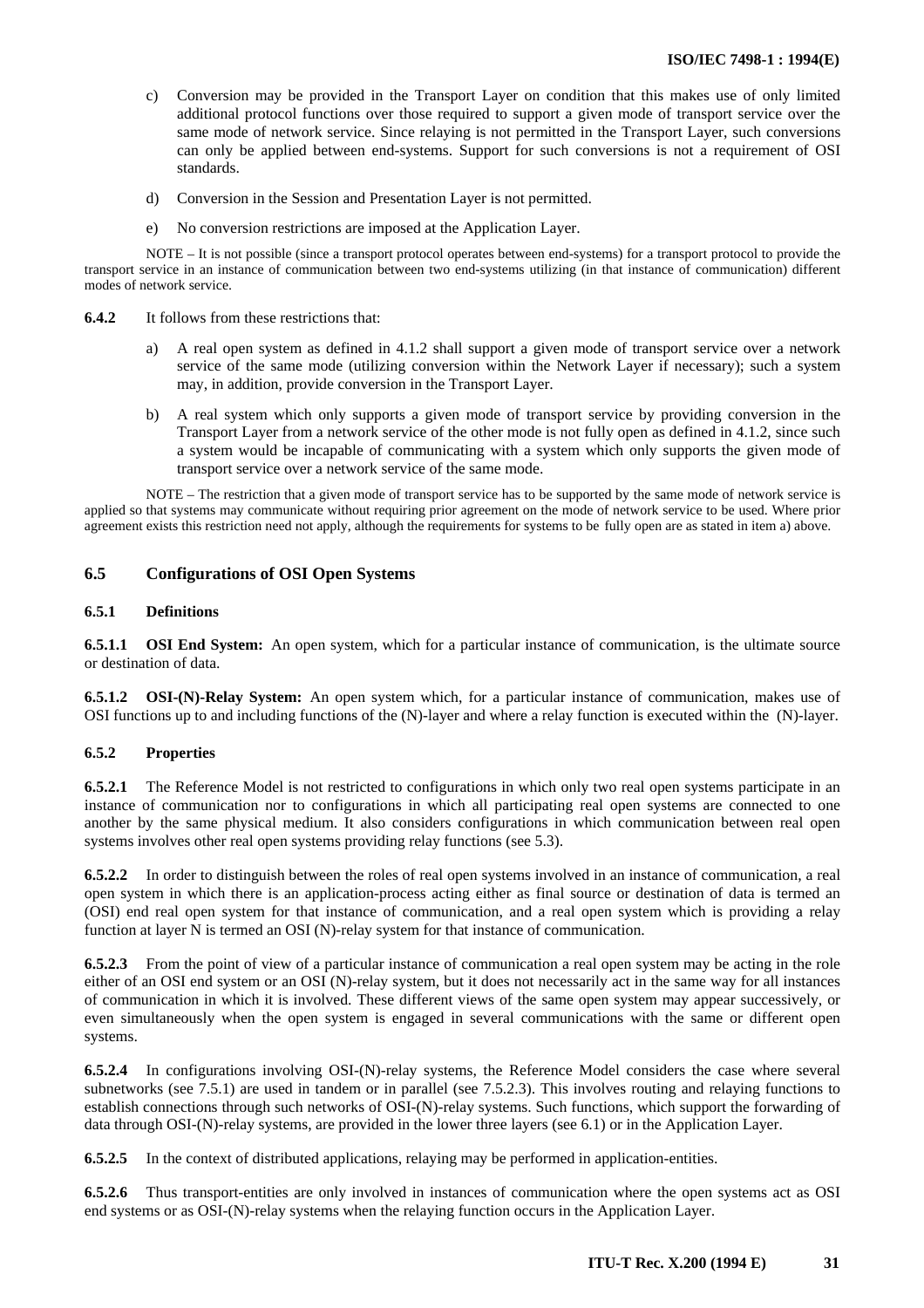# <span id="page-35-0"></span>**7 Detailed description of the resulting OSI architecture**

# **7.1 Application Layer**

## **7.1.1 Definitions**

**7.1.1.1 application-entity:** An active element, within an application process, embodying a set of capabilities which is pertinent to OSI and which is defined for the Application Layer, that corresponds to a specific application-entity-type (without any extra capabilities being used).

**7.1.1.2 abstract syntax:** The specification of Application-protocol-data-units by using notation rules which are independent of the encoding technique used to represent them.

## **7.1.2 Purpose**

**7.1.2.1** As the highest layer in the Reference Model of Open Systems Interconnection, the Application Layer provides the sole means for the application process to access the OSIE. Hence the Application Layer has no boundary with a higher layer.

**7.1.2.2** The aspects of an application process which need to be taken into account for the purpose of OSI are represented by one or more application-entities.

**7.1.2.3** An application-entity represents one and only one application process in the OSIE. Different application processes may be represented by application-entities of the same application-entity-type. An application process may be represented by a set of application-entitites: each application-entity in this set may be, but need not be, of different application-entity-type.

## **7.1.3 Services provided by application-entities**

#### **7.1.3.1 General**

**7.1.3.1.1** Application-processes exchange information by means of application-entities which use application-protocols and presentation services.

**7.1.3.1.2** As the only layer in the Reference Model that directly provides services to the application-processes, the Application Layer necessarily provides all OSI services directly usable by application-processes.

**7.1.3.1.3** There exists no Application Layer service in the sense of (N)-layer service in that there is neither a general service provided to an upper layer nor a relation to a service-access-point.

NOTE – The related concept of OSI-service, defined in ISO/IEC 10731, is applicable in the Application Layer.

## **7.1.3.2 Connection-mode facilities**

In addition to information transfer, such facilities may include, but are not limited to the following:

- a) identification of the intended communication partners (for example by name, by address, by definite description, by generic description);
- b) determination of the acceptable quality of service (for example response time, tolerable error rate, cost vis-a-vis the previous considerations);
- c) synchronization of cooperating applications;
- d) agreement on responsibility for error recovery;
- e) agreement on security aspects (e.g. authentication, access control, data integrity);
- f) selection of mode of dialogue; and
- g) identification of abstract syntaxes.

#### **7.1.3.3 Connectionless-mode facilities**

**7.1.3.3.1** Where appropriate for connectionless-mode operation, equivalent facilities to those provided for connectionmode operation are provided in the Application Layer to application-processes.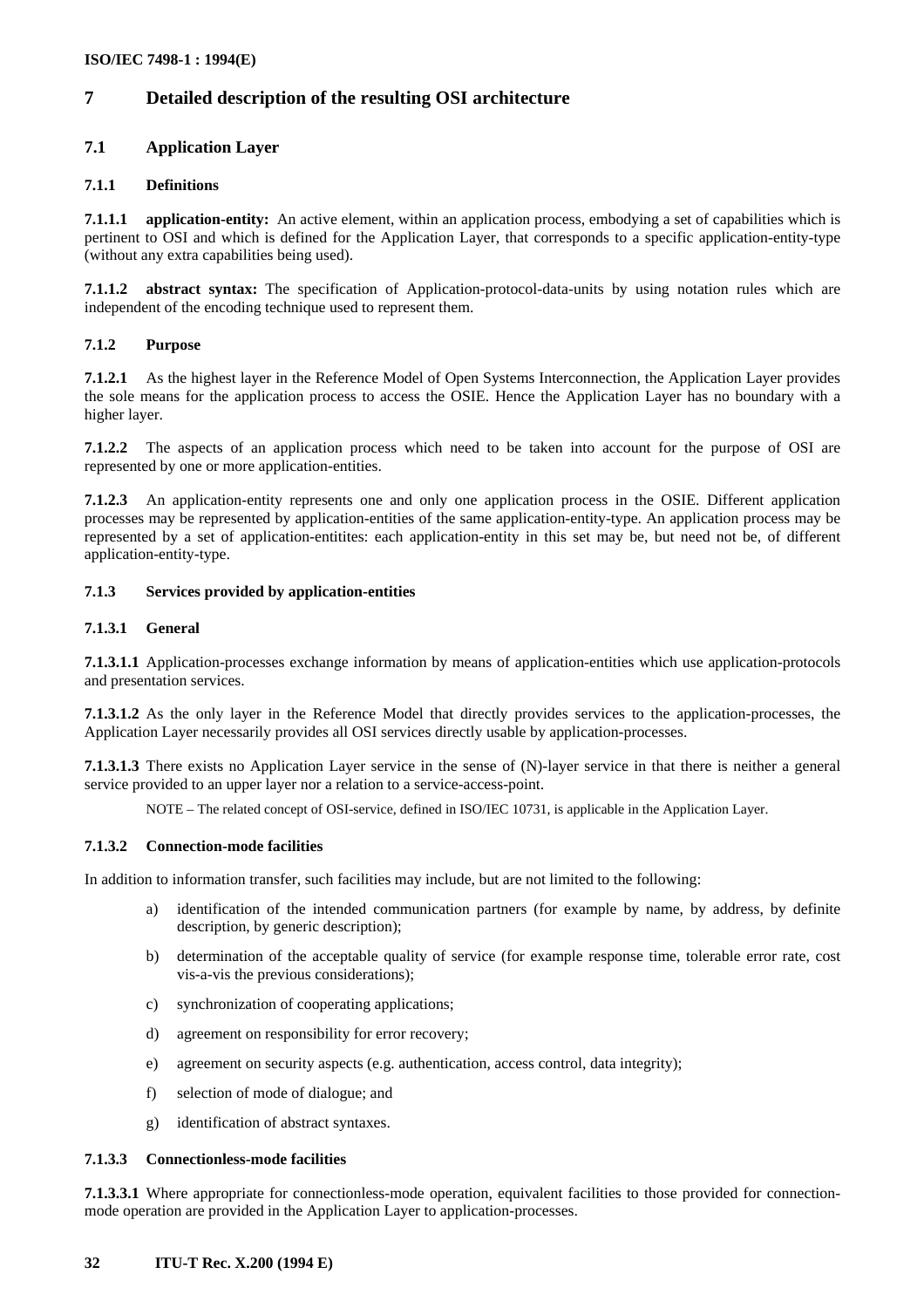<span id="page-36-0"></span>**7.1.3.3.2** In addition to information transfer, such facilities constituting the service may include, but are not limited to, the following:

- a) identification of intended communication partners;
- b) establishment of authority to communicate;
- c) authorization of intended communication partners;
- d) determination of the acceptable quality of service; and
- e) identification of abstract syntaxes.

#### **7.1.4 Functions within the Application Layer**

**7.1.4.1** The Application Layer contains all those functions which imply communication in either mode between open systems that are not already performed by the lower layers. These include functions performed by programs as well as functions performed by human beings.

**7.1.4.2** In particular, application-entities maintain, as part of the pre-knowledge necessary in order to communicate, (or have access to, via use of a directory facility) information on the use of connection-mode and/or connectionlessmode transmission by the peer entities with which they may need to communicate.

#### **7.1.4.3 Groupings of functions in the Application Layer**

An application-entity can be structured internally into Application Layer objects representing groups of functions. Use of one grouping of functions may depend on use of some other functions, and the active functions may vary during the lifetime of the application-association.

## **7.2 Presentation Layer**

## **7.2.1 Definitions**

**7.2.1.1 concrete syntax:** Those aspects of the rules used in the formal specification of data which embody a specific representation of that data.

**7.2.1.2 transfer syntax:** The abstract and concrete syntax used in the transfer of data between open systems.

**7.2.1.3 presentation context:** An association of an abstract syntax with a transfer syntax.

#### **7.2.2 Purpose**

**7.2.2.1** The Presentation Layer provides for the representation of information that application-entities either communicate or refer to in their communication.

**7.2.2.2** The Presentation Layer provides for common representation of the data transferred between applicationentities. This relieves application-entities of any concern with the problem of "common" representation of information, i.e. it provides them with syntax independence.

**7.2.2.3** The Presentation Layer ensures that the information content of the Application Layer data is preserved during transfer. Cooperating application-entities are responsible for determining the set of abstract syntaxes they employ in their communication. The Presentation Layer is informed of the abstract syntaxes that are to be employed. Knowing the set of abstract syntaxes to be used by the application-entities, the Presentation Layer is responsible for selecting mutually acceptable transfer syntaxes.

NOTE – Presentation-entities have no role in determining the set of abstract syntaxes to be used by the application-entities.

#### **7.2.3 Services provided to the Application Layer**

**7.2.3.1** The Presentation Layer provides the following facilities:

- a) identification of a set of transfer syntaxes;
- b) selection of transfer syntax; and
- c) access to session services.

**7.2.3.2** Identification of a set of transfer syntaxes provides one or more means of representing an abstract syntax. Selection of transfer syntax provides the means of initially selecting a transfer syntax and subsequently modifying the selection.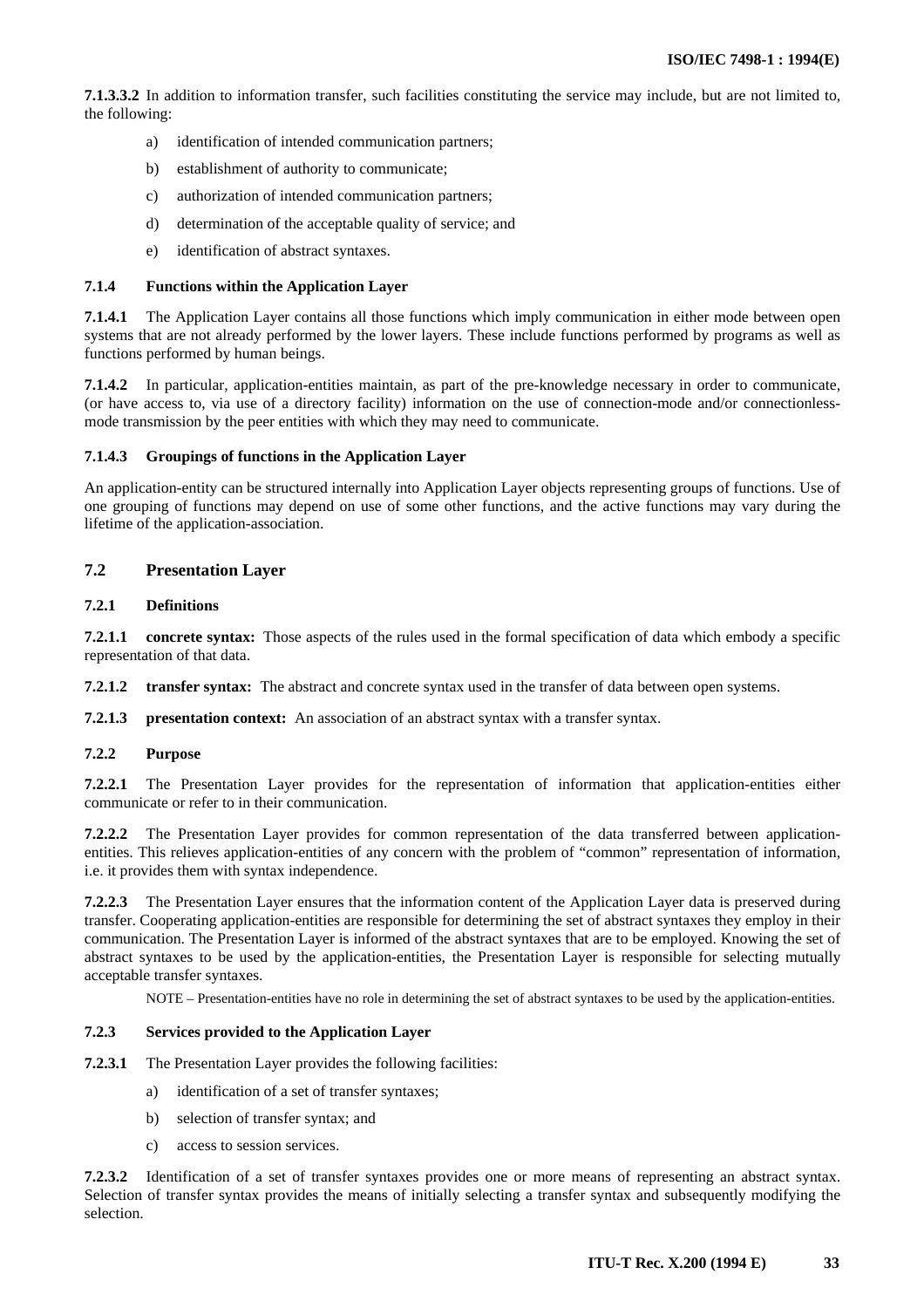<span id="page-37-0"></span>**7.2.3.3** Session services are provided to application-entities in the form of presentation services.

**7.2.3.4** In connectionless-mode, segmentation and resassembly are not provided in the Presentation Layer. Thus, the size of presentation-service-data-units is limited by the size of presentation-protocol-data-units and presentationprotocol-control-information.

#### **7.2.4 Functions within the Presentation Layer**

The Presentation Layer performs the following functions to help accomplish the presentation-services:

- a) negotiation and re-negotiation of transfer syntax;
- b) representation of the abstract syntax chosen by the application-entities in the transfer syntax negotiated or renegotiated, including format and special purpose transformations (for example, data compression);
- c) restoration of previously negotiated syntaxes on the occurrence of certain events; and
- d) use of session-services.

#### **7.2.4.1 Representation of abstract syntax**

**7.2.4.1.1** Application-entities agree on the abstract syntaxes that will be used for their communication. It is necessary that these abstract syntaxes are represented in appropriate transfer syntaxes for communication to take place.

NOTE – Within a real open system, data defined in terms of an abstract syntax will be represented within the local system environment by a local concrete syntax. A transformation may be necessary between the local concrete syntax and the transfer syntax. Thus, in communication between real open systems there are three concrete syntax versions of the data: the concrete syntax used by the originating application-entity, the concrete syntax used by the receiving application-entity, and the concrete syntax used between the presentation-entities (the transfer syntax). It is clearly possible that any or all of these syntaxes be identical. The local concrete syntaxes are not visible within the OSIE.

**7.2.4.1.2** The fact that there is or is no actual transformation of concrete syntax has no impact on the presentationprotocol.

**7.2.4.1.3** There is not a single predetermined transfer syntax for all OSI. In connection-mode, the transfer syntax to be used on a presentation-connection is negotiated between the correspondent presentation-entities.

**7.2.4.1.4** In connectionless-mode, the transfer syntax is selected, but cannot be negotiated.

#### **7.2.4.2 Negotiation of transfer syntax**

**7.2.4.2.1** Negotiation (or selection) of transfer syntax takes place between two presentation-entities when an applicationentity provides the name of an abstract syntax for which a transfer syntax is required.

**7.2.4.2.2** In general, there may be more than one combination of abstract syntax and transfer syntax. It may be possible to represent a specific abstract syntax by one or more transfer syntaxes; also it may be possible to use one transfer syntax to represent more than one abstract syntax. Each combination of abstract syntax and transfer syntax is called a presentation context. From the viewpoint of the application-entity, a presentation context represents a specific distinct use of an abstract syntax.

#### **7.2.4.3 Addressing and Multiplexing**

There is no multiplexing or splitting in the Presentation Layer.

# **7.3 Session Layer**

#### **7.3.1 Definitions**

**7.3.1.1 token management:** A facility of the session-service which allows correspondent presentation-entities to control explicitly whose right it is to exercise certain session-services.

**7.3.1.2 duplex mode:** A mode of interaction where both presentation-entities may concurrently send and receive normal data.

**7.3.1.3 half-duplex mode:** A mode of interaction where, at a given instance, only one of the two correspondent presentation-entities is allowed to send normal data.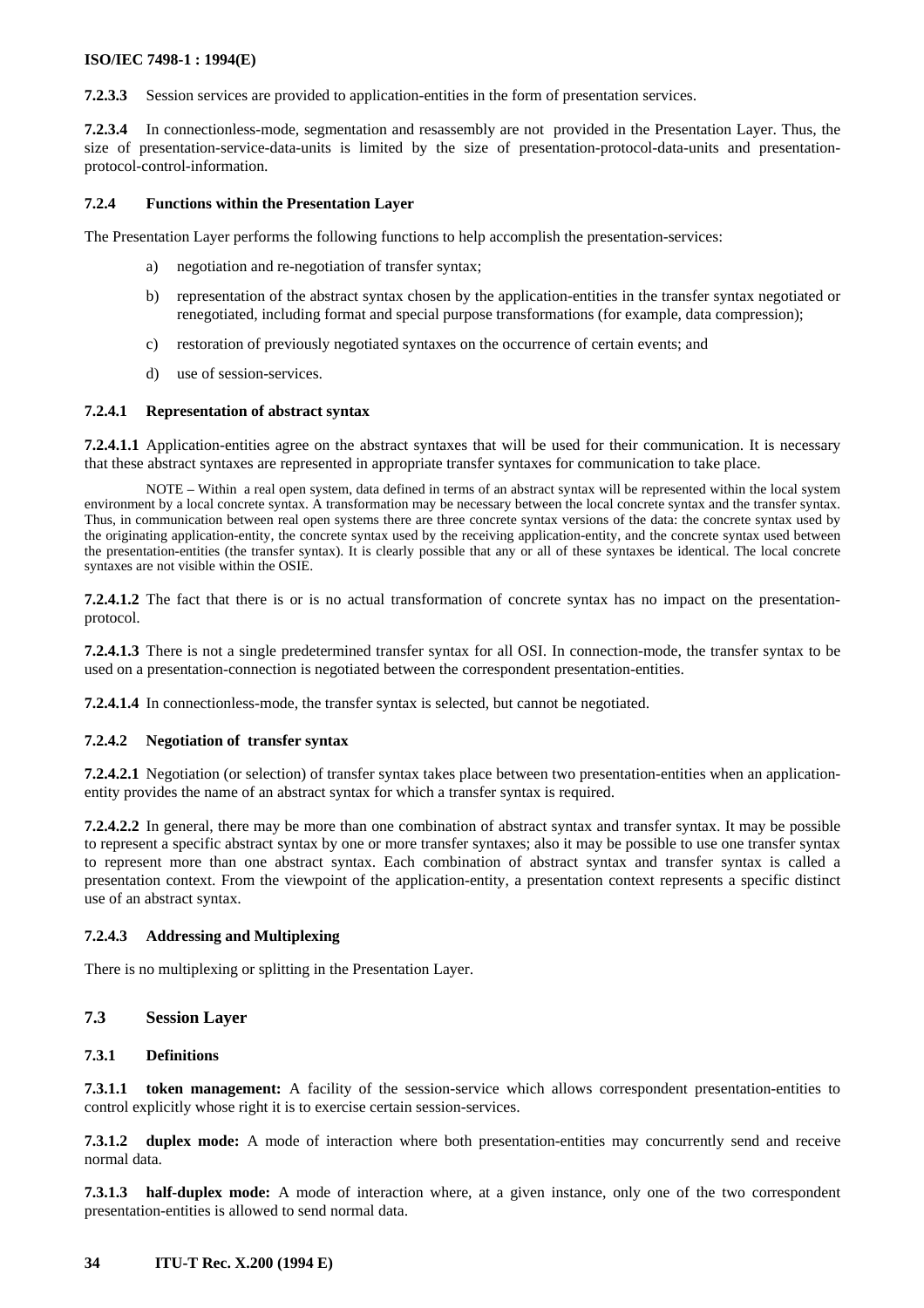**7.3.1.4 session-connection synchronization:** A facility of the session-service which allows presentation-entities to define and to identify synchronization points and to reset a session-connection to a predefined state and to agree on a resynchronization point.

## **7.3.2 Purpose**

**7.3.2.1** The purpose of the Session Layer is to provide the means necessary for cooperating presentation-entities to organize and to synchronize their dialogue and to manage their data exchange. To do this, the Session Layer provides services to establish a session-connection between two presentation-entities, to support orderly data exchange interactions, and to release the connection in an orderly manner.

**7.3.2.2** The only function of the Session Layer for connectionless-mode communication is to provide a mapping of transport-addresses to session-addresses.

**7.3.2.3** A session-connection is created when requested by a presentation-entity at a session-service-access-point. The session-connection exists until it is released by either the presentation-entities or the session-entities.

**7.3.2.4** The initiating presentation-entity designates the destination presentation-entity by a session address. In general, there is a many-to-one correspondence between the session-addresses and transport-addresses. This does not imply multiplexing of session-connections onto transport-connections, but does imply that at session-connection establishment time, more than one presentation-entity is a potential target of a session-connection establishment request arriving on a given transport-connection. However, when needed, there may be a one-to-one correspondence between the sessionaddress and the transport-address.

## **7.3.3 Services provided to the Presentation Layer**

#### **7.3.3.1 General**

**7.3.3.1.1** In connection-mode, the services provided by the Session Layer are described below:

- a) session-connection establishment;
- b) session-connection release;
- c) normal data transfer;
- d) expedited data transfer;
- e) token management;
- f) session-connection synchronization;
- g) exception reporting;
- h) activity management;
- j) typed data transfer; and
- k) resynchronization.

**7.3.3.1.2** In connectionless-mode, the Session Layer provides the following services:

- a) connectionless-mode transmission using the transport-connectionless-mode service; and
- b) exception reporting.

**7.3.3.1.3** In connectionless-mode, segmentation and resassembly are not provided in the Session Layer. Thus, the size of session-service-data-units is limited by the size of session-protocol-data-units and session-protocol-control-information.

#### **7.3.3.2 Session-connection establishment**

**7.3.3.2.1** The session-connection establishment service enables two presentation-entities to establish a sessionconnection between them. The presentation-entities are identified by session-addresses used to request the establishment of the session-connection.

**7.3.3.2.2** The session-connection establishment service allows the presentation-entities to determine cooperatively the unique values of session-connection parameters at the time the session-connection is established.

**7.3.3.2.3** The session-connection establishment service provides a session-connection identification parameter which allows the presentation-entities to identify the session-connection.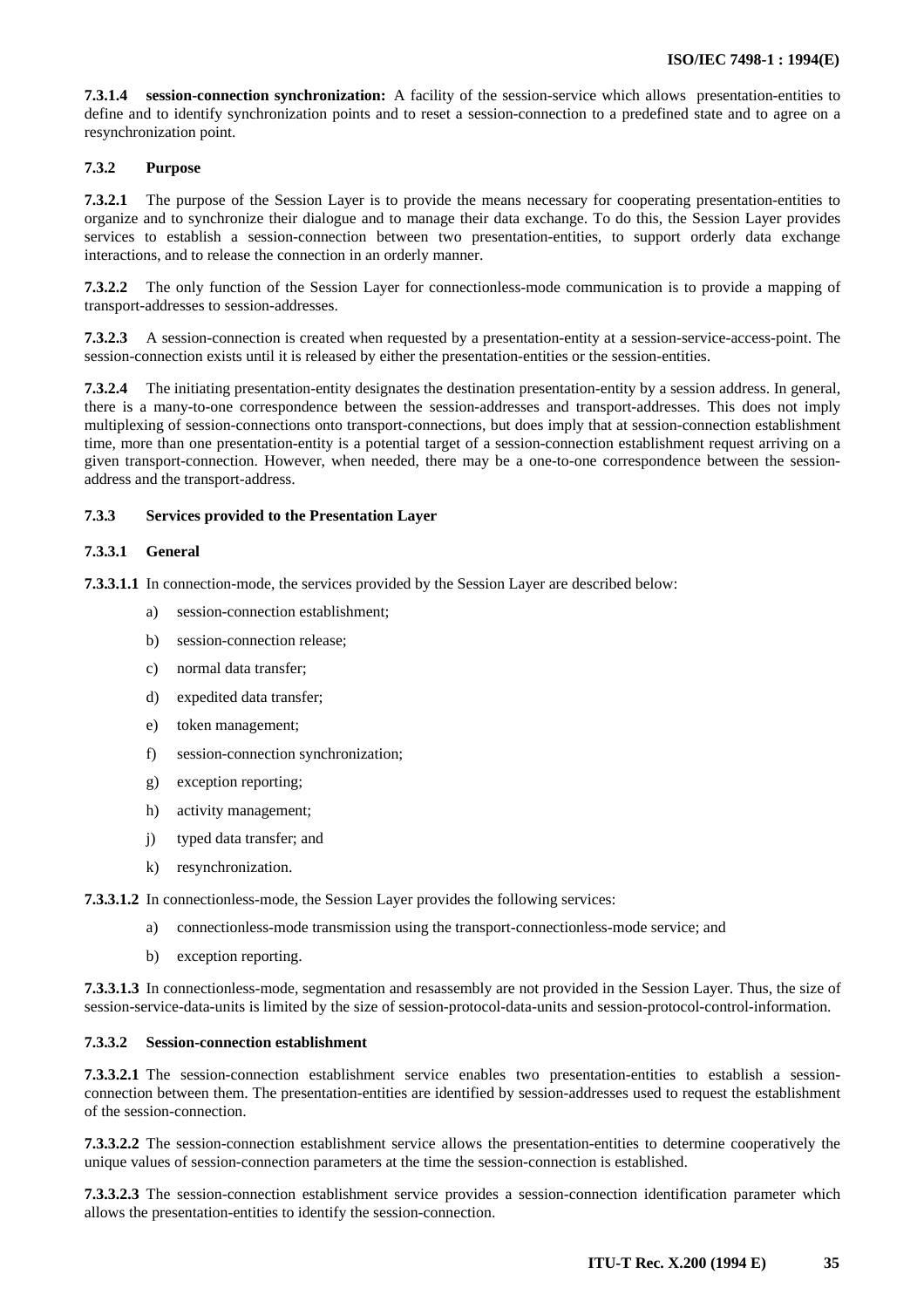# **7.3.3.3 Session-connection release**

**7.3.3.3.1** The session-connection release service allows presentation-entities to release a session-connection in a orderly way without loss of data. It also allows either presentation-entity to request at any time that a session-connection be aborted; in this case, data may be lost.

**7.3.3.3.2** A session-connection may also be aborted by one of the session-entities supporting it.

# **7.3.3.4 Normal data transfer**

The normal data transfer service allows a sending presentation-entity to transfer a session-service-data-unit to a receiving presentation-entity.

# **7.3.3.5 Expedited data transfer**

The expedited data transfer service provides expedited handling of the transfer of expedited session-service-data-units. A specific size restriction is placed on expedited session-service-data-units.

# **7.3.3.6 Token management**

The token management service allows the presentation-entities to control explicitly whose turn it is to exercise certain control functions.

# **7.3.3.7 Session-connection synchronization**

**7.3.3.7.1** The session-connection synchronization service allows presentation-entities:

- a) to define and identify synchronization points; and
- b) to reset the session-connection to a defined state and agree on a resynchronization point with the potential of the loss of data.

**7.3.3.7.2** Any semantics which session-service users may give to their synchronization points are transparent to the session-service provider.

**7.3.3.7.3** The Session Layer is not responsible for any associated checkpointing or commitment action associated with synchronization.

**7.3.3.7.4** Symmetric synchronization allows synchronization points to be set independently on the two directions of the flow.

# **7.3.3.8 Exception reporting**

The exception reporting service permits the presentation-entities to be notified of exceptional situations.

## **7.3.3.9 Activity management**

The activity concept allows session-service users to distinguish logical pieces of work called activities. Each activity consists of one or more dialog units. Only one activity is allowed on a session-connection at a time, but there may be serveral consecutive activities during a session-connection. An activity may also span more than one session-connection. Activities can also be interrupted and then resumed on the same or a subsequent session-connection.

## **7.3.3.10 Typed Data Transfer**

The typed data transfer service allows a sending presentation-entity to transfer a session-service-data-unit to a receiving presentation-entity independent of the provisions of token management.

# **7.3.3.11 Resynchronization**

Resynchronization may be initiated by either session-service user. It sets the session-connection to a defined state and therefore includes reassignment of tokens and setting the synchronization point serial number to a new value. Resynchronization may purge undelivered data.

## **7.3.4 Functions within the Session Layer**

**7.3.4.1** The functions within the Session Layer are those which shall be performed by session-entities in order to provide the session-services. When providing the connectionless-mode service, the Session Layer provides a one-to-one mapping of Session-connectionless-mode-transmissions onto transport-connectionless-mode-transmissions.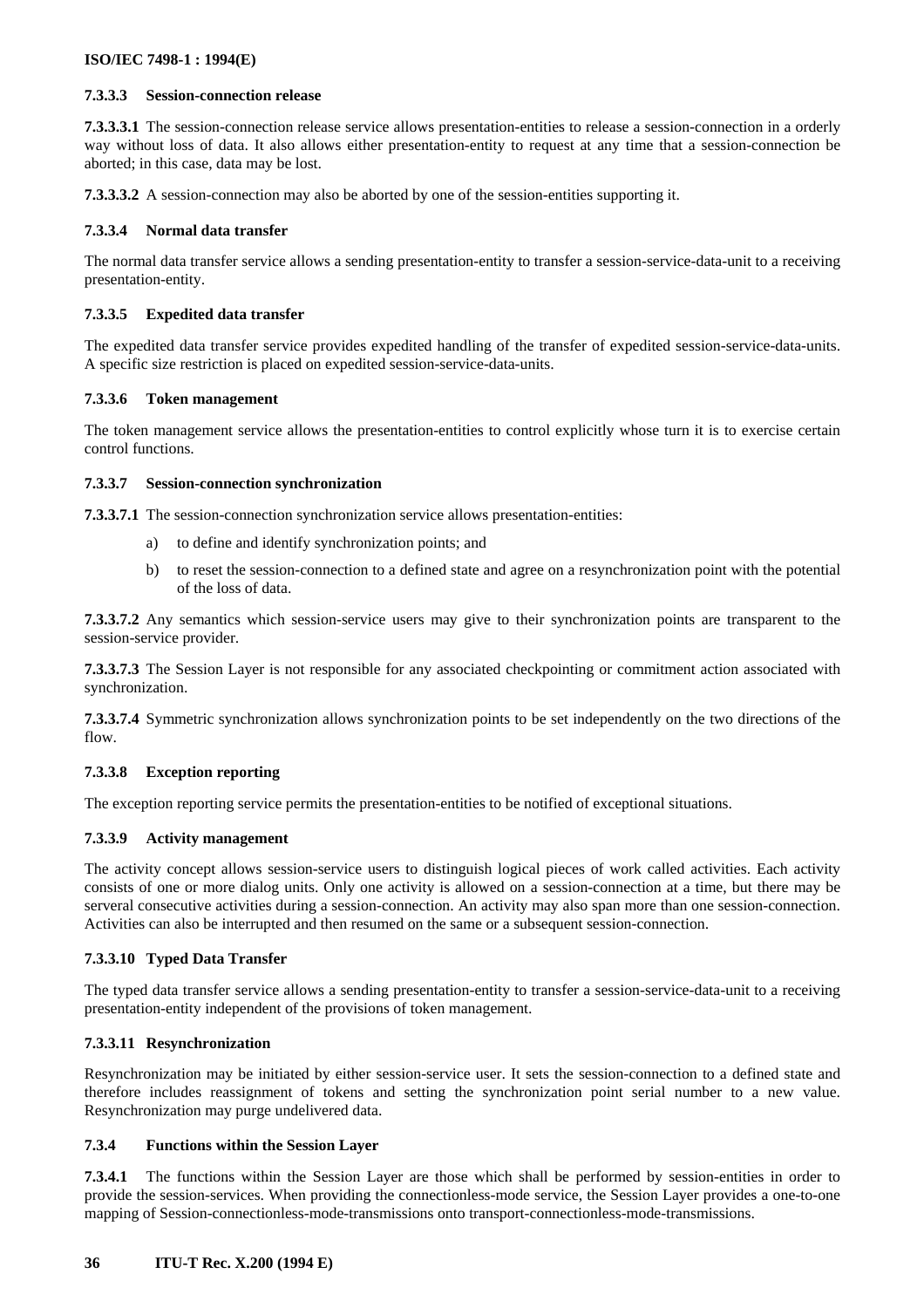<span id="page-40-0"></span>**7.3.4.2** Most of the functions required are readily implied by the services provided. Additional description is given below for the following functions:

- a) session-connection to transport-connection mapping; and
- b) session-connection flow control.

#### **7.3.4.3 Session-connection to transport-connection mapping**

There is a one-to-one mapping between a session-connection and a transport-connection at any given instant. However, the lifetime of a transport-connection and that of a related session-connection can be distinguished so that a transportconnection supports several consecutive session-connections.

#### **7.3.4.4 Session-connection flow control**

There is no peer flow control in the Session Layer. To prevent the receiving presentation-entity from being overloaded with data, the receiving session-entity applies back pressure across the transport-connection using the transport flow control.

# **7.4 Transport Layer**

## **7.4.1 Definitions**

No Transport Layer specific terms are identified.

#### **7.4.2 Purpose**

**7.4.2.1** The transport-service provides transparent transfer of data between session-entities and relieves them from any concern with the detailed way in which reliable and cost effective transfer of data is achieved.

**7.4.2.2** The Transport Layer optimizes the use of the available network-service to provide the performance required by each session-entity at minimum cost. This optimization is achieved within the constraints imposed by the overall demands of all concurrent session-entities and the overall quality and capacity of the network-service available to the Transport Layer.

**7.4.2.3** All protocols defined in the Transport Layer have end-to-end significance, where the ends are defined as transport entities having transport associations. Therefore, the Transport Layer is OSI end open system oriented and transport-protocols operate only between OSI end open systems.

**7.4.2.4** The Transport Layer is relieved of any concern with routing and relaying since the network-service provides data transfer from any transport-entity to any other, including the case of tandem subnetworks (see 7.5.1).

**7.4.2.5** The transport functions invoked in the Transport Layer to provide a requested service quality depend on the quality of the network-service. The quality of the network-service depends on the way the network-service is achieved (see 7.5.3).

#### **7.4.3 Services provided to the Session Layer**

## **7.4.3.1 Introduction**

**7.4.3.1.1** The Transport Layer uniquely identifies each session-entity by its transport-address. When providing the connectionless-mode service, the Transport Layer provides a connectionless-mode service which maps a request for transmission of a transport-service-data-unit onto a request to the connectionless-mode network-service. In connectionmode, the transport-service provides the means to establish, maintain, and release transport-connections. Transportconnections provide duplex transmission between a pair of session-entites (through transport-SAPs).

**7.4.3.1.2** More than one transport-connection can be established between the same pair of transport-addresses. A session-entity uses transport-connection-endpoint-identifiers provided by the Transport Layer to distinguish between transport-connection-endpoints.

**7.4.3.1.3** The operation of one transport-connection is independent of the operation of all others except for the limitations imposed by the finite resources available to the Transport Layer.

**7.4.3.1.4** The quality of service provided on a transport-connection depends on the service class requested by the session-entities when establishing the transport-connection. The selected quality of service is maintained throughout the lifetime of the transport-connection. The session-entity is notified of any failure to maintain the selected quality of service on a given transport-connection.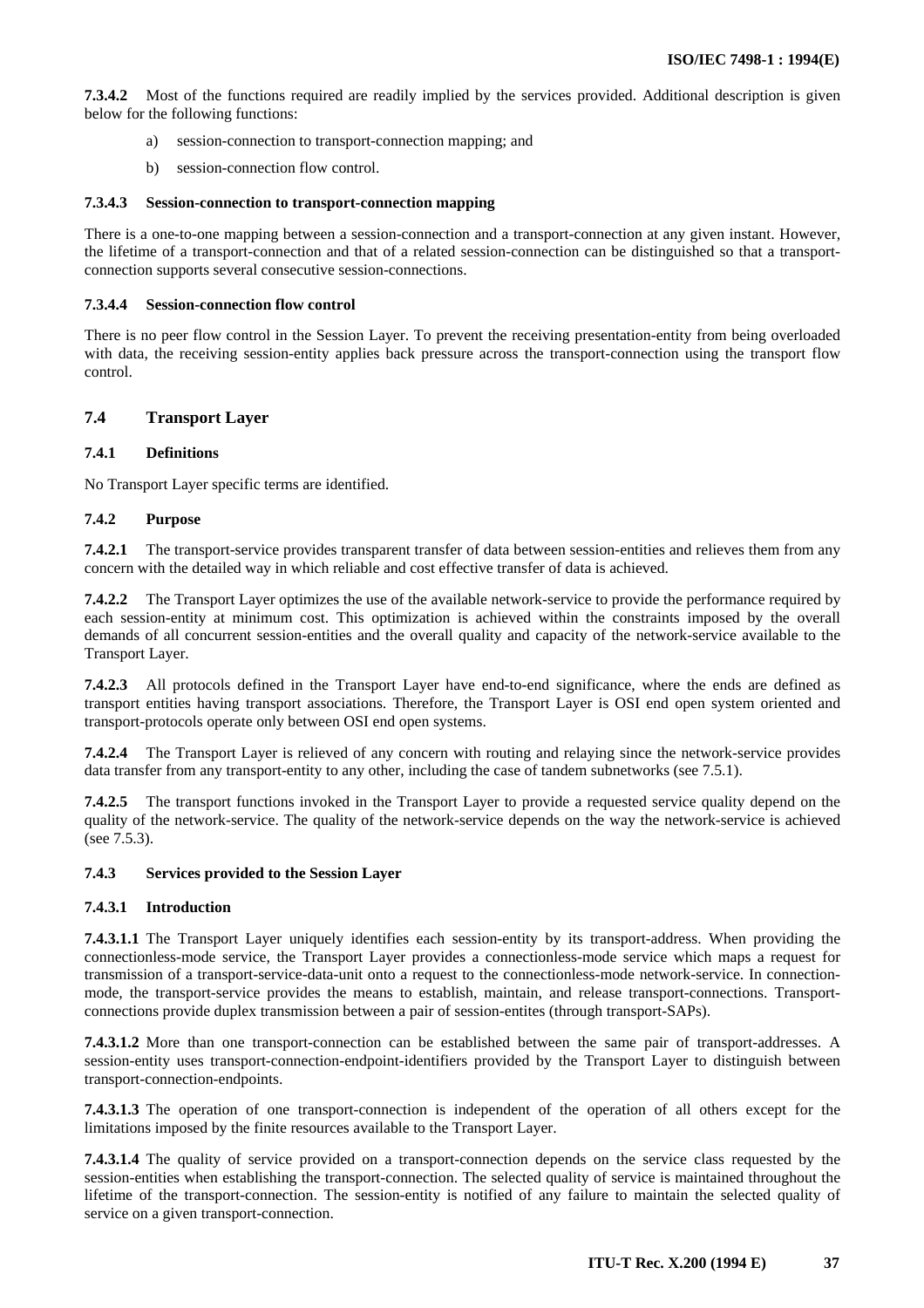**7.4.3.1.5** In connection-mode, the following facilities provided by the Transport Layer are described below:

- a) transport-connection establishment;
- b) transport-connection release;
- c) data transfer;
- d) expedited data transfer; and
- e) suspend facility.

**7.4.3.1.6** In connectionless-mode, segmentation and resassembly are not provided in the Transport Layer. Thus, the size of transport-service-data-units is limited by the size of transport-protocol-data-units and transport-protocol-controlinformation.

## **7.4.3.2 Transport-connection establishment**

**7.4.3.2.1** Transport-connections are established between session-entities identified by transport-addresses. The quality of service of the transport-connection is negotiated between the session-entities and the transport-service.

**7.4.3.2.2** At the time of establishment of a transport-connection the class of transport-service to be provided can be selected from a defined set of available classes of service.

**7.4.3.2.3** These service classes are characterized by combinations of selected values of parameters such as throughput, transit delay, and connection set-up delay and by guaranteed values of parameters such as residual error rate and service availability.

**7.4.3.2.4** These classes of service represent globally predefined combinations of parameters controling quality of service. These classes of service are intended to cover the transport-service requirements of the various types of traffic generated by the session-entities.

## **7.4.3.3 Transport-connection release**

This facility provides the means by which either session-entity can release a transport-connection and have the correspondent session-entity informed of the release.

## **7.4.3.4 Data transfer**

This facility provides data transfer in accordance with the agreed quality of service. When the quality of service cannot be maintained and all possible recovery attempts have failed, the transport-connection is terminated and the sessionentities are notified.

- a) The transport-service-data-unit transfer service provides the means by which transport-service-data-units of arbitrary length are delimited and transparently transferred in sequence from one sending transportservice-access-point to the receiving transport-service-access-point over a transport-connection. This service is subject to flow control.
- b) The expedited transport-service-data-unit transfer service provides an additional means of information exchange on a transport-connection. The expedited transport-data-units are subject to their own set of transport-service and flow control characteristics. The maximum size of expedited transport-service-dataunits is limited.

## **7.4.3.5 Expedited Data**

An expedited service is provided by the Transport Layer. However, it should be used in accordance with the constraints described in 5.8.8.3.

## **7.4.4 Functions within the Transport Layer**

## **7.4.4.1 General**

**7.4.4.1.1** In connection-mode, the Transport Layer functions may include:

- a) mapping transport-address onto a network-address;
- b) multiplexing (end-to-end) transport-connections onto network-connections;
- c) establishment and release of transport-connections;
- d) end-to-end sequence control on individual connections;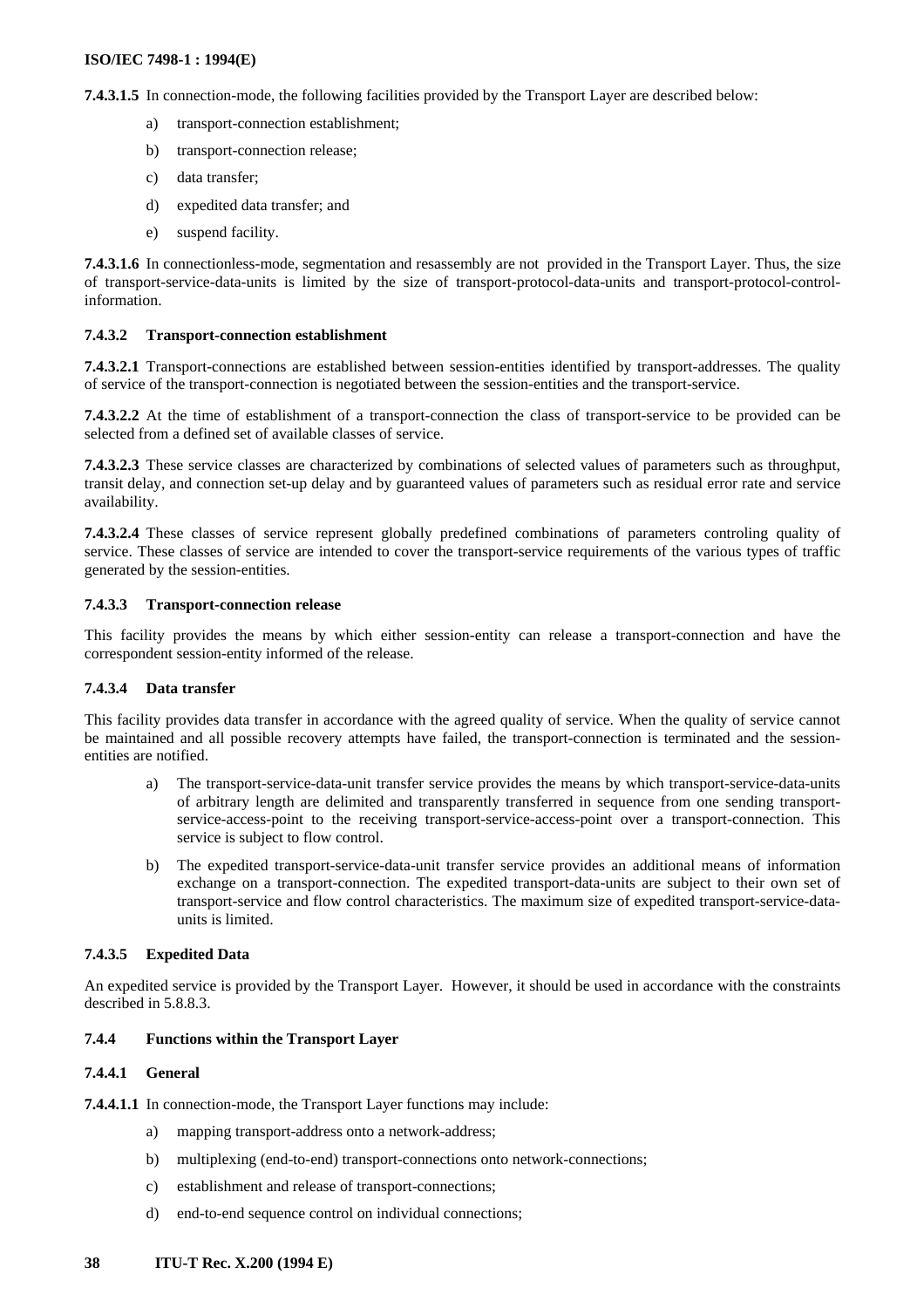- e) end-to-end error detection and any necessary monitoring of the quality of service;
- f) end-to-end error recovery;
- g) end-to-end segmenting, blocking, and concatenation;
- h) end-to-end flow control on individual connections;
- j) supervisory functions;
- k) expedited transport-service-data-unit transfer; and
- l) suspend/resume.

**7.4.4.1.2** In connectionless-mode, the Transport Layer provides the following functions to support connectionless-mode transmission:

- a) mapping between transport-addresses and network-addresses;
- b) mapping end-to-end transport-connectionless-mode transmissions on to network-connectionless-mode transmissions;

NOTE – There may be specific situations where performing conversion from connection-mode to connectionless-mode operation in the Transport Layer can be justified and may thus be permitted provided that this requires only limited extensions to existing protocols. In such cases it is accepted that communication using such conversions can only take place betweeen OSI end systems supporting them (see 6.4).

- c) end-to-end error detection and monitoring of the quality of service;
- d) transport-service-data-unit delimiting; and
- e) supervisory functions.

#### **7.4.4.2 Addressing**

**7.4.4.2.1** When a session-entity requests the Transport Layer to establish a transport-connection with another session-entity identified by its transport-address, the Transport Layer determines the network-address identifying the transport-entity which serves the correspondent session-entity.

**7.4.4.2.2** Because transport-entities support services on an end-to-end basis no intermediate transport-entity is involved as a relay between the end transport-entities. Therefore the Transport Layer maps transport-addresses to the networkaddresses which identify the end transport-entities (see Figure 13).



**Figure 13 – Association of transport-addresses and network address**

**7.4.4.2.3** One transport-entity may serve more than one session-entity. Several transport-addresses may be associated with one network-address within the scope of the same transport-entity. Corresponding mapping functions are performed within the transport-entities to provide these facilities (see Figure 14).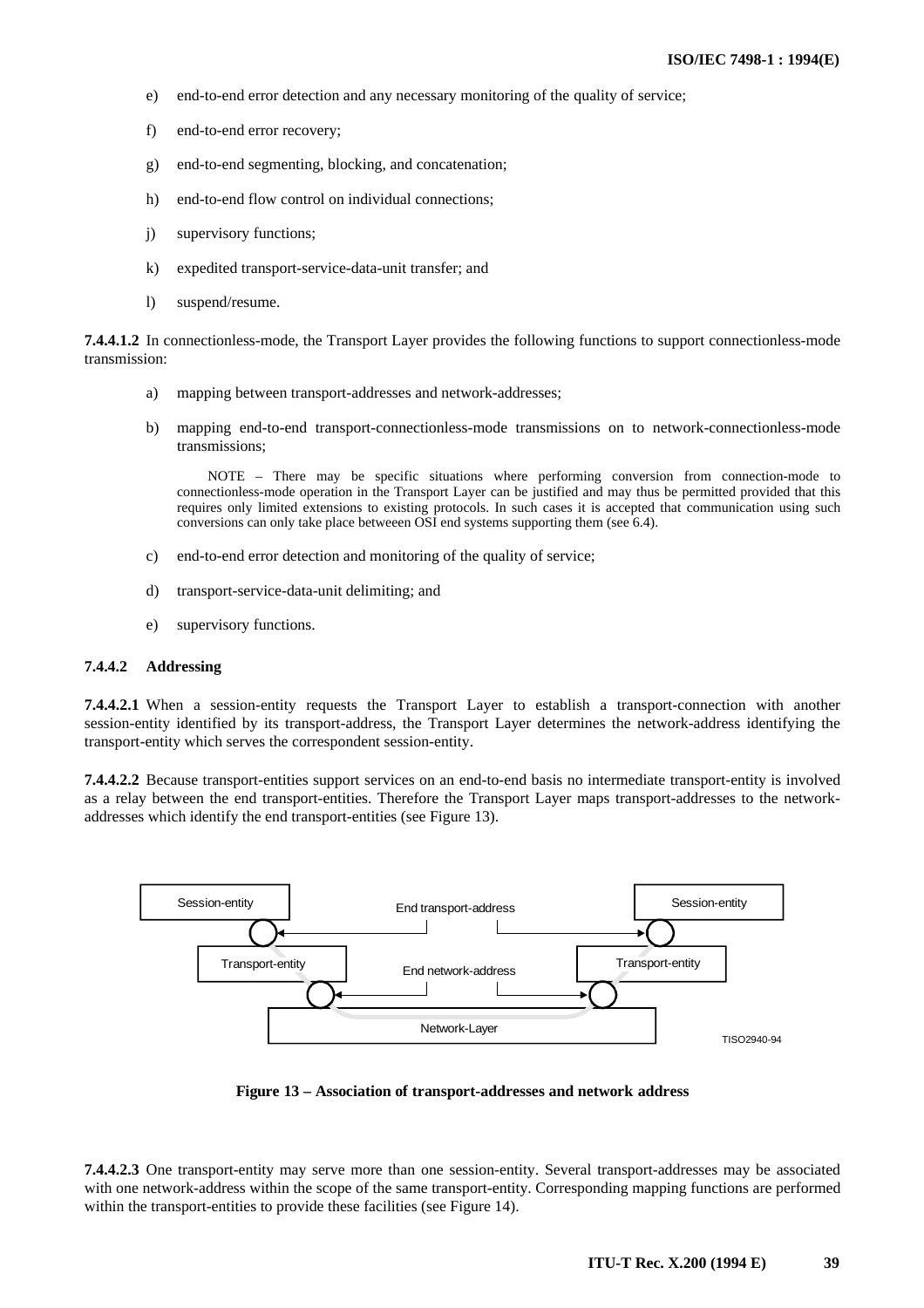![](_page_43_Figure_1.jpeg)

**Figure 14 – Association of one network address with several transport addresses**

## **7.4.4.3 Connection multiplexing and splitting**

In order to optimize the use of network-connections, the mapping of transport-connections onto network-connections need not be on a one-to-one basis. Both splitting and multiplexing may be performed, namely for optimizing the cost of usage of the network-service.

## **7.4.4.4 Phases of operation**

In connection-mode operation, the phases of operation within the Transport Layer are:

- a) establishment phase;
- b) data transfer phase; and
- c) release phase.

The transfer from one phase of operation to another is specified in detail within the protocol for the Transport Layer.

## **7.4.4.5 Establishment phase**

During the establishment phase, the Transport Layer establishes a transport-connection between two session-entities. The functions of the Transport Layer during this phase match the requested class of service with the services provided by the Network Layer. The following functions can be performed during this phase:

- a) obtain a network-connection which best matches requirements of the session-entity, taking into account cost and quality of service;
- b) decide whether multiplexing or splitting is needed to optimize the use of network-connections;
- c) establish the optimum transport-protocol-data-unit size;
- d) select the functions that will be operational upon entering the data transfer phase;
- e) map transport-addresses onto network-addresses;
- f) provide identification of different transport-connections between the same pair of transport-serviceaccess-points (connection identification function); and
- g) transfer of data.

# **7.4.4.6 Data transfer phase**

The purpose of the data transfer phase is to transfer transport-service-data-units between the two session-entities connected by the transport-connection. This is achieved by the transportation of transport-protocol-data-units and by the following functions, each of which is used or not used according to the class of service selected in the establishment phase:

- a) sequencing;
- b) blocking;
- c) concatenation;
- d) segmenting;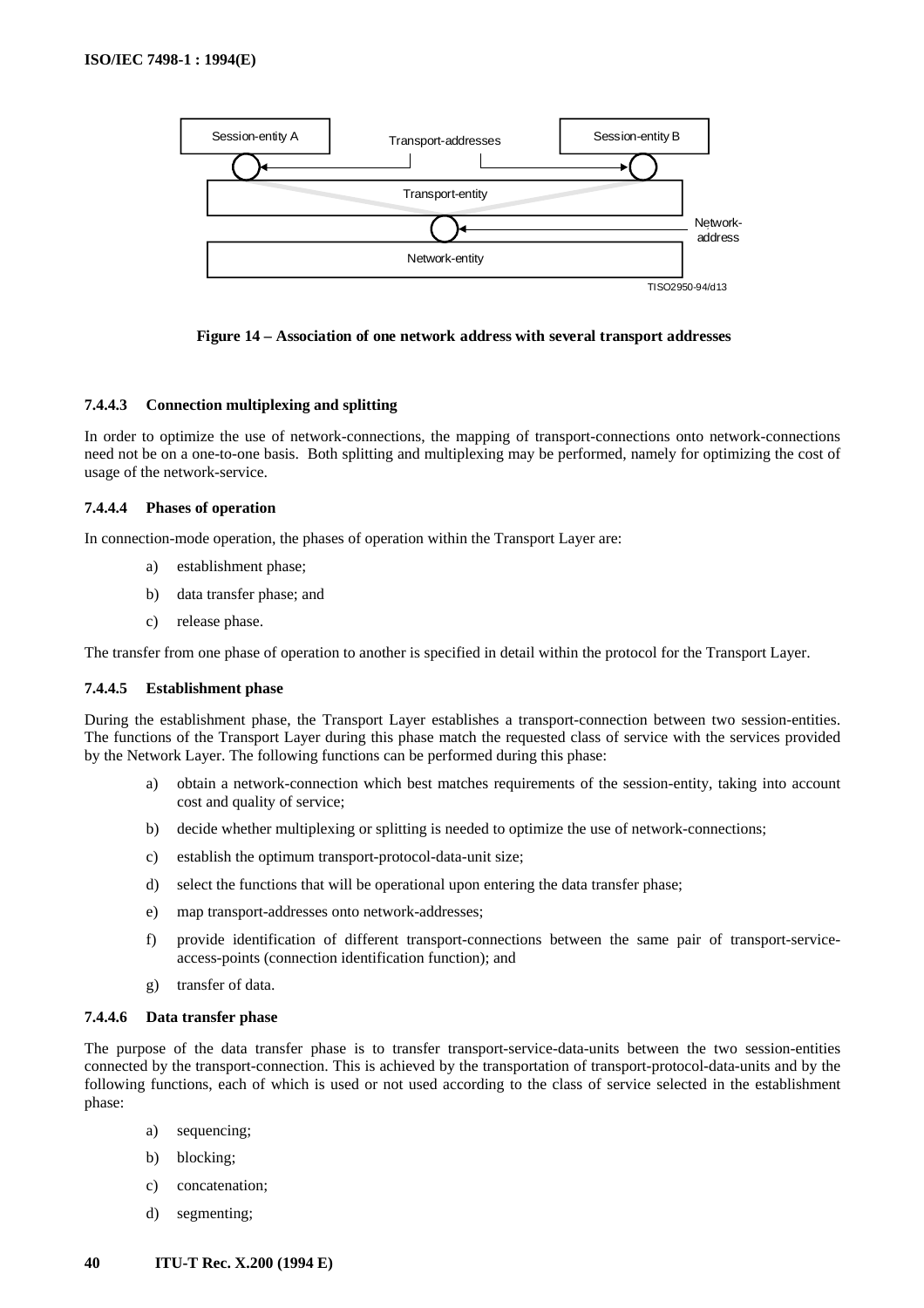- <span id="page-44-0"></span>e) multiplexing or splitting;
- f) flow control;
- g) error detection;
- h) error recovery;
- j) expedited data transfer;
- k) transport-service-data-unit delimiting; and
- m) transport-connection identification.

# **7.4.4.7 Release phase**

The purpose of the release phase is to release the transport-connection. It may include the following functions:

- a) notification of reason for release;
- b) identificaton of the transport-connection released; and
- c) transfer of data.

# **7.4.4.8 Transport Layer management**

The Transport Layer protocols deal with some management activities of the layer (such as activation and error control). See clause 8 and ITU-T Rec. X.700 | ISO 7498-4 for the relationship with other management aspects.

# **7.5 Network Layer**

## **7.5.1 Definitions**

**7.5.1.1 real subnetwork:** A collection of equipment and physical media which forms an autonomous whole and which can be used to interconnect real systems for the purpose of data transfer.

# **7.5.1.2 subnetwork:** An abstraction of a real subnetwork.

**NOTES** 

1 A subnetwork is a representation within the OSI Reference Model of a real network such as a carrier network, a private network, or a local area network.

2 A subnetwork may itself be an open system, although this is not necessarily always the case. See ISO 8648 – Internal Organization of the Network Layer.

**7.5.1.3 subnetwork-connection:** A communication path through a subnetwork which is used by entities in the Network Layer in providing a network-connection.

# **7.5.2 Purpose**

**7.5.2.1** The Network Layer provides the functional and procedural means for connectionless-mode or connectionmode transmission among transport-entities and, therefore, provides to the transport-entities independence of routing and relay considerations.

**7.5.2.2** The Network Layer provides the means to establish, maintain, and terminate network-connections between open systems containing communicating application-entities and the functional and procedural means to exchange network-service-data-units between transport-entities over network-connections.

**7.5.2.3** It provides to the transport-entities independence from routing and relay consideration associated with the establishment and operation of a given network-connection. This includes the case where several subnetworks are used in tandem (see 7.5.4.2) or in parallel. It makes invisible to transport-entities how underlying resources such as data-linkconnections are used to provide network-connections.

**7.5.2.4** Any relay functions and hop-by-hop service enhancement protocols used to support the network-service between the OSI end systems are operating below the Transport Layer, i.e. within the Network Layer or below.

# **7.5.3 Service provided to the Transport Layer**

# **7.5.3.1 Introduction**

**7.5.3.1.1** The basic service of the Network Layer is to provide the transparent transfer of data between transport-entities. This service allows the structure and detailed content of submitted data to be determined exclusively by layers above the Network Layer.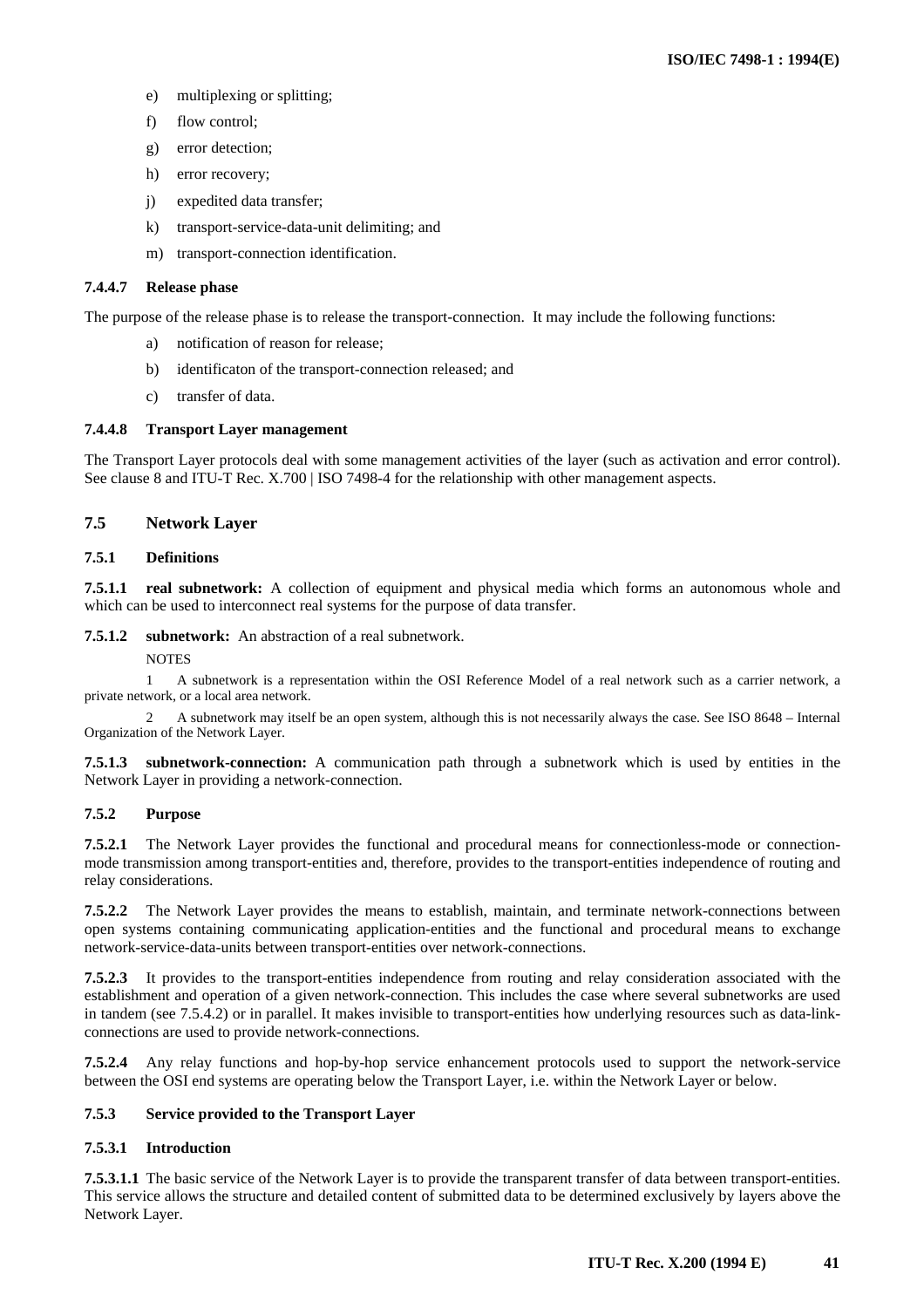**7.5.3.1.2** All facilities are provided to the Transport Layer at a known cost.

**7.5.3.1.3** The Network Layer contains functions necessary to provide the Transport Layer with a firm Network/Transport Layer boundary which is independent of the underlying communications media in all things other than quality of service. Thus the Network Layer contains functions necessary to mask the differences in the characteristics of different transmission and subnetwork technologies into a consistent network service.

**7.5.3.1.4** The service provided at each end of a network-connection is the same even when a network-connection spans several subnetworks, each offering dissimilar services (see 7.5.4.2).

NOTE – It is important to distinguish the specialized use of the term "service" within the OSI Reference Model from its common use by suppliers of private networks and carriers.

**7.5.3.1.5** The quality of service is negotiated between the transport-entities and the network-service at the time of establishment of a network-connection. While this quality of service may vary from one network-connection to another it will be agreed for a given network-connection and be the same at both network-connection-endpoints.

**7.5.3.1.6** In connection-mode, the facilities provided by the Network Layer are described below:

- a) network-addresses;
- b) network-connections;
- c) network-connection-endpoint-identifiers;
- d) network-service-data-unit transfer;
- e) quality of service parameters;
- f) error notification;
- g) expedited network-service-data-unit transfer ;
- h) reset;
- j) release**;** and
- k) receipt of confirmation.

**7.5.3.1.7** Some of these facilities are optional. This means that:

- a) the user has to request the facilities; and
- b) the network-service provider may honour the request or indicate that the service is not available.

**7.5.3.1.8** In connectionless-mode, the facilities provided by the Network Layer, operating among network-serviceaccess-points, are:

- a) transmission of network-service-data-units of a defined maximum size;
- b) quality of service parameters; and
- c) local error notification.

# **7.5.3.2 Network-addresses**

Transport-entities are known to the Network Layer by means of network-addresses. Network-addresses are provided by the Network Layer and can be used by transport-entities to identify uniquely other transport-entities, i.e. networkaddresses are necessary for transport-entities to communicate using the network-service. The Network Layer uniquely identifies each of the end open systems (represented by transport-entities) by their network-addresses. This may be independent of the addressing needed by the underlaying layers.

## **7.5.3.3 Network-connections**

**7.5.3.3.1** A network-connection provides the means of transferring data between transport-entities identified by network-SAP-addresses. The Network Layer provides the means to establish, maintain and release network-connections.

**7.5.3.3.2** A network-connection is point-to-point.

**7.5.3.3.3** More than one network-connection may exist between the same pair of transport-entities (through the network-SAP-addresses).

## **7.5.3.4 Network-connection-endpoint-identifiers**

The Network Layer provides to the transport-entity a network-connection-endpoint-identifier which uniquely identifies the network-connection-endpoint with the associated network-SAP-address.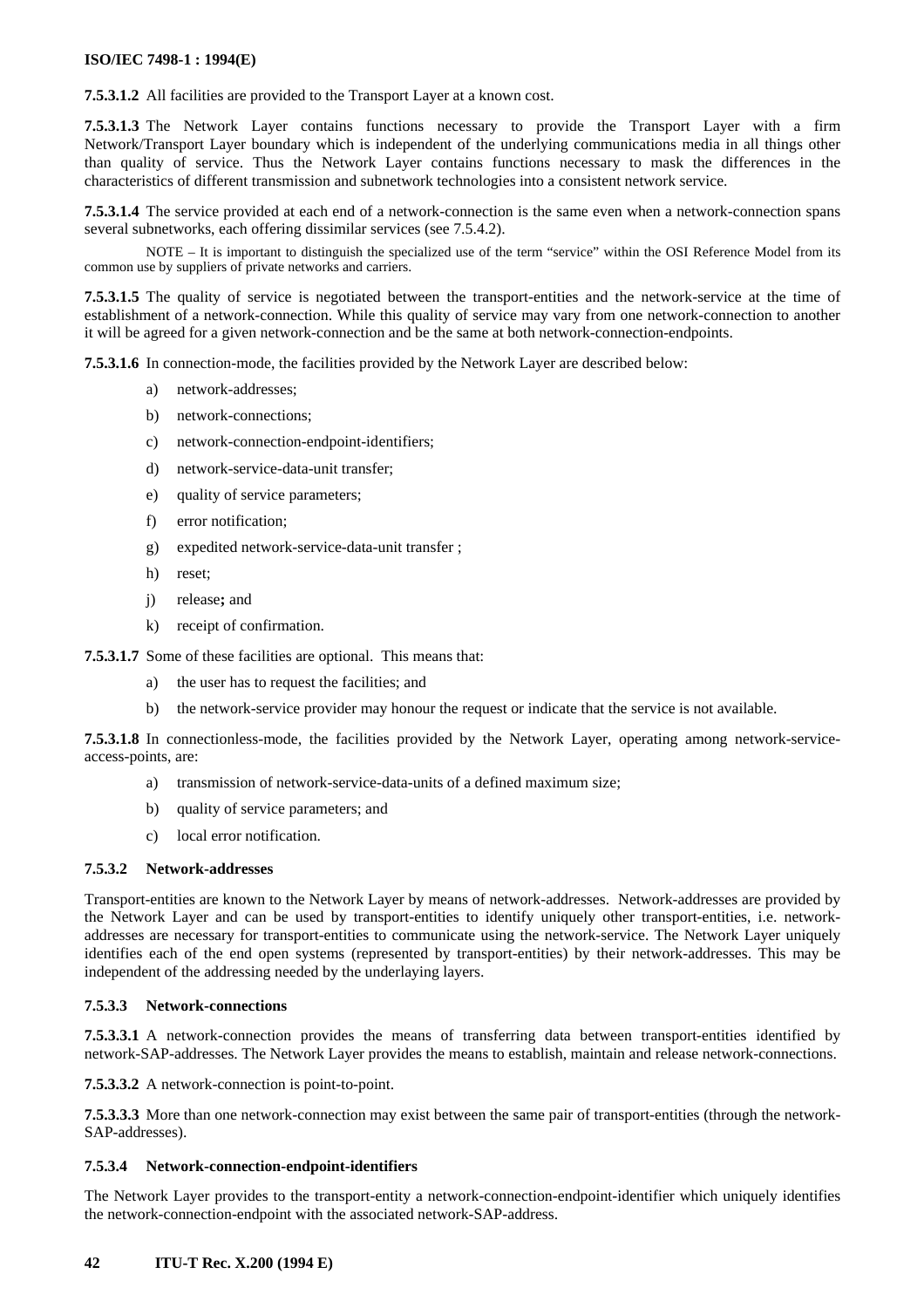## **7.5.3.5 Network-service-data-unit transfer**

**7.5.3.5.1** On a network-connection, the Network Layer provides for the transmission of network-service-data-units. These units have a distinct beginning and end and the integrity of the unit's content is maintained by the Network Layer.

**7.5.3.5.2** In connection-mode, no limit is imposed on the maximum size of network-service-data-units.

**7.5.3.5.3** The network-service-data-units are transferred transparently between transport-entities.

#### **7.5.3.6 Quality of service parameters**

**7.5.3.6.1** The Network Layer establishes and maintains a selected qualilty of service for the duration of the networkconnection.

**7.5.3.6.2** The quality of service parameters include residual error rate, service availability, reliability, throughput, transit delay (including variations), and delay for network-connection establishment.

#### **7.5.3.7 Error notification**

**7.5.3.7.1** Unrecoverable errors detected by the Network Layer are reported to the transport-entities.

**7.5.3.7.2** Error notification may or may not lead to the release of the network-connection, according to the specification of a particular network-service.

#### **7.5.3.8 Expedited network-service-data-unit transfer**

**7.5.3.8.1** The expedited network-service-data-unit transfer is optional and provides an additional means of information exchange on a network-connection. The transfer of a expedited network-service-data-units is subject to a different set of network-service characteristics and to separate flow control.

**7.5.3.8.2** The maximum size of an expedited network-service-data-unit is limited.

**7.5.3.8.3** This service is an optional service that may not always be available.

#### **7.5.3.9 Reset**

The reset facility is optional and when invoked causes the Network Layer to discard all network-service-data-units in transit on the network-connection and to notify the transport-entity at the other end of the network-connection that a reset has occurred.

## **7.5.3.10 Release**

**7.5.3.10.1** A transport-entity may request release of a network-connection. The network-service does not guarantee delivery of data preceding the release request and still in transit. The network-connection is released regardless of the action taken by the correspondent transport-entity.

**7.5.3.10.2** This facility is optional and may not always be available.

## **7.5.3.11 Receipt confirmation**

**7.5.3.11.1** A transport-entity may confirm receipt of data over a network-connection. The use of the receipt confirmation service is agreed by the two users of the network-connection during connection establishment.

**7.5.3.11.2** This service is optional and may not always be available.<sup>4)</sup>

## **7.5.4 Functions within the Network Layer**

#### **7.5.4.1 Introduction**

 $\mathcal{L}_\text{max}$ 

**7.5.4.1.1** Network Layer functions provide for the wide variety of configurations supporting network-connections ranging from network-connections supported by point-to-point configurations to network-connections supported by complex combinations of subnetworks with different characteristics.

NOTE – In order to cope with this wide variety of cases, network functions should be structured into sublayers. The subdivision of the Network Layer into sublayers need only be done when this is useful. In particular, sublayering need not be used when the access protocol to the subnetwork supports the complete functionality of the OSI network-service.

This service is included in the network-service only to support existing features of ITU-T Rec. X.25.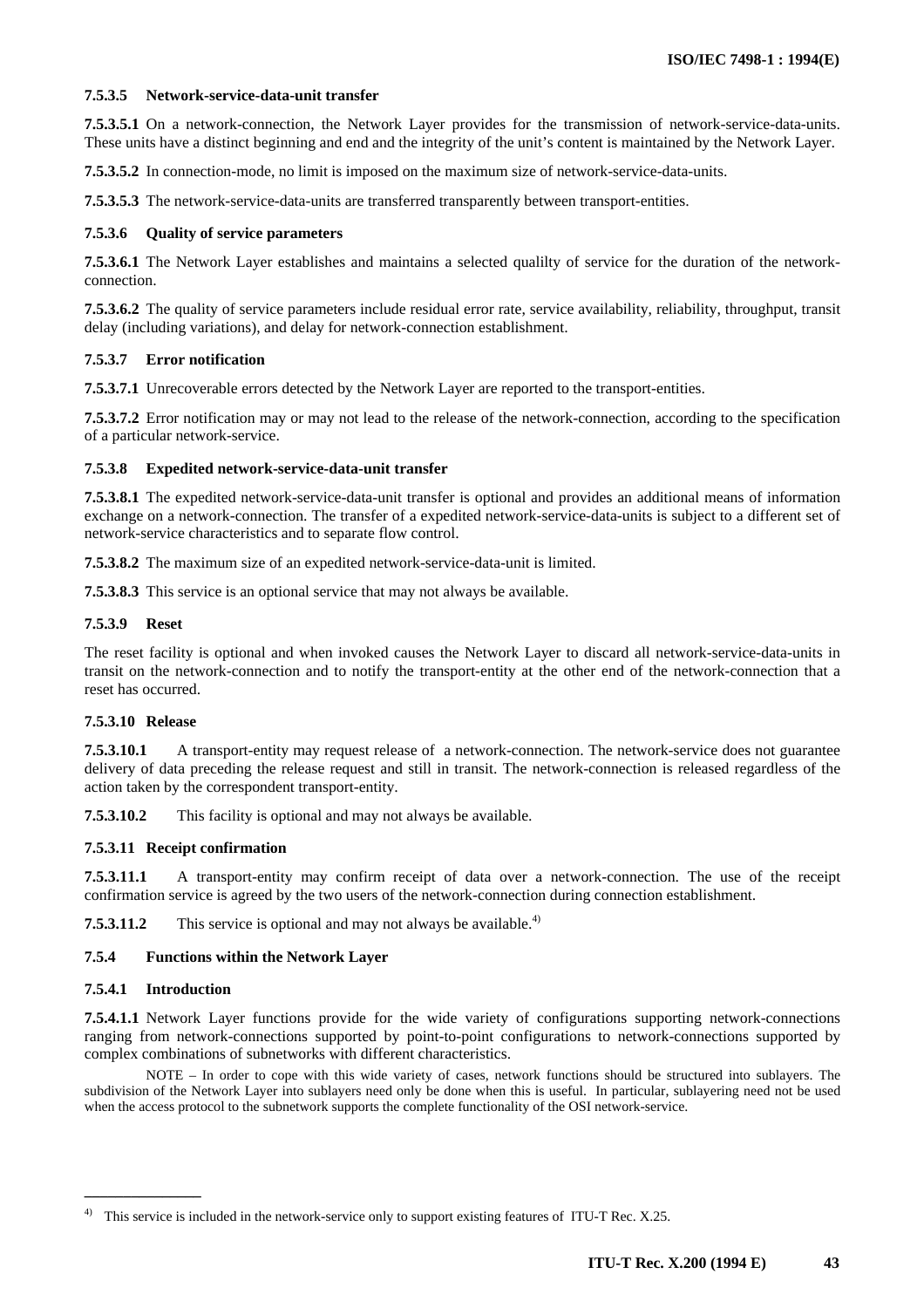**7.5.4.1.2** The following are functions performed by the Network Layer:

- a) routing and relaying;
- b) network-connections;
- c) network-connection multiplexing;
- d) segmenting and blocking;
- e) error detection;
- f) error recovery;
- g) sequencing;
- h) flow control;
- j) expedited data transfer;
- k) reset;
- m) service selection;
- n) mapping between network-addresses and data-link addresses;
- o) mapping network-connectionless-mode transmissions to data-link-connectionless-mode transmissions;
- p) converting from data-link-connection-mode service to network-connectionless-mode service;
- q) enhancing a data-link-connectionless mode service to provide a network-connection-mode service; and
- r) network layer management.

#### **7.5.4.2 Routing and relaying**

**7.5.4.2.1** Network-connections are provided by network-entities in OSI end systems and by intermediate open systems which provide relaying. These intermediate open systems may interconnect subnetwork-connections, data-linkconnections, and data-circuits (see 7.7). Routing functions determine an appropriate route between network-addresses. In order to set up the resulting communication, it may be necessary for the Network Layer to use the services of the Data Link Layer to control the interconnection of data-circuits (see 7.6.4.10 and 7.7.3.1).

**7.5.4.2.2** The control of interconnection of data-circuits (which are in the Physical Layer) from the Network Layer requires interaction between a network-entity and a physical-entity in the same open system. Since the Reference Model permits direct interaction only between adjacent layers, the network-entity cannot interact directly with the physicalentity. This interaction is thus described through the Data Link Layer which intervenes transparently to convey the interaction between the Network Layer and the Physical Layer.

**7.5.4.2.3** This representation of the control of data-circuit interconnection is an abstract representation. It is a local matter in an open system. It does not model the functioning of real open systems and as such has no impact on the standardization of OSI protocols.

NOTE – When Network Layer functions are performed by combinations of several individual subnetworks, the specification of routing and relaying functions could be facilitated by using sublayers, isolating individual subnetworks routing and relaying functions from internetwork routing and relaying functions. However, when subnetworks have access protocols supporting the complete functionality of the OSI network service, there need be no sublayering in the Network Layer.

#### **7.5.4.3 Network-connections**

**7.5.4.3.1** This function provides network-connections between transport-entities, making use of data-link-connections provided by the Data Link Layer.

**7.5.4.3.2** A network-connection may also be provided as subnetwork-connections in tandem, i.e. using several individual subnetworks in series. The interconnected individual subnetworks may have the same or different service capabilities. Each end of a subnetwork-connection may operate with a different subnetwork protocol.

**7.5.4.3.3** The interconnection of a pair of subnetworks of differing qualities may be achieved in two ways. To illustrate these, consider a pair of subnetworks, one of high quality and the other of low quality:

- a) The two subnetworks are interconnected as they stand. The quality of the resulting network-connection is not higher than that of the lower quality subnetwork (see Figure 15).
- b) The lower quality subnetwork is enhanced to equal the higher quality subnetwork and the subnetworks are then interconnected. The quality of the resulting network-connection is approximately that of the higher quality subnetwork (see Figure 16).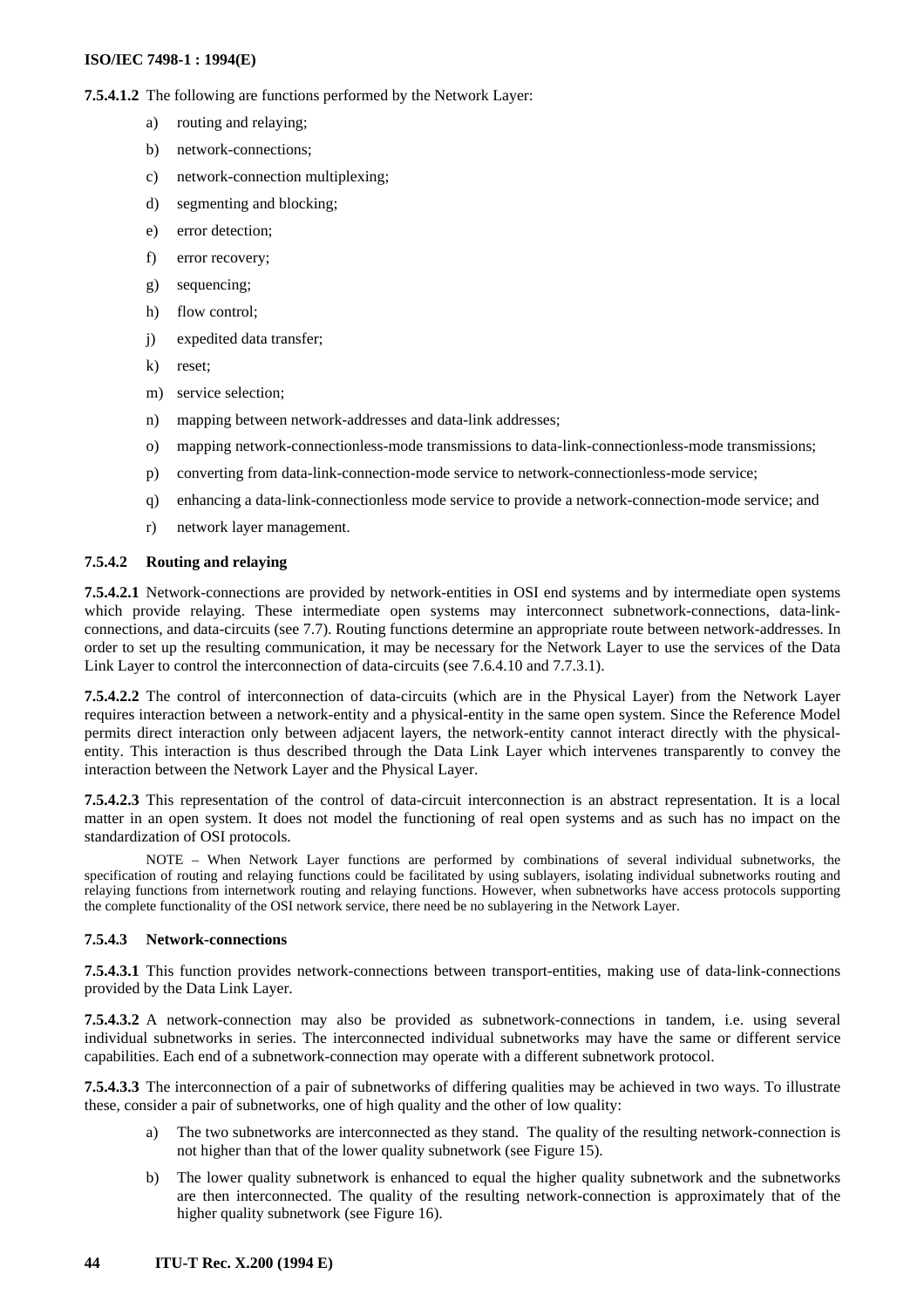The choice between these two alternatives depends on the degree of difference in quality, the cost of enhancement, and other economic factors.

![](_page_48_Figure_2.jpeg)

**Figure 15 – Interconnection of a low quality and a high quality subnetwork**

![](_page_48_Figure_4.jpeg)

**Figure 16 – Interconnection of an enhaned low quality subnetwork and a high quality subnetwork**

#### **7.5.4.4 Network-connection multiplexing**

**7.5.4.4.1** This function may be used to multiplex network-connections onto data-link-connections in order to optimize their use.

**7.5.4.4.2** In the case of subnetwork-connections in tandem, multiplexing onto individual subnetwork-connections may also be performed in order to optimize their use.

#### **7.5.4.5 Segmenting and blocking**

The Network Layer may segment and/or block network-service-data-units for the purpose of facilitating the transfer. However, the network-service-data-unit delimiters are preserved over the network-connection.

#### **7.5.4.6 Error detection**

Error detection functions are used to check that the quality of service provided over a network-connection is maintained. Error detection in the Network Layer uses error notification from the Data Link Layer. Additional error detection capabilities may be necessary to provide the required quality of service.

## **7.5.4.7 Error recovery**

This function provides for the recovery from detected errors. This function may vary depending on the quality of the network service provided.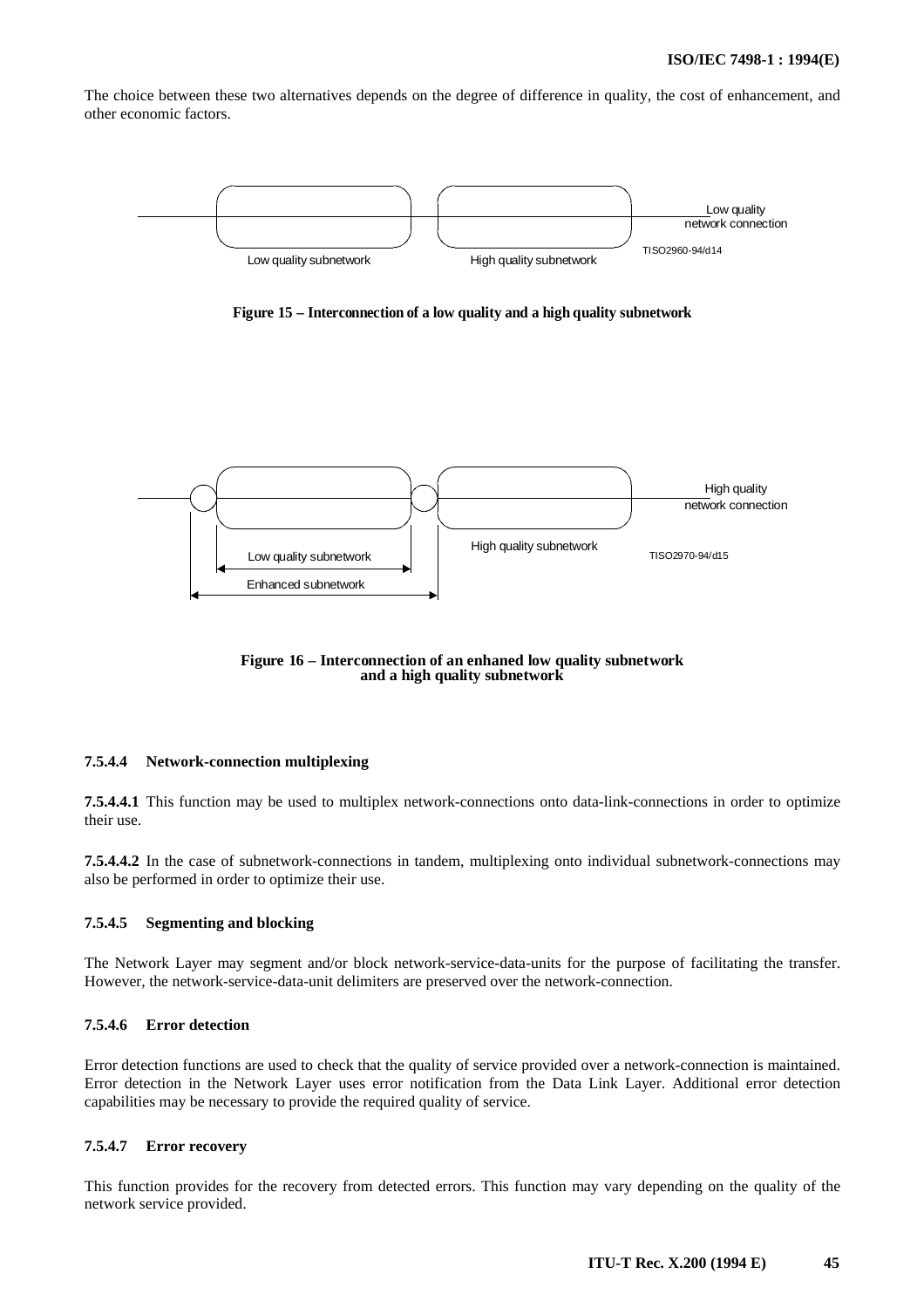# <span id="page-49-0"></span>**7.5.4.8 Sequencing**

This function provides for the sequenced delivery of network-service-data-units over a given network-connection when requested by a transport-entity.

# **7.5.4.9 Flow control**

If flow control is required, this function may need to be performed.

# **7.5.4.10 Expedited data transfer**

This function provides for the expedited data transfer facility.

# **7.5.4.11 Reset**

This function provides for the reset service.

# **7.5.4.12 Service selection**

This function allows service selection to be carried out to ensure that the service provided at each end of a networkconnection is the same when a network-connection spans several subnetworks of dissimilar quality.

## **7.5.4.13 Network Layer management**

The Network Layer protocols deal with some management activities of the layer (such as activation and error control). See clause 8 and ITU-T Rec. X.700 | ISO 7498-4 for the relationship with other management aspects.

# **7.6 Data Link Layer**

## **7.6.1 Definitions**

No Data Link Layer specific terms are identified.

## **7.6.2 Purpose**

**7.6.2.1** The Data Link Layer provides functional and procedural means for connectionless-mode among network-entities, and for connection-mode for the establishment, maintenance, and release data-link-connections among network-entities and for the transfer of data-link-service-data-units. A data-link-connection is built upon one or several physical-connections.

**7.6.2.2** The Data Link Layer detects and possibly corrects errors which may occur in the Physical Layer.

**7.6.2.3** In addition, the Data Link Layer enables the Network Layer to control the interconnection of data-circuits within the Physical Layer.

## **7.6.3 Service provided to the Network Layer**

- **7.6.3.1** In connection-mode, the facilities provided by the Data Link Layer are:
	- a) data-link-addresses;
	- b) data-link-connection;
	- c) data-link-service-data-units;
	- d) data-link-connection-endpoint-identifiers;
	- e) error notification;
	- f) quality of service parameters; and
	- g) reset.
- **7.6.3.2** In connectionless-mode, the facilities provided by the Data Link Layer are:
	- a) data-link-addresses;
	- b) transmission of data-link-service-data-units of a defined maximum size; and
	- c) quality of service parameters.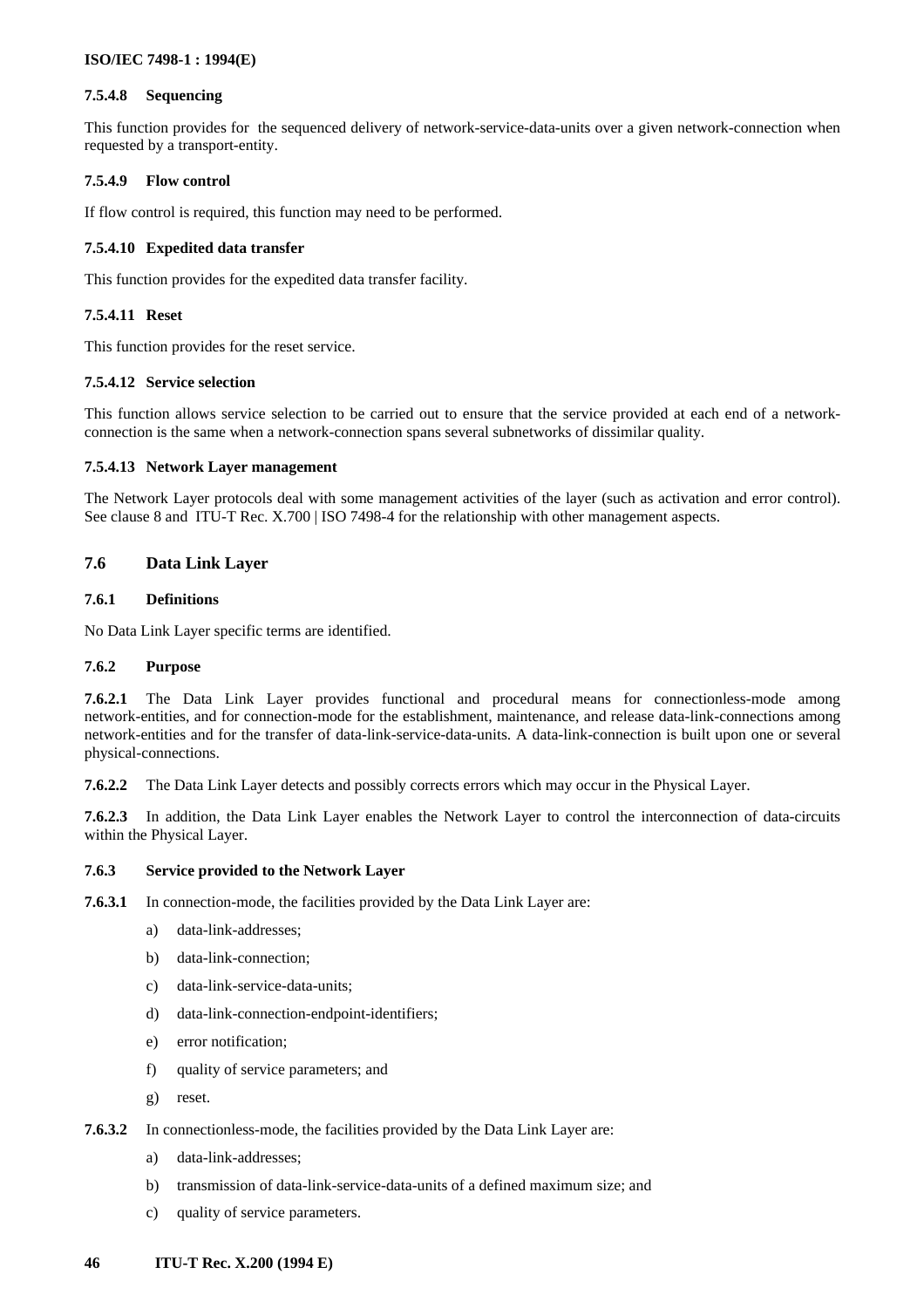## **7.6.3.3 Data-link-addresses**

Network-entities are known to the Data Link Layer by means of data-link-addresses. Data-link-addresses are provided by the Data Link Layer and can be used by network-entities to identify other network-entities which communicate using the data link service. A data-link-address is unique within the scope of the set of Open Systems attached to a common Data Link Layer. The notion of a data-link-address is distinct from that of a data-link-service-access-point-address (DLSAP address).

#### **7.6.3.4 Data-link-connection**

A data-link-connection provides the means of transferring data between network-entities identified by data-linkaddresses. A data-link-connection is established and released dynamically.

#### **7.6.3.5 Data-link-service-data-units**

**7.6.3.5.1** The Data Link Layer allows exchange of data-link-service-data-units over a data-link-connection or exchange of data-link-service-data-units (that bear no relation to any other data-link-service-data-units) using the connectionlessmode data-link-service.

**7.6.3.5.2** The size of the data-link-service-data-units may be limited by the relationship between the physical-connection error rate and the Data Link Layer error detection capability.

#### **7.6.3.6 Data-link-connection-endpoint-identifiers**

If needed, the Data Link Layer provides data-link-connection-endpoint-identifiers that can be used by a network-entity to identify a correspondent network-entity.

## **7.6.3.7 Error notification**

Notification is provided to the network-entity when any unrecoverable error is detected by the Data Link Layer.

#### **7.6.3.8 Quality of service parameters**

Quality of service parameters may be optionally selectable. The Data Link Layer establishes and maintains a selected quality of service for the duration of the data-link-connection. The quality of service parameters include mean time between detected but unrecoverable errors, residual error rate (where errors may arise from alteration, loss, duplication, misordering, misdelivery of data-link-service-data-units, and other causes), service availability, transit delay and throughput.

## **7.6.3.9 Reset**

The network-entity can force the data-link-entity-invocation into a known state by invoking the reset facility.

## **7.6.4 Functions within the Data Link Layer**

In connection-mode and connectionless-mode, the functions performed by the Data Link Layer are:

- a) data-link-service-data-unit mapping;
- b) identification and parameter exchange;
- c) control of data-circuit interconnection;
- d) error detection;
- e) routing and relaying; and
- f) data Link Layer management.

In connection-mode, the following functions are also performed by the Data Link Layer:

- a) data-link-connection establishment and release;
- b) connection-mode data-link data transmission;
- c) data-link-connection splitting;
- d) sequence control;
- e) delimiting and synchronization;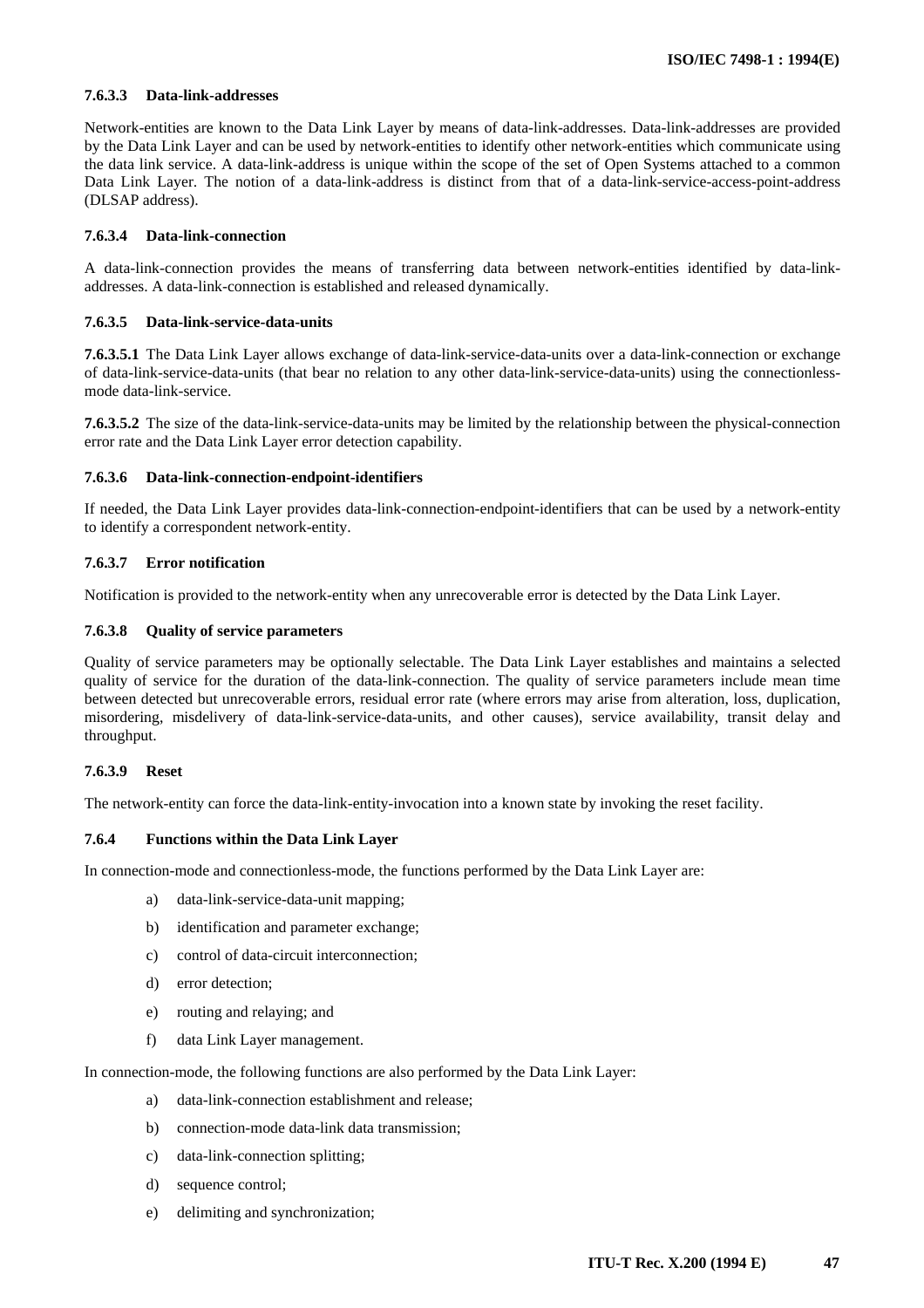- f) flow control;
- g) error recovery; and
- h) reset.

In connectionless-mode, the following function is also performed by the Data Link Layer:

a) connectionless-mode data-link data transmission.

#### **7.6.4.1 Data-link-connection establishment and release**

These functions establish and release data-link-connections on activated physical-connections. When a physicalconnection has multiple endpoints (for example multipoint connection) a specific function is needed within the Data Link Layer to identify the data-link-connections using such a physical-connection.

#### **7.6.4.2 Connectionless-mode data-link-data transmission**

The connectionless-mode data-link-data transmission provides the means for the transmission of data-link-service-dataunits between data-link-service-access-points without establishing a data-link-connection.

#### **7.6.4.3 Data-link-service-data-unit mapping**

This function maps data-link-service-data-units into data-link-protocol-data-units on a one-to-one basis.

NOTE – More general mappings are for further study.

#### **7.6.4.4 Data-link-connection splitting**

This function performs splitting of one data-link-connection onto several physical-connections.

#### **7.6.4.5 Delimiting and synchronization**

These functions provide recognition of a sequence of physical-service-data-units (i.e. bits, see 7.7.3.2) transmitted over the physical-connection, as a data-link-protocol-data-unit.

NOTE – These functions are sometimes referred to as framing.

#### **7.6.4.6 Sequence control**

This function maintains the sequential order of data-link-service-data-units across a data-link-connection.

## **7.6.4.7 Error detection**

This function detects transmission, format and operational errors occurring either on the physical-connection, or as a result of a malfunction of the correspondent data-link-entity.

## **7.6.4.8 Error recovery**

This function attempts to recover from detected transmission, format and operational errors and notifies the networkentities of errors which are unrecoverable.

#### **7.6.4.9 Flow control**

In connection-mode, each network-entity can dynamically control (up to the agreed maximum) the rate at which it receives data-link-service-data-units from a data-link-connection. This control may be reflected in the rate at which the Data Link Layer accepts data-link-service-data-units at the correspondent data-link-connection-endpoint. In connectionless-mode, there is service boundary flow control, but no peer flow control.

#### **7.6.4.10 Identification and parameter exchange**

This function performs data-link-entity identification and parameter exchange.

## **7.6.4.11 Reset**

This function performs a data-link reset forcing the data-link-entity-invocation to a known state.

## **7.6.4.12 Control of data-circuit interconnection**

This function conveys to network-entities the capability of controlling the interconnection of data-circuits within the Physical Layer.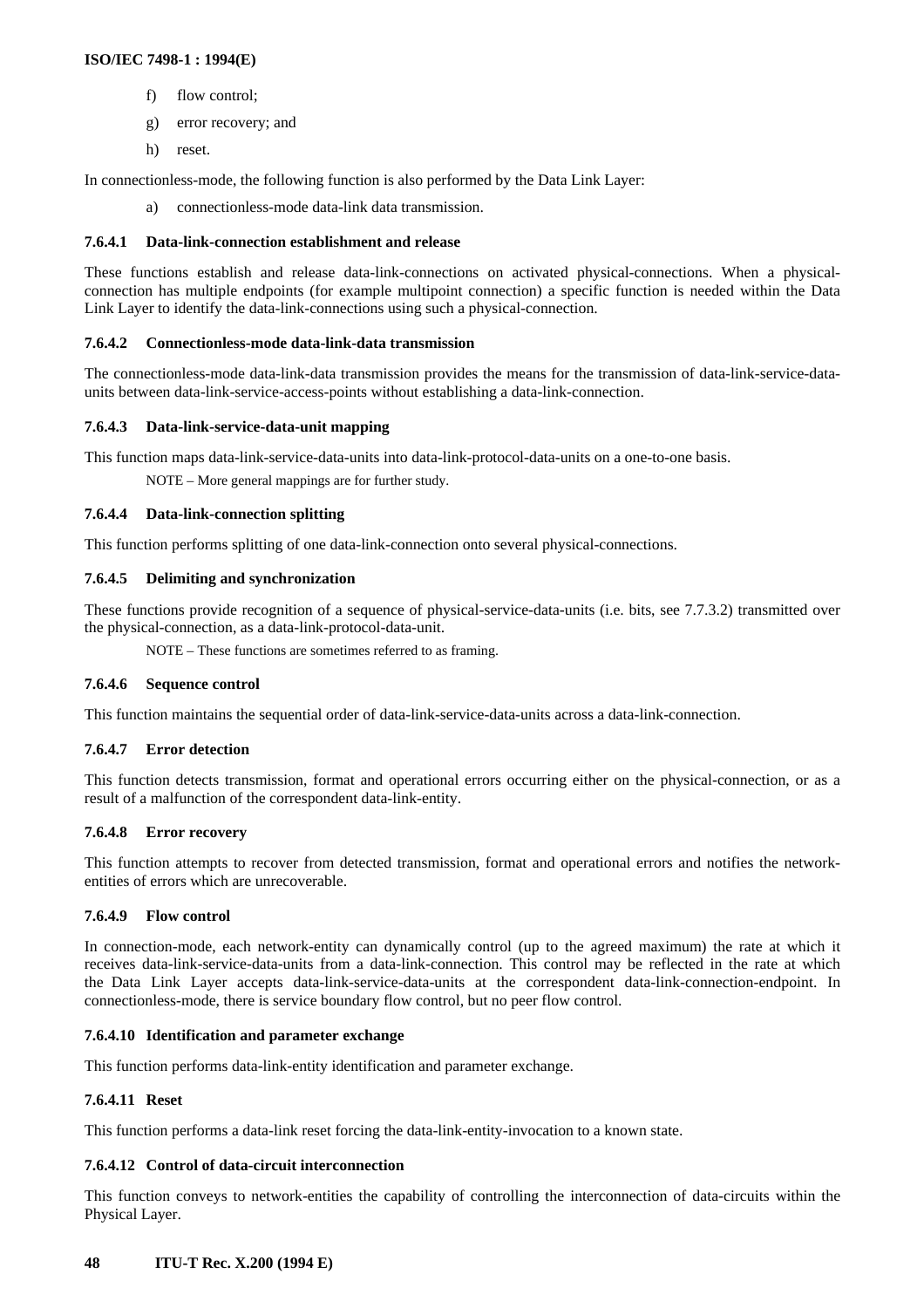<span id="page-52-0"></span>NOTE – This function is used in particular when a physical-connection is established/released across a circuit-switched subnetwork by relaying within an intermediate system between data-circuits. These data-circuits are elements of the end-to-end path. A network-entity in the intermediate system makes the appropriate routing decisions as a function of the path requirements derived from the network signalling protocols.

#### **7.6.4.13 Routing and Relaying**

Some subnetworks, and particularly some configurations of local area networks, require that routing and relaying between individual local networks be performed in the data-link-layer.

#### **7.6.4.14 Data Link Layer management**

The Data Link Layer protocols deal with some management activities of the layer (such as activiation and error control). See clause 8 and ITU-T Rec. X.700 | ISO 7498-4 for the relationship with other management aspects.

#### **7.7 Physical Layer**

# **7.7.1 Definition**

**7.7.1.1 data-circuit:** A communication path in the physical media for OSI among two or more physical-entities, together with the facilities necessary in the Physical Layer for the transmission of bits on it.

#### **7.7.2 Purpose**

The Physical Layer provides the mechanical, electrical, functional and procedural means to activate, maintain, and de-activate physical-connections for bit transmission between data-link-entities. A physical-connection may involve intermediate open systems, each relaying bit transmission within the Physical Layer. Physical Layer entities are interconnected by means of a physical medium.

#### **7.7.3 Services provided to the Data Link Layer**

**7.7.3.1** The services provided by the Physical Layer are determined by the characteristics of the underlying medium and are too diverse to allow categorization into connection-mode and connectionless-mode.

**7.7.3.2** The services or elements of services are provided by the Physical Layer:

- a) physical-connections;
- b) physical-service-data-units;
- c) physical-connection-endpoints;
- d) data-circuit identification;
- e) sequencing;
- f) fault condition notification; and
- g) quality of service parameters.

#### **7.7.3.3 Physical-connections**

**7.7.3.3.1** The Physical Layer provides for the transparent transmission of bit streams between data-link-entities across physical-connections.

**7.7.3.3.2** A data-circuit is a communication path in the physical media for OSI among two or more physical-entities, together with the facilities necessary in the Physical Layer for the transmission of bits on it.

**7.7.3.3.3** A physical-connection may be provided by the interconnection of data-circuits using relaying functions in the Physical Layer. The provision of a physical-connection by such an assembly of data-circuits is illustrated in Figure 17.

**7.7.3.3.4** The control of the interconnection of data-circuits is offered as a service to data-link-entities.

#### **7.7.3.4 Physical-service-data-units**

**7.7.3.4.1** A physical-service-data-unit consists of one bit or a string of bits.

NOTE – Serial or parallel transmission can be accommodated by the design of the protocol within the Physical Layer.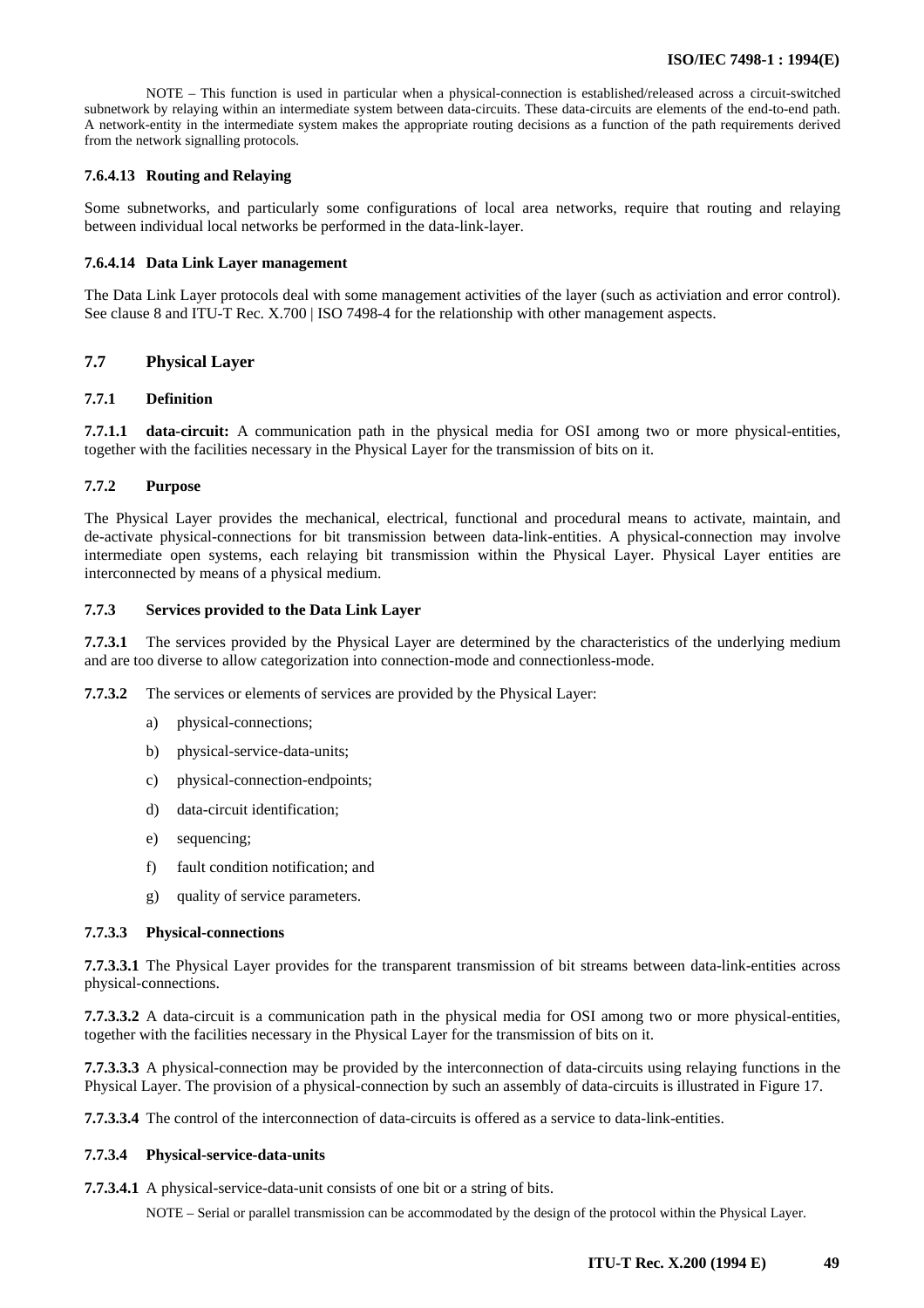![](_page_53_Figure_1.jpeg)

**Figure 17 – Interconnection of data circuits within the Physical Layer**

**7.7.3.4.2** A physical-connection may allow duplex or half-duplex transmission of bit streams.

#### **7.7.3.5 Physical-connection-endpoints**

**7.7.3.5.1** The Physical Layer provides physical-connection-endpoint-identifiers which may be used by a data-link-entity to identify physical-connection-endpoints.

**7.7.3.5.2** A physical-connection will have two (point-to-point) or more (multi-endpoint) physical-connection-endpoints (see Figure 18).

#### **7.7.3.6 Data-circuit identification**

The Physical Layer provides identifiers which uniquely specify the data-circuits between two adjacent open systems.

NOTE – This identifier is used by network-entities in adjacent open systems to refer to data-circuits in their dialogue.

## **7.7.3.7 Sequencing**

The Physical Layer delivers bits in the same order in which they were submitted.

#### **7.7.3.8 Fault condition notification**

Data-link-entities are notified of fault conditions detected within the Physical Layer.

#### **7.7.3.9 Quality of service parameters**

The quality of service of a physical-connection is derived from the data-circuits forming it. The quality of service can be characterized by:

- a) error rate, where errors may arise from alteration, loss, creation, and other causes;
- b) service availability;
- c) transmission rate; and
- d) transit delay.

#### **7.7.4 Functions within the Physical Layer**

**7.7.4.1** The functions of the Physical Layer are determined by the characteristics of the underlying medium and are too diverse to allow categorization into connection-mode and connectionless-mode.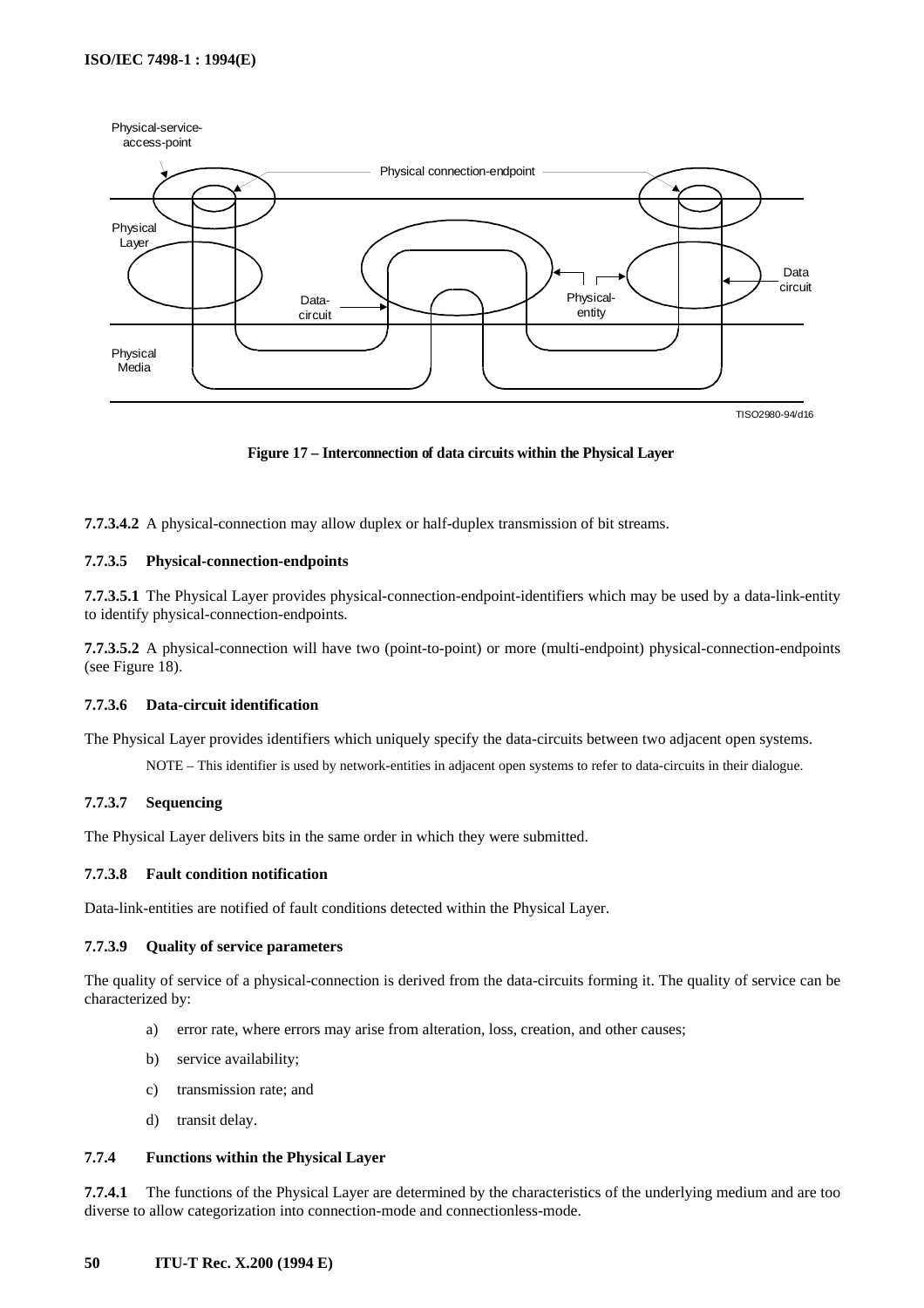![](_page_54_Figure_1.jpeg)

#### Example of a two endpoint physical connection (connection exists between A and B) a)

![](_page_54_Figure_3.jpeg)

#### Example of a multi-endpoint-physical-connection (connection exists between A, B and C) b)

# **Figure 18 – Examples of physical connections**

**7.7.4.2** The functions provided by the Physical Layer are:

- a) physical-connection activation and deactivation;
- b) physical-service-data-unit transmission;
- c) multiplexing; and
- d) Physical Layer management.

#### **7.7.4.3 Physical-connection activation and deactivation**

These functions provide for the activation and deactivation of physical-connections between two data-link-entities upon request from the Data Link Layer. These include a relay function which provides for interconnection of data-circuits.

#### **7.7.4.4 Physical-service-data-unit transmission**

The transmission of physical-service-data-units (i.e. bits) may be synchronous or asynchronous. Optionally, the function of physical-service-data-unit transmission provides recognition of the protocol-data-unit corresponding to a mutually agreed sequence of physical-service-data-units that are being transmitted.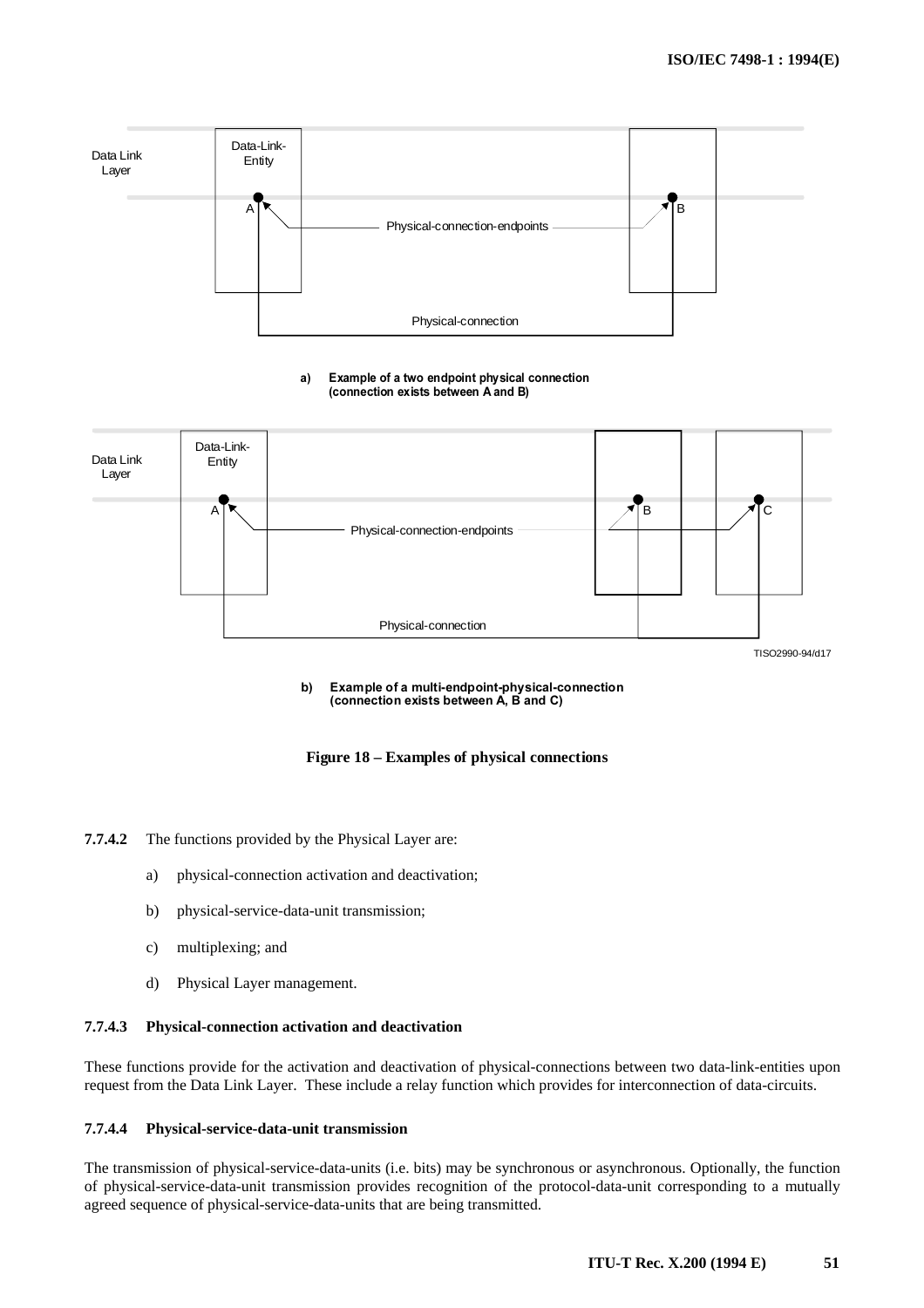# <span id="page-55-0"></span>**7.7.4.5 Multiplexing**

This function provides for two or more physical-connections to be carried on a single data-circuit. This function provides the recognition of the framing required to enable identification of the PhPDUs conveyed by the individual physicalconnections over the single data-circuit. The multiplexing function is optional.

NOTE – A particular example of the use of multiplexing is offered when a transmission media is divided into data-circuits in support of the different data link protocols used in the signalling phase and in the data transfer phase when using circuit switched subnetworks. In such usage of multiplexing, flows of different nature are permanently assigned to different elements of the multiplex group.

#### **7.7.4.6 Physical Layer management**

**7.7.4.6.1** The Physical Layer protocols deal with some management activities of the layer (such as activation and error control). See clause 8 and ITU-T Rec. X.700 | ISO 7498-4 for the relationship with other management aspects.

NOTE – The above text deals with interconnection between open systems as illustrated in Figure 11. For open systems to communicate in the real environment, real physical connections should be made as, for example, in Figure 19 a). Their logical representation is as shown in Figure 19 b) and is called the physical media connection. The mechanical, electromagnetic and other media dependent characteristics of physical media connections are defined at the boundary between the Physical Layer and the physical media. Definitions of such characteristics are specified in other standards.

![](_page_55_Figure_7.jpeg)

b) Logical environment

NOTE – The area of physical media connections in OSI requires further study.

![](_page_55_Figure_10.jpeg)

# **8 Management aspects of OSI**

#### **8.1 Definitions**

**8.1.1 application management:** Functions in the Application Layer (see 6.1) related to the management of OSI application-processes.

**8.1.2 application management application-entity:** An application-entity which executes application-management functions.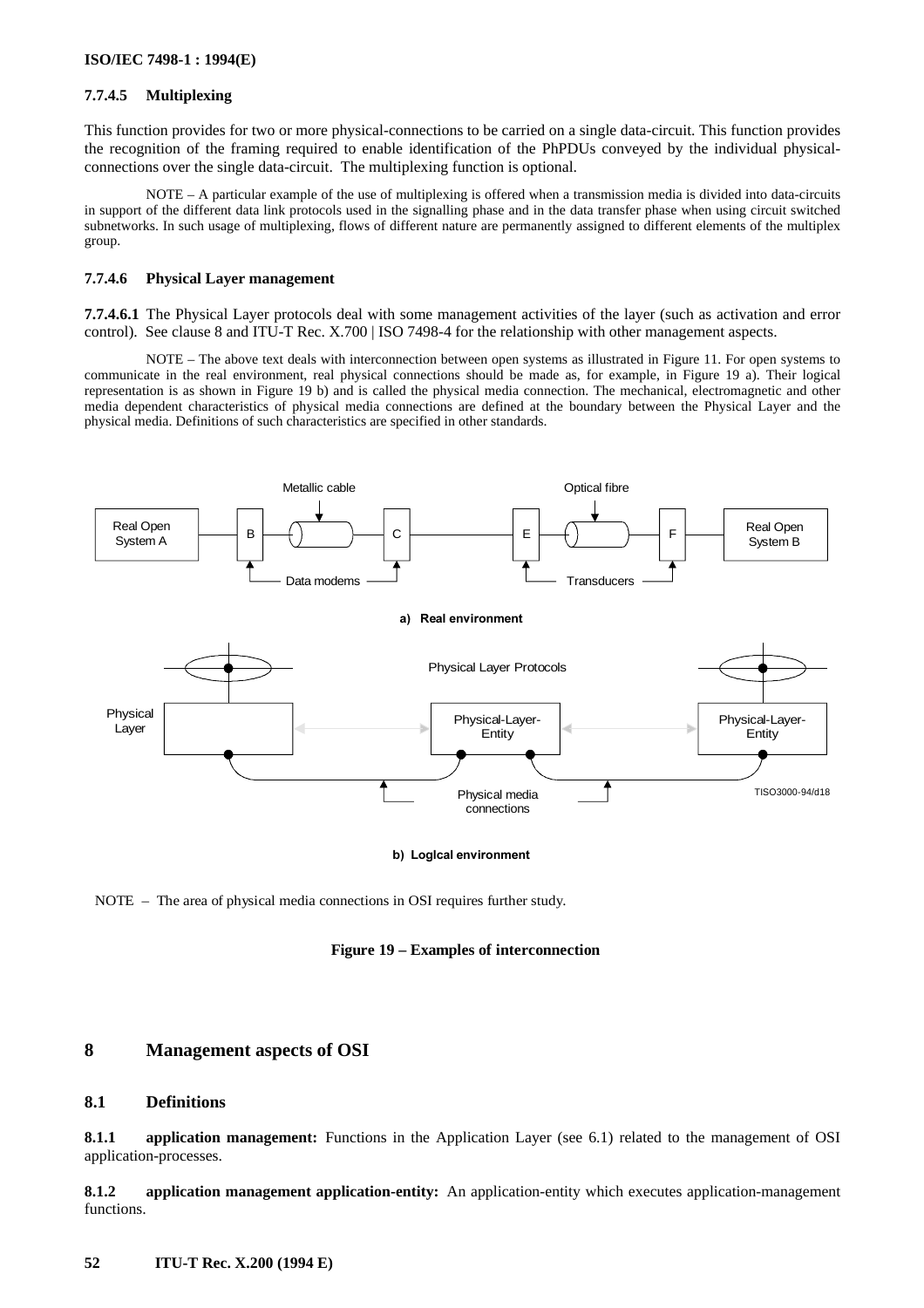<span id="page-56-0"></span>**8.1.3 OSI resources:** Data processing and data communication resources which are of concern to OSI.

**8.1.4 systems management:** Functions in the Application Layer related to the management of various OSI resources and their status across all layers of the OSI architecture.

**8.1.5 systems management application-entity:** An application-entity for the purposes of systems-management communications.

**8.1.6 layer management:** Functions related to the management of the (N)-layer partly performed in the (N)-layer itself according to the (N)-protocol of the layer (activities such as activation and error control) and partly performed as a subset of systems-management.

## **8.2 Introduction**

**8.2.1** Within the OSI Reference Model, there is a need to recognize the special problems of initiating, terminating, and monitoring activities and assisting in their harmonious operations, as well as handling abnormal conditions. These have been collectively considered as the management aspects of the OSI architecture. These concepts are essential to the operation of the interconnected open systems.

**8.2.2** The management activities which are of concern are those which imply actual exchanges of information between open systems. Only the protocols needed to conduct such exchanges are candidates for standardization within the OSIE.

**8.2.3** This clause describes key concepts relevant to the management aspects, including the different categories of management activities and the positioning of such activities within the OSI Reference Model.

**8.2.4** Systems and layer management provide the initialization action to establish support for connectionless-mode services between systems.

**8.2.5** Management facilities may be provided to allow characteristics of the nature, quality and type of connectionless-mode service provided by a layer to be conveyed to the next higher layer prior to the invocation of that service. These facilities may provide this information either prior to any invocation of the service or at any time during a period when it is available.

## **8.3 Categories of management activities**

#### **8.3.1 Introduction**

**8.3.1.1** Only those management activities which imply actual exchanges of information between remote management entities are pertinent to the OSI architecture. Other management activities local to particular open systems are outside its scope.

**8.3.1.2** Similarly, not all resources are pertinent to OSI. This International Standard considers only OSI resources, i.e. those data processing and data communication resources which are of concern to OSI.

**8.3.1.3** The following categories of management activities are identified:

- a) application management;
- b) systems management; and
- c) layer management.

#### **8.3.2 Application-management**

**8.3.2.1** Application-management relates to the management of OSI application-processes. The following list is typical of activities which fall into this category but it is not exhaustive:

- a) initialization of parameters representing application-processes;
- b) initiation, maintenance, and termination of application-processes;
- c) allocation and de-allocation of OSI resources to application-processes;
- d) detection and prevention of OSI resource interference and deadlock;
- e) integrity and commitment control;
- f) security control; and
- g) checkpointing and recovery control.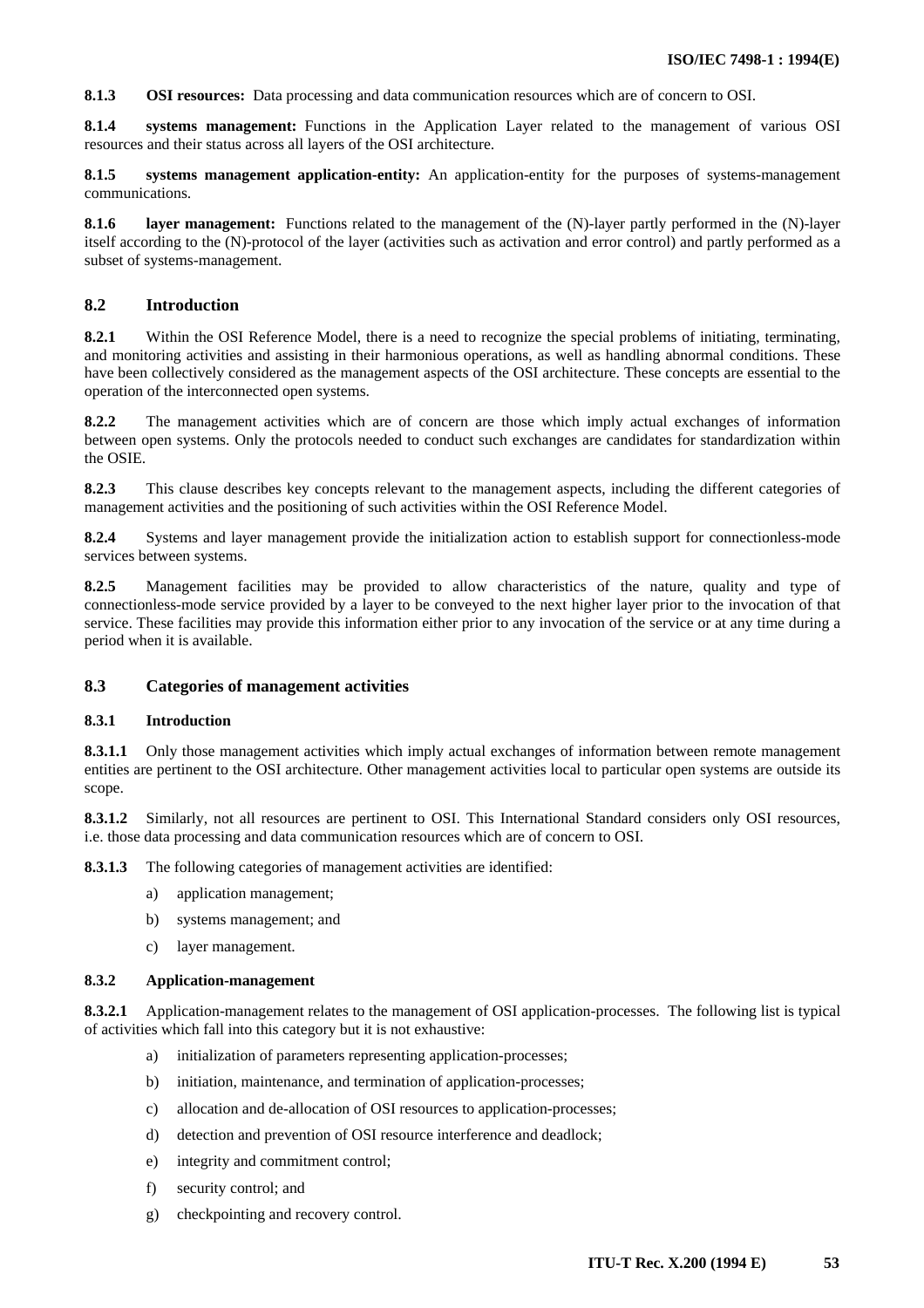<span id="page-57-0"></span>**8.3.2.2** The protocols for application-management reside within the Application Layer, and are handled by application-management-application-entities.

# **8.3.3 Systems-management**

**8.3.3.1** Systems-management relates to the management of OSI resources and their status across all layers of the OSI Reference Model. The following list is typical of activities which fall into this category but it is not exhaustive:

- a) activation/deactivation management which includes:
	- 1) activation, maintenance, and termination of OSI resources distributed in open systems, including physical media for OSI:
	- 2) some program loading functions;
	- 3) establishment/maintenance/ release of connections between management entities; and
	- 4) open systems parameter initialization/modification;
- b) monitoring which includes:
	- 1) reporting status or status changes; and
	- 2) reporting statistics; and
- c) error control which includes:
	- 1) error detection and some of the diagnostic functions; and
	- 2) reconfiguration and restart.

**8.3.3.2** The protocols for systems-management reside in the application-layer, and are handled by systemsmanagement-application-entities.

#### **8.3.4 Layer-management**

**8.3.4.1** There are two aspects of layer-management. One of these is concerned with layer activities such as activation and error control. This aspect is implemented by the layer protocol to which it applies.

**8.3.4.2** The other aspect of layer-management is a subset of systems-management. The protocols for these activities reside within the Application Layer and are handled by systems-management-application-entities.

## **8.4 Principles for positioning management functions**

Several principles are important in positioning management functions in the Reference Model of Open Systems Interconnection. They include the following: $5$ )

- a) both centralization and decentralization of management functions are allowed. Thus, the OSI Reference Model does not dictate any particular fashion or degree of centralization of such functions. This principle calls for a structure in which each open system is allowed to include any (subset of) systems-management functions and each subsystem is allowed to include any (subset of) layer-management functions;
- b) if it is necessary, connections between management entities are established when an open system which has been operating in isolation from other open systems, becomes part of the OSIE.

# **9 Compliance and Consistency with this reference model**

## **9.1 Definitions**

 $\mathcal{L}_\text{max}$ 

**9.1.1** consistency: A "referencing" ITU-T Recommendation | International Standard is said to be consistent with a "referenced" ITU-T Recommendation | International Standard if it does not alter their meanings.

**9.1.2** compliance: A "referencing" ITU-T Recommendation | International Standard is said to comply with the applicable requirements of a "referenced" ITU-T Recommendation | International Standard if the following are true:

a) the "referenced" ITU-T Recommendation | International Standard specifies requirements (using the verb "shall") which are applicable to the type of ITU-T Recommendation | International Standard of which the "referencing" ITU-T Recommendation | International Standard is an instance;

Other principles are for further study.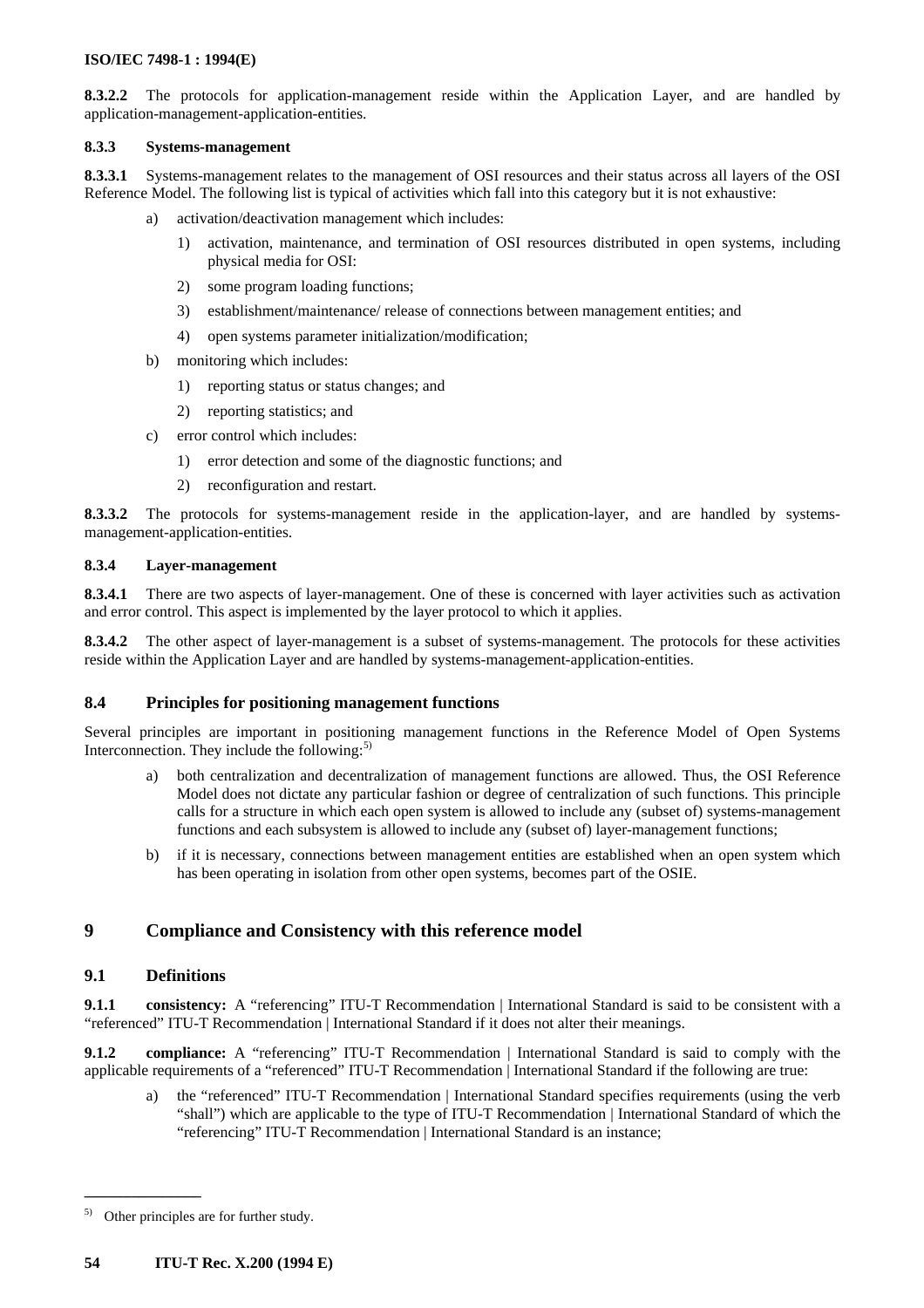- <span id="page-58-0"></span>b) the "referenced" ITU-T Recommendation | International Standard includes a compliance clause to clarify which requirements apply to the type of ITU-T Recommendation | International Standard of which the "referencing" ITU-T Recommendation | International Standard is an instance;
- c) the "referencing" ITU-T Recommendation | International Standard contains a claim of compliance to the "referenced" ITU-T Recommendation | International Standard; or
- d) it is possible by inspection of the "referencing" ITU-T Recommendation | International Standard to verify that the applicable requirements have been fulfilled.

# **9.2 Application of consistency and compliance requirements**

**9.2.1** Other modelling ITU-T Recommendations | International Standards which extend or refine this Basic Reference Model shall be consistent with this part of it.

**9.2.2** Compliance and consistency with this Basic Reference Model is also applicable to ITU-T Recommendations, International standards and technical reports which describe or specify OSI functions. These ITU-T Recommendations, International standards and reports can be architecture documents, models, frameworks, service definitions, or protocol specifications.

#### **9.2.3 Consistency**

**9.2.3.1** An architecture, a framework, a multilayer model, a single layer model, a service definition, or a protocol specification consistent with this Basic Reference Model and other modelling ITU-T Recommendations | International Standards which extend or refine this Basic Reference Model shall state:

"This architecture, multilayer model, single layer model, service description, or protocol specification:

- a) follows the architectural principles and prescriptions of the OSI Basic Reference Model (ITU-T Rec. X.200 | ISO/IEC 7498-1);
- b) uses the concepts established by the OSI Basic Reference Model (ITU-T Rec. X.200 | ISO/IEC 7498-1) with identical definitions and terminology."

#### **9.2.4 Compliance**

#### **9.2.4.1 Compliance of an architecture, framework, or multilayer model**

An architecture, a framework, or a multilayer model compliant with this Basic Reference Model and other modeling ITU-T Recommendations | International Standards associated with this Basic Reference Model which refine this Basic Reference Model shall state:

"This architecture, framework, or multilayer model is compliant with the OSI Basic Reference Model (ITU-T Rec. X.200 | ISO/IEC 7498-1) in that it describes operations and mechanisms which are assignable to layers as specified in the OSI Basic Reference Model."

## **9.2.4.2 Compliance of a single layer model**

A single layer model compliant with this OSI Basic Reference Model shall state:

"This single layer standard is compliant with the OSI Basic Reference Model (ITU-T Rec. X.200 | ISO/IEC 7498-1) in that it describes operations and mechanisms which pertain to a particular layer as specified in the relevant subclause of clause 7 of the OSI Basic Reference Model."

#### **9.2.4.3 Compliance of a service definition**

A service definition compliant with OSI Basic Reference Model shall state:

"This service definition is compliant with the OSI Basic Reference Model (ITU-T Rec. X.200 | ISO/IEC 7498-1) in that it describes facilities which pertain to a particular layer as specified in the relevant subclause of clause 7 of the OSI Basic Reference Model."

#### **9.2.4.4 Compliance of a protocol specification**

A protocol specification compliant with the OSI Basic Reference Model shall state:

"This protocol specification is compliant with the OSI Basic Reference Model (ITU-T Rec. X.200 | ISO/IEC 7498-1) in that it describes functions which pertain to a particular layer as specified in the relevant subclause of clause 7 of the OSI Basic Reference Model."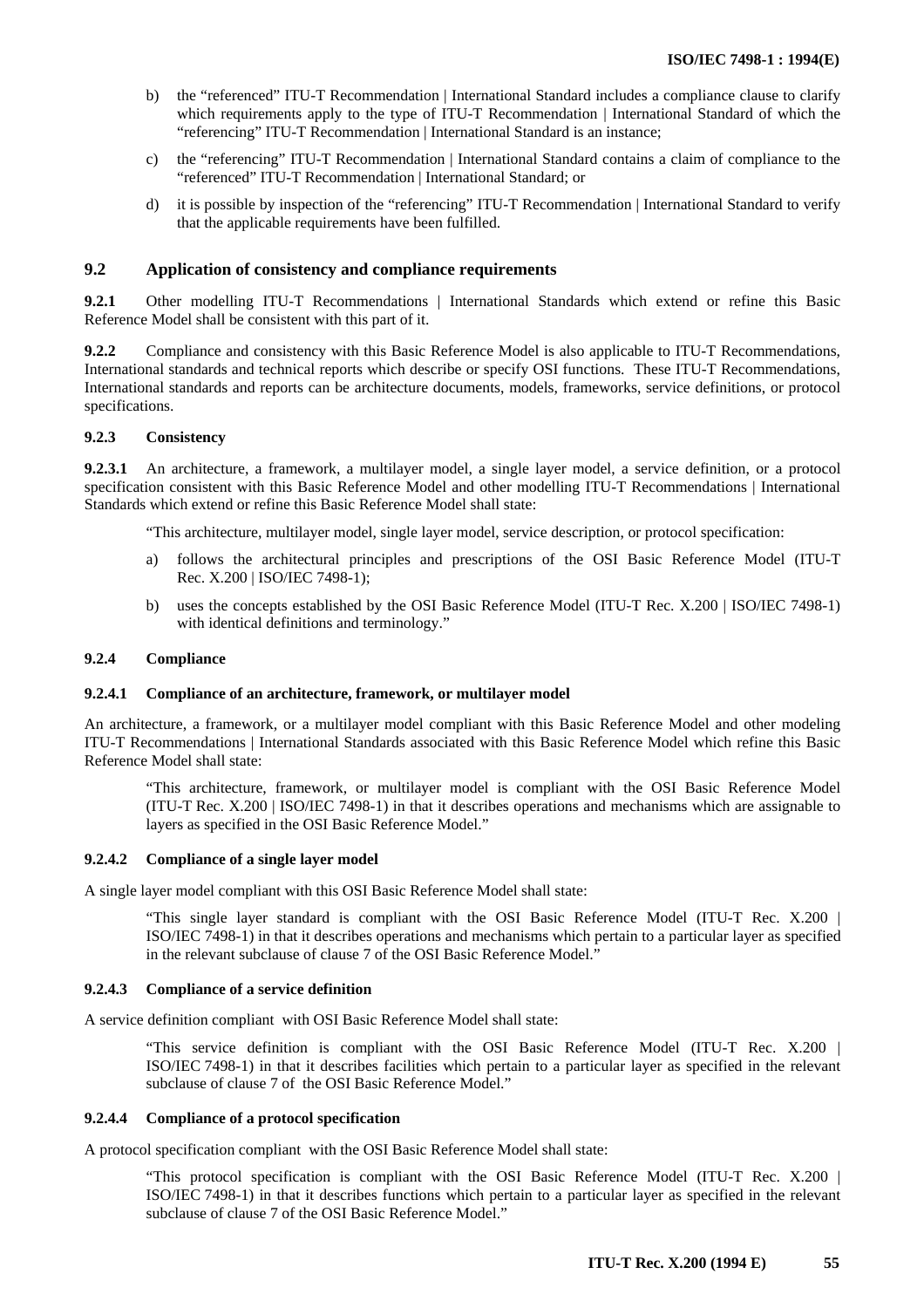# **Annex A Brief explanation of how the layers were chosen**

(This annex does not form an integral part of this Recommendation | International Standard)

<span id="page-59-0"></span>**A.1** This annex provides elements giving additional information to this Recommendation | International Standard.

**A.2** The following is a brief explanation of how the layers were chosen:

**A.2.1** It is essential that the architecture permits usage of a realistic variety of physical media for interconnection with different control procedures (for example ITU-T Recs. V.24, V.25, etc.). Application of principles in 6.2 c), e) and h) leads to identification of a **Physical Layer** as the lowest layer in the architecture.

**A.2.2** Some physical communication media (for example, telephone line) require specific techniques to be used in order to transmit data between systems despite a relatively high error rate (i.e. an error rate not acceptable for the great majority of applications). These specific techniques are used in data-link control procedures which have been studied and standardized for a number of years. It must also be recognized that new physical communication media (for example, fibre optics) will require different data-link control procedures. Application of principles in 6.2 c), e) and h) leads to identification of a **Data Link Layer** on top of the Physical Layer in the architecture.

**A.2.3** In the open systems architecture, some open systems will act as the final destination of data, see clause 4. Some open systems may act only as intermediate nodes [(forwarding data to other systems) (see Figure 13)]. Application of principles in 6.2 c), e) and g) leads to identification of a **Network Layer** on top of the Data Link Layer. Network oriented protocols such as routing, for example, will be grouped in this layer. Thus, the Network Layer will provide a connection path (network-connection) between a pair transport-entities; including the case where intermediate nodes are involved, see Figure 12 (see also 7.5.4.2).

**A.2.4** Control of data transportation from source end open system to destination end open system (which is not performed in intermediate nodes) is the last function to be performed in order to provide the totality of the transportservice. Thus, the upper layer in the transport-service part of the architecture is the **Transport Layer**, on top of the Network Layer. This Transport Layer relieves higher layer entities from any concern with the transportation of data between them.

**A.2.5** There is a need to organize and synchronize dialogue, and to manage the exchange of data. Application of principles in 6.2 c) and d) leads to the identification of a **Session Layer** on top of the Transport Layer.

**A.2.6** The remaining set of general interest functions are those related to representation and manipulation of structured data for the benefit of application programs. Application of principles in 6.2 c) and d) leads to identification of a **Presentation Layer** on top of the Session Layer.

**A.2.7** Finally, there are applications consisting of application-processes which perform information processing. An aspect of these application-processes and the protocols by which they communicate comprise the **Application Layer** as the highest layer of the architecture.

**A.3** The resulting architecture with seven layers, illustrated in Figure 11, obeys the principles in 6.2 a) and b).

A more detailed definition of each of the seven layers identified above is given in clause 7 of this Recommendation | International Standard, starting from the top with the Application Layer described in 7.1 down to the Physical Layer described in 7.7.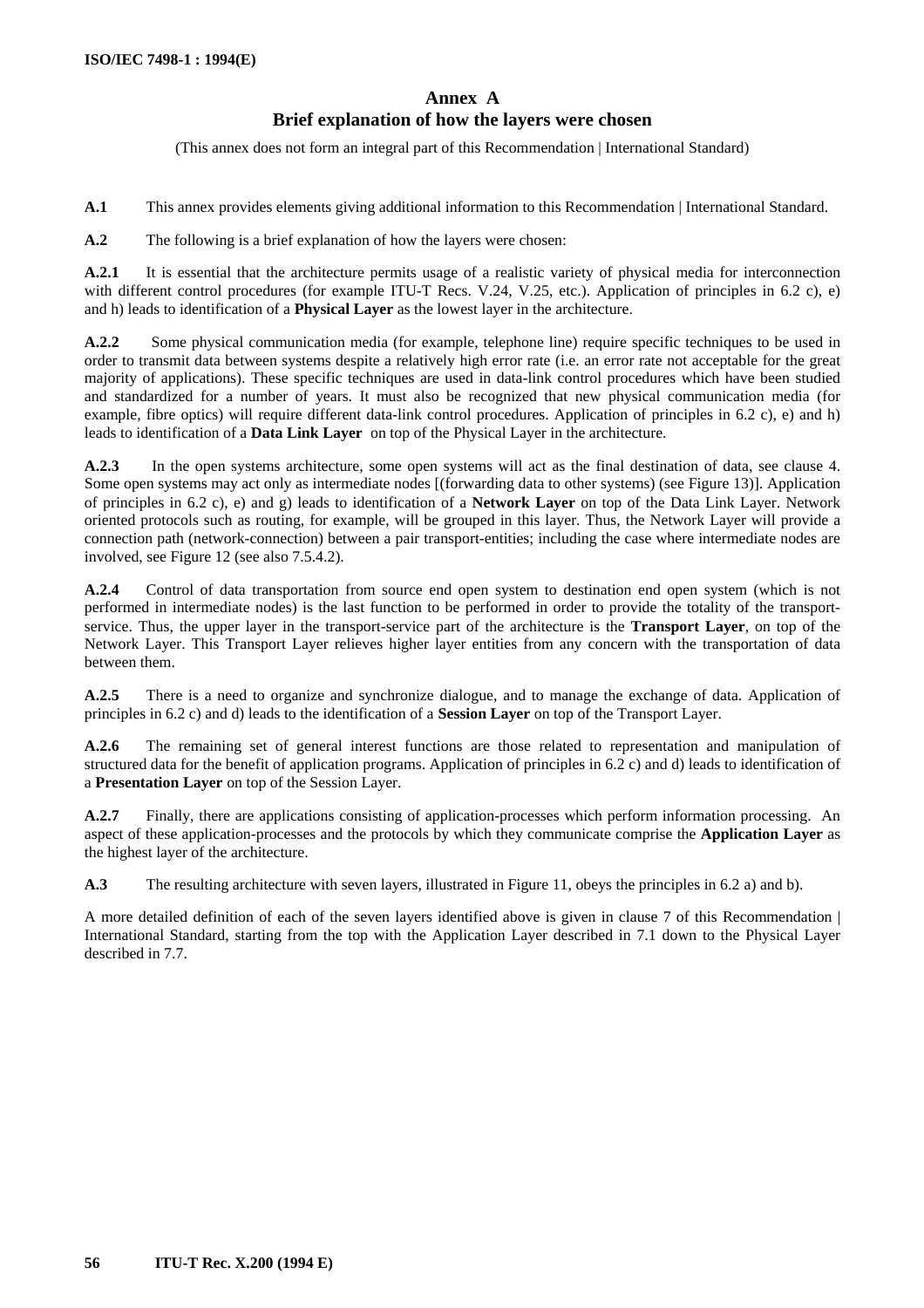# **Annex B Alphabetical index to definitions**

(This annex forms an integral part of this Recommendation | International Standard)

<span id="page-60-0"></span>

| <b>Term</b>                               | <b>Subclause</b> | Page           |
|-------------------------------------------|------------------|----------------|
| abstract syntax                           | 7.1.1.2          | 32             |
| acknowledgement                           | 5.8.1.16         | 17             |
| (N)-address                               | 5.4.1.1          | 13             |
| (N)-address-mapping                       | 5.4.1.3          | 13             |
| application-entity                        | 7.1.1.1          | 32             |
| application-management                    | 8.1.1            | 52             |
| application-management-application-entity | 8.1.2            | 52             |
| application-process                       | 4.1.4            | $\overline{2}$ |
| application-process-invocation            | 4.1.7            | $\mathbf{2}$   |
| application-process-type                  | 4.1.8            | $\mathbf{2}$   |
| (N)-association                           | 5.3.1.1          | 9              |
| blocking                                  | 5.8.1.11         | 17             |
| centralized multi-endpoint-connection     | 5.8.1.2          | 16             |
| compliance                                | 9.1.2            | 54             |
| concatenation                             | 5.8.1.13         | 17             |
| concrete syntax                           | 7.2.1.1          | 33             |
| (N)-connection                            | 5.3.1.2          | 9              |
| (N)-connection-endpoint                   | 5.3.1.3          | 9              |
| (N)-connection-endpoint-identifier        | 5.4.1.5          | 13             |
| (N)-connection-endpoint-suffix            | 5.4.1.6          | 13             |
| (N)-connection-mode-transmission          | 5.3.1.17         | 9              |
| (N)-connectionless-mode-transmission      | 5.3.1.18         | 9              |
| consistency                               | 9.1.1            | 54             |
| correspondent (N)-entities                | 5.3.1.5          | 9              |
| data-circuit                              | 7.7.1.1          | 49             |
| (N)-data communication                    | 5.3.1.13         | 9              |
| (N)-data sink                             | 5.3.1.8          | 9              |
| (N)-data source                           | 5.3.1.7          | 9              |
| (N)-data transmission                     | 5.3.1.9          | 9              |
| deblocking                                | 5.8.1.12         | 17             |
| decentralized multi-endpoint-connection   | 5.8.1.3          | 16             |
| demultiplexing                            | 5.8.1.5          | 17             |
| duplex mode                               | 7.3.1.2          | 34             |
| (N)-duplex transmission                   | 5.3.1.10         | 9              |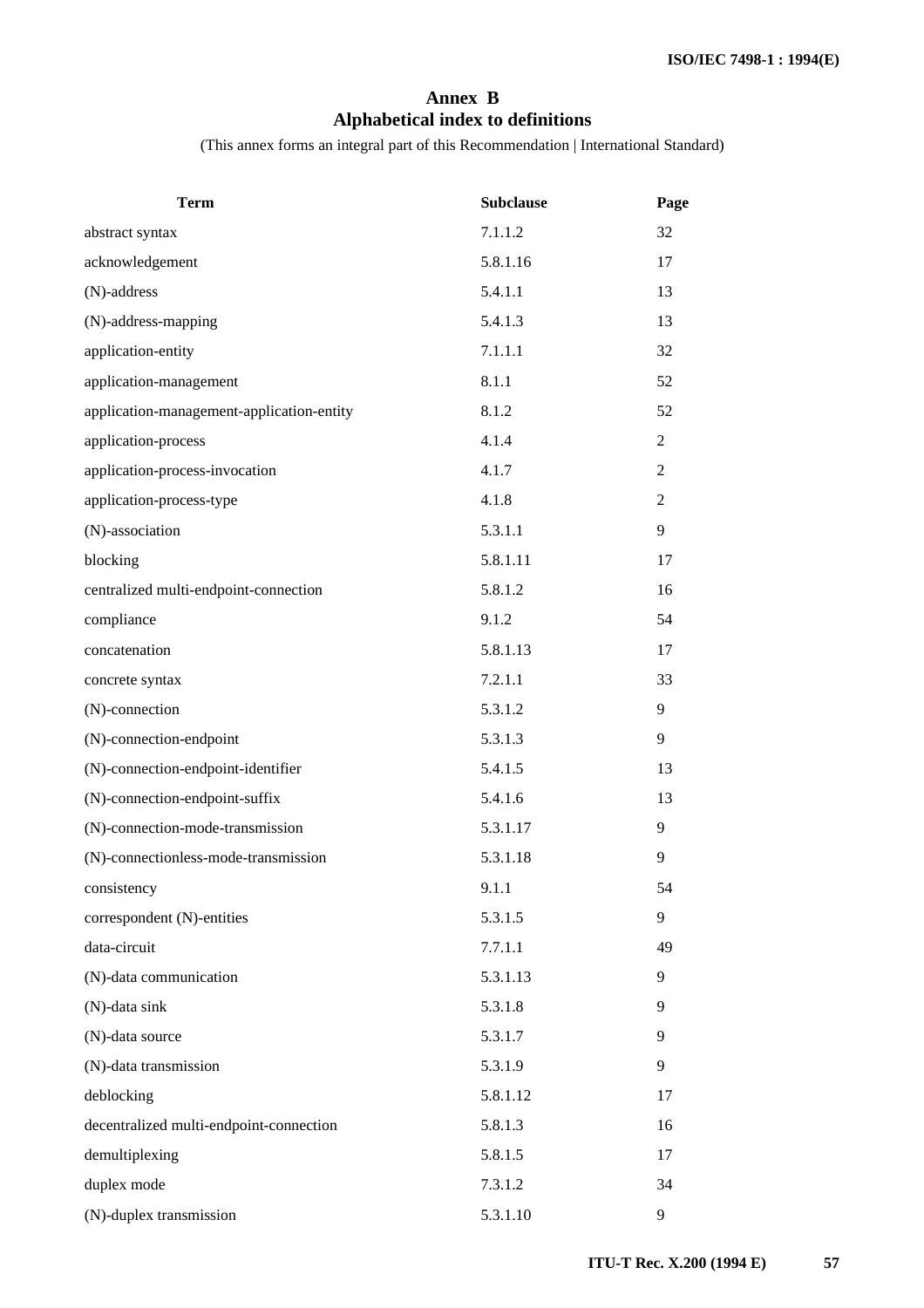| <b>Term</b>                                    | <b>Subclause</b> | Page           |
|------------------------------------------------|------------------|----------------|
| $(N)$ -entity                                  | 5.2.1.11         | 6              |
| (N)-entity-invocation                          | 5.2.1.12         | 6              |
| (N)-entity-type                                | 5.2.1.10         | 6              |
| (N)-entity-title                               | 5.4.1.10         | 13             |
| expedited (N)-service-data-unit                | 5.6.1.6          | 15             |
| (N)-expedited-data-unit                        | 5.6.1.6          | 15             |
| (N)-facility                                   | 5.2.1.6          | 6              |
| flow control                                   | 5.8.1.8          | 17             |
| $(N)$ -function                                | 5.2.1.7          | 6              |
| half duplex mode                               | 7.3.1.3          | 34             |
| (N)-half-duplex transmission                   | 5.3.1.11         | 9              |
| $(N)$ -layer                                   | 5.2.1.2          | 6              |
| layer-management                               | 8.1.6            | 53             |
| local system environment (LSE)                 | 4.1.6            | $\overline{2}$ |
| multi-connection-endpoint-identifier           | 5.4.1.7          | 13             |
| multi-endpoint-connection                      | 5.3.1.4          | 9              |
| multiplexing                                   | 5.8.1.4          | 16             |
| (N)-one-way communication                      | 5.3.1.16         | 9              |
| open system                                    | 4.1.3            | $\overline{2}$ |
| open system interconnection environment (OSIE) | 4.1.5            | 2              |
| OSI end system                                 | 6.5.1.1          | 31             |
| $OSI-(N)$ -relay system                        | 6.5.1.2          | 31             |
| <b>OSI</b> resources                           | 8.1.3            | 53             |
| peer-(N)-entities                              | 5.2.1.3          | 6              |
| presentation context                           | 7.2.1.3          | 33             |
| (N)-protocol                                   | 5.2.1.9          | 6              |
| (N)-protocol-connection-identifier             | 5.4.1.9          | 13             |
| (N)-protocol-control-information (PCI)         | 5.6.1.1          | 15             |
| (N)-protocol-data-unit (PDU)                   | 5.6.1.3          | 15             |
| (N)-protocol-identifier                        | 5.8.1.1          | 16             |
| (N)-protocol-version-identifier                | 5.8.1.18         | 17             |
| real system                                    | 4.1.1            | $\overline{c}$ |
| real open system                               | 4.1.2            | $\overline{2}$ |
| real subnetwork                                | 7.5.1.1          | 41             |
| reassembling                                   | 5.8.1.10         | 17             |
| recombining                                    | 5.8.1.7          | 17             |
| $(N)$ -relay                                   | 5.3.1.6          | 9              |
| reset                                          | 5.8.1.17         | 17             |